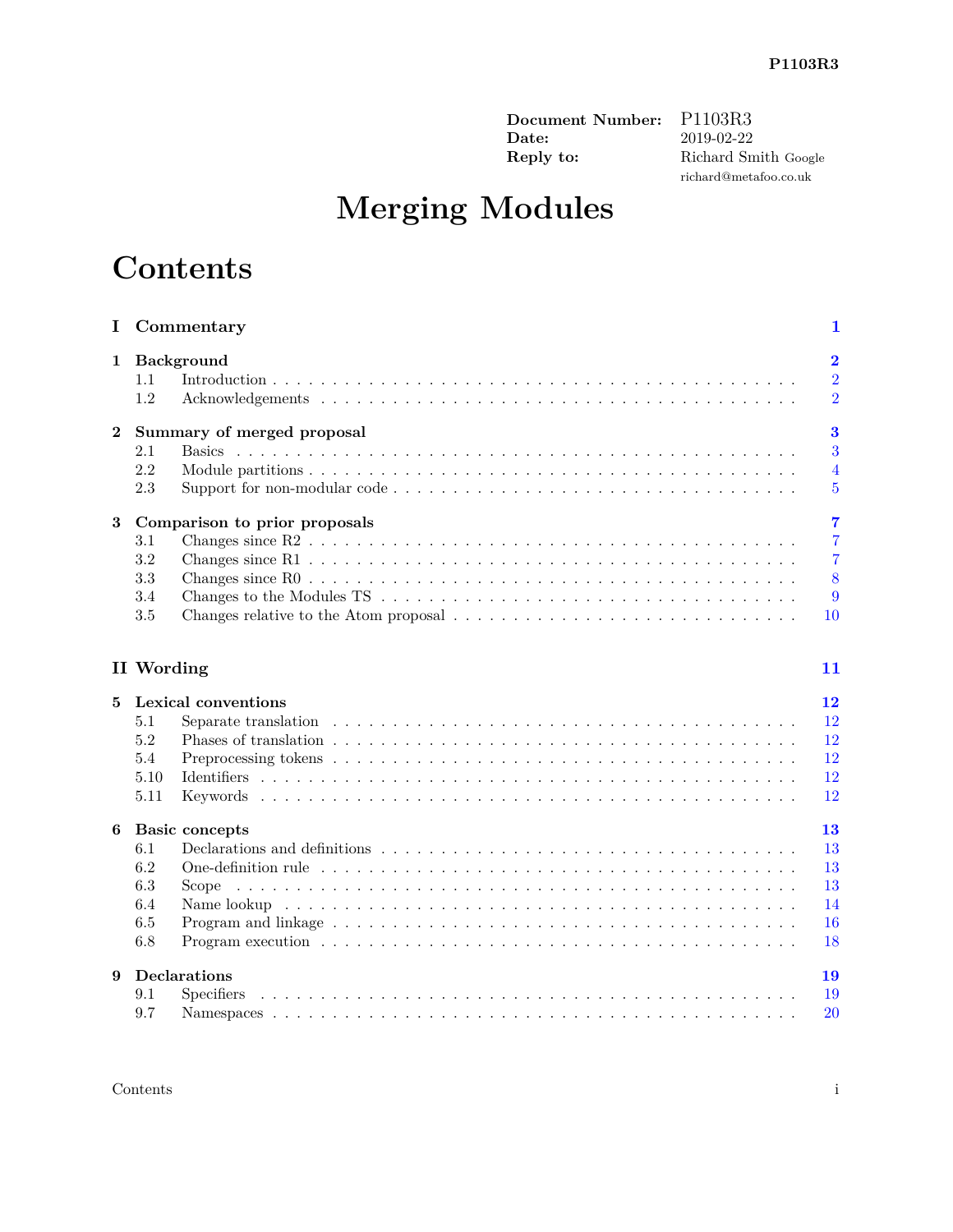| 100Modules<br>21                                                                                                             |    |  |  |  |  |
|------------------------------------------------------------------------------------------------------------------------------|----|--|--|--|--|
|                                                                                                                              | 21 |  |  |  |  |
|                                                                                                                              | 23 |  |  |  |  |
|                                                                                                                              | 26 |  |  |  |  |
|                                                                                                                              | 27 |  |  |  |  |
|                                                                                                                              | 29 |  |  |  |  |
|                                                                                                                              | 31 |  |  |  |  |
| 10 Classes                                                                                                                   | 33 |  |  |  |  |
| $10.2^{\circ}$                                                                                                               | 33 |  |  |  |  |
| 11 Overloading                                                                                                               | 34 |  |  |  |  |
| 11.5                                                                                                                         | 34 |  |  |  |  |
| 35<br>12 Templates                                                                                                           |    |  |  |  |  |
| 12.7                                                                                                                         | 35 |  |  |  |  |
| 14 Preprocessing directives<br>39                                                                                            |    |  |  |  |  |
| 14.1                                                                                                                         | 39 |  |  |  |  |
| 14.2                                                                                                                         | 39 |  |  |  |  |
| 14.3                                                                                                                         | 39 |  |  |  |  |
| 14.4                                                                                                                         | 40 |  |  |  |  |
| 42<br>C Compatibility                                                                                                        |    |  |  |  |  |
| $C++$ and ISO $C++$ 2017 $\ldots \ldots \ldots \ldots \ldots \ldots \ldots \ldots \ldots \ldots \ldots \ldots \ldots$<br>C.5 | 42 |  |  |  |  |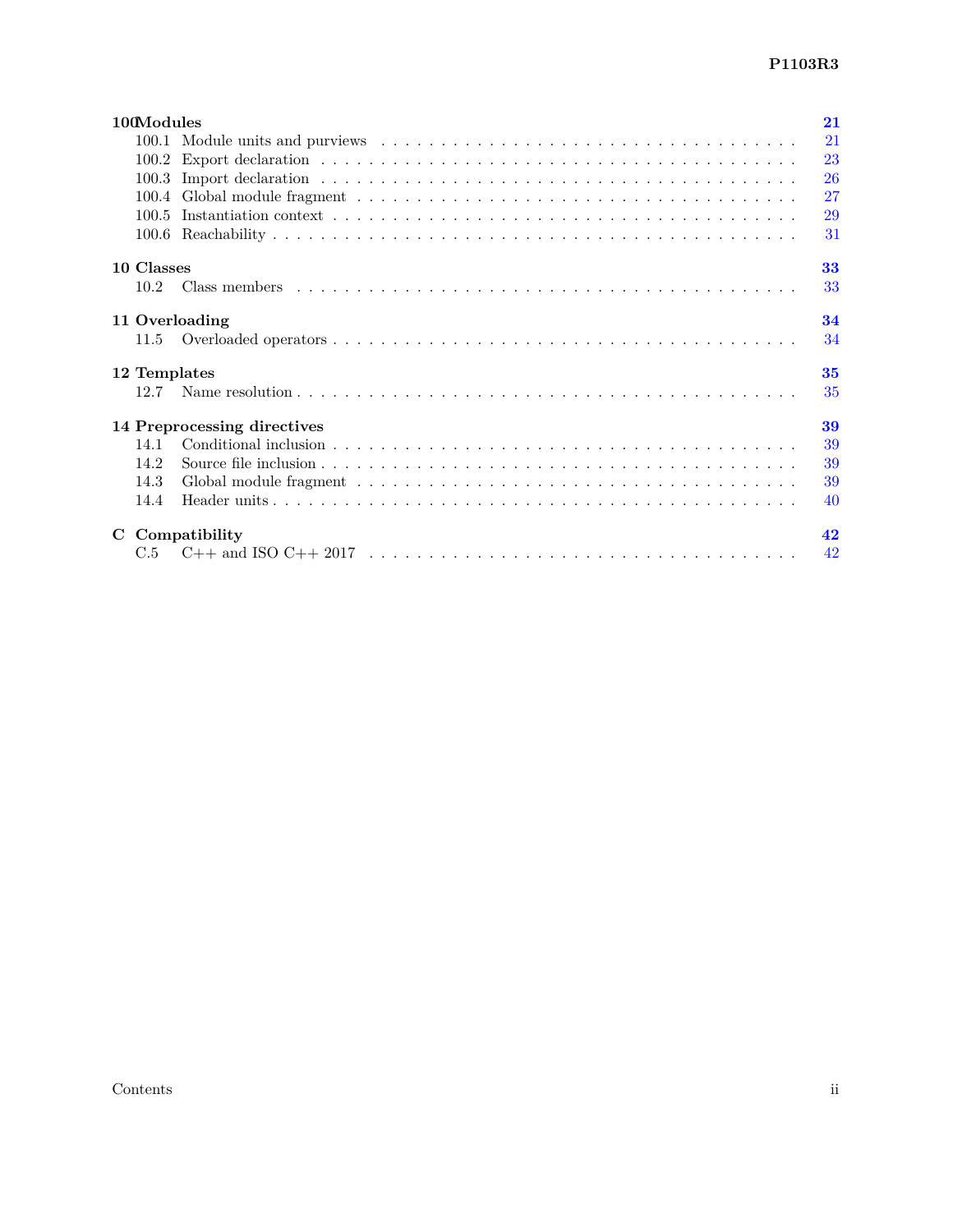**Part I**

# <span id="page-2-0"></span>**Design and commentary**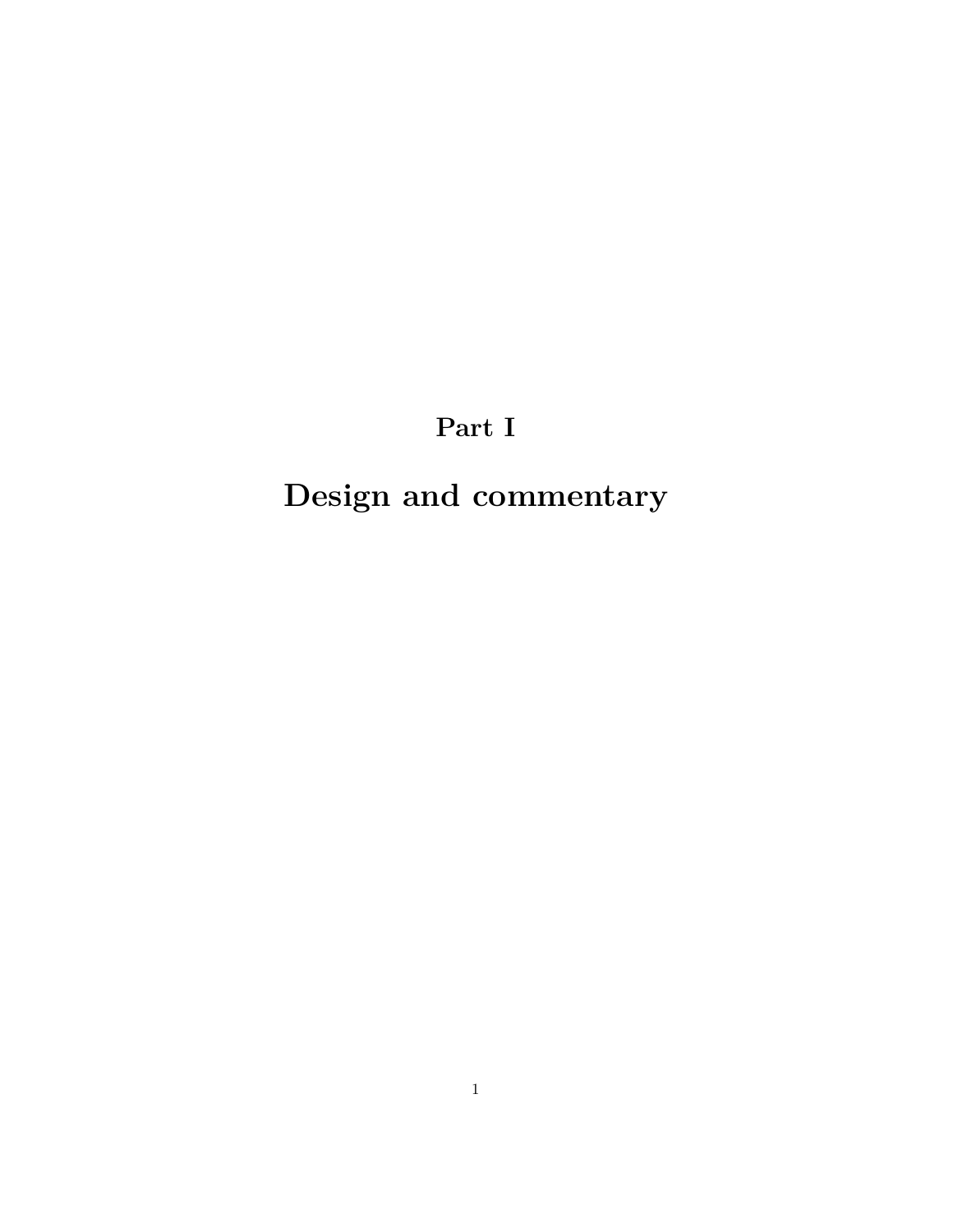## <span id="page-3-0"></span>**1 Background [bg]**

### <span id="page-3-1"></span>**1.1 Introduction [bg.intro]**

At the Jacksonville 2018 committee meeting, P0947R0 ("Another Take On Modules", hereafter referred to as *Atom*) was presented. Two options were polled:

- merging the Atom proposal with the Modules TS, and
- progressing the Atom proposal as a separate TS.

Both options passed, but the first option had stronger support.

At Rapperswill 2018, we presented P1103R0, representing our effort in merging the two proposals and the remaining outstanding questions from the merge. Many open questions were answered, and we voted to adopt the merged proposal into the Modules TS, and scheduled a 2-day ad-hoc meeting to discuss the remaining open questions.

At the Bellevue 2018 ad-hoc Modules meeting, we answered all remaining known open design questions. This paper provides a description for the resulting design, as well as wording (based on the wording in P1103R0, which in turn is based on the wording of the Modules TS) to incorporate this design into the  $C++20$  working draft.

#### <span id="page-3-2"></span>**1.2** Acknowledgements [bg.ack]

This paper is based on the work of a great many people. The author would like to thank them all, and specifically Gabriel Dos Reis, on whose Modules TS this paper is primarily based.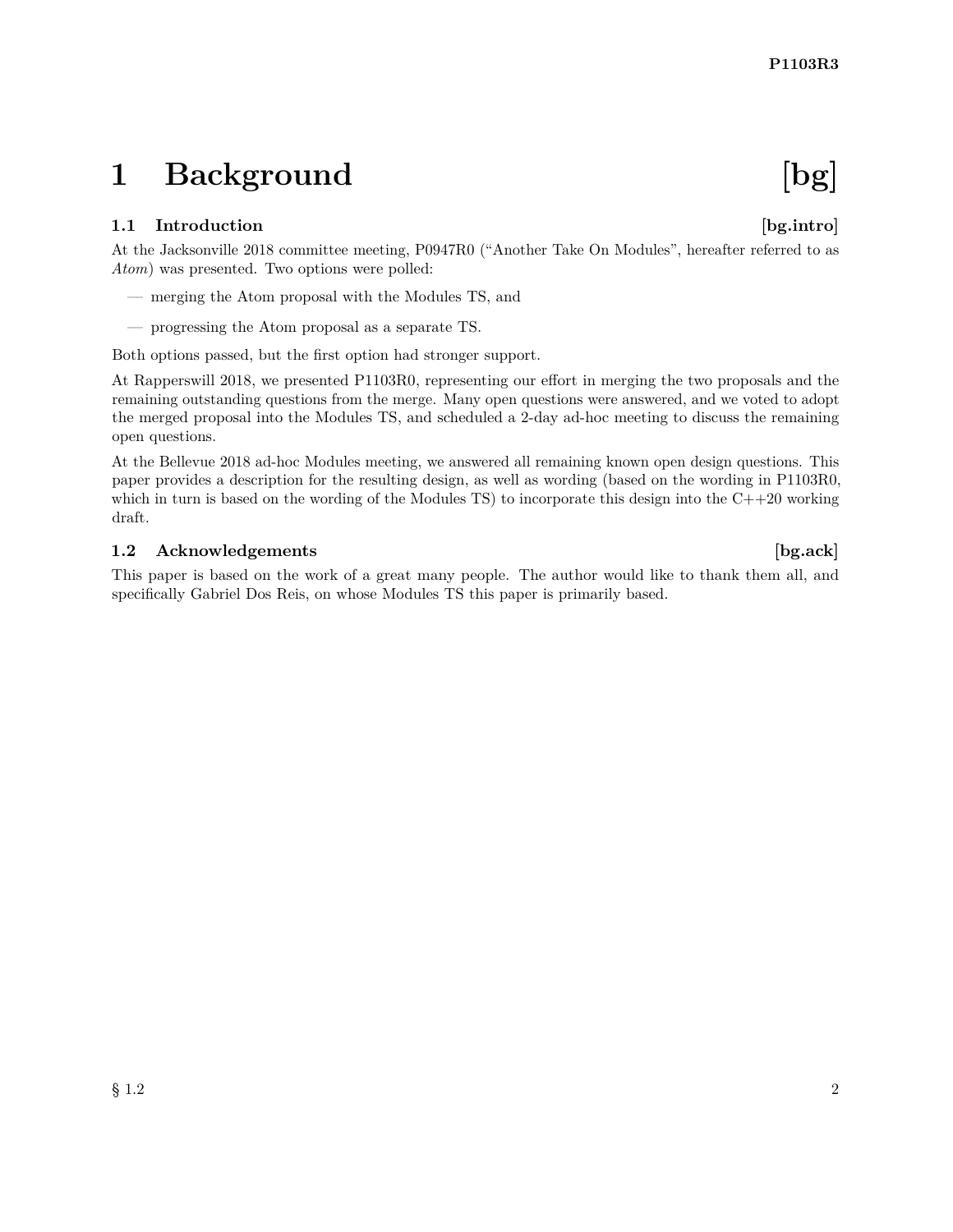## <span id="page-4-0"></span>**2 Summary of merged proposal [merged]**

#### <span id="page-4-1"></span>**2.1** Basics **interval EXECUTE:** *merged.basic* **interval**

<sup>[1](#page-4-2)</sup> A *module unit* is a translation unit that forms part of a module. Such a translation unit begins with<sup>1</sup> a preamble, comprising a module declaration and a sequence of imports:

```
exportopt module foo;
import a;
export import b;
// ... more imports ...
```
Within a module unit, imports may not appear after the end of the preamble. The **export** keyword indicates that a module unit is a *module interface unit*, which defines the interface for the module. For a module foo, there must be exactly one translation unit whose preamble contains export module foo;. This is the *primary module interface unit* for foo [\(2.2\)](#page-5-0). (All other module interface units are module interface partitions; see [2.2.](#page-5-0))

- <sup>2</sup> Two related but distinct notions are key to understanding module semantics:
- (2.1) A declaration is *visible* in a context if it can be found by a suitable name lookup.
- (2.2) A declaration is *reachable* in a context if its semantic effects are available for use. (For example, a class type is complete in contexts where a definition of the class is reachable.)

A declaration is reachable wherever it is visible, but the converse is not true in general. Imports control which namespace-scope names are visible to name lookup, and which declarations are reachable semantically. The behavior of an entity is determined by the set of reachable declarations of that entity. For example, class members and enumeration members are visible to name lookup if there is a reachable definition of the class or enumeration.

<sup>3</sup> A declaration can be exported by use of the export keyword in a module interface unit:

```
export int a;
export {
void f();
}
```
Exported declarations in a module interface unit are visible to name lookup in contexts that import that module interface unit. Non-exported declarations (excluding those with internal linkage) in a module unit are visible to name lookup in contexts within the same module that import the module unit. All declarations in transitively-imported module units are reachable, whether or not they are exported. [ *Example:*

```
// a.cpp
export module A; // interface of module A
int foo() { return 1; }
export int bar();
// a-impl.cpp
module A; // implementation of module A, implicitly
                  // considered to import the interface of A
```
<span id="page-4-2"></span><sup>1)</sup> A global module fragment [\(2.3.1\)](#page-6-1) may optionally precede the preamble.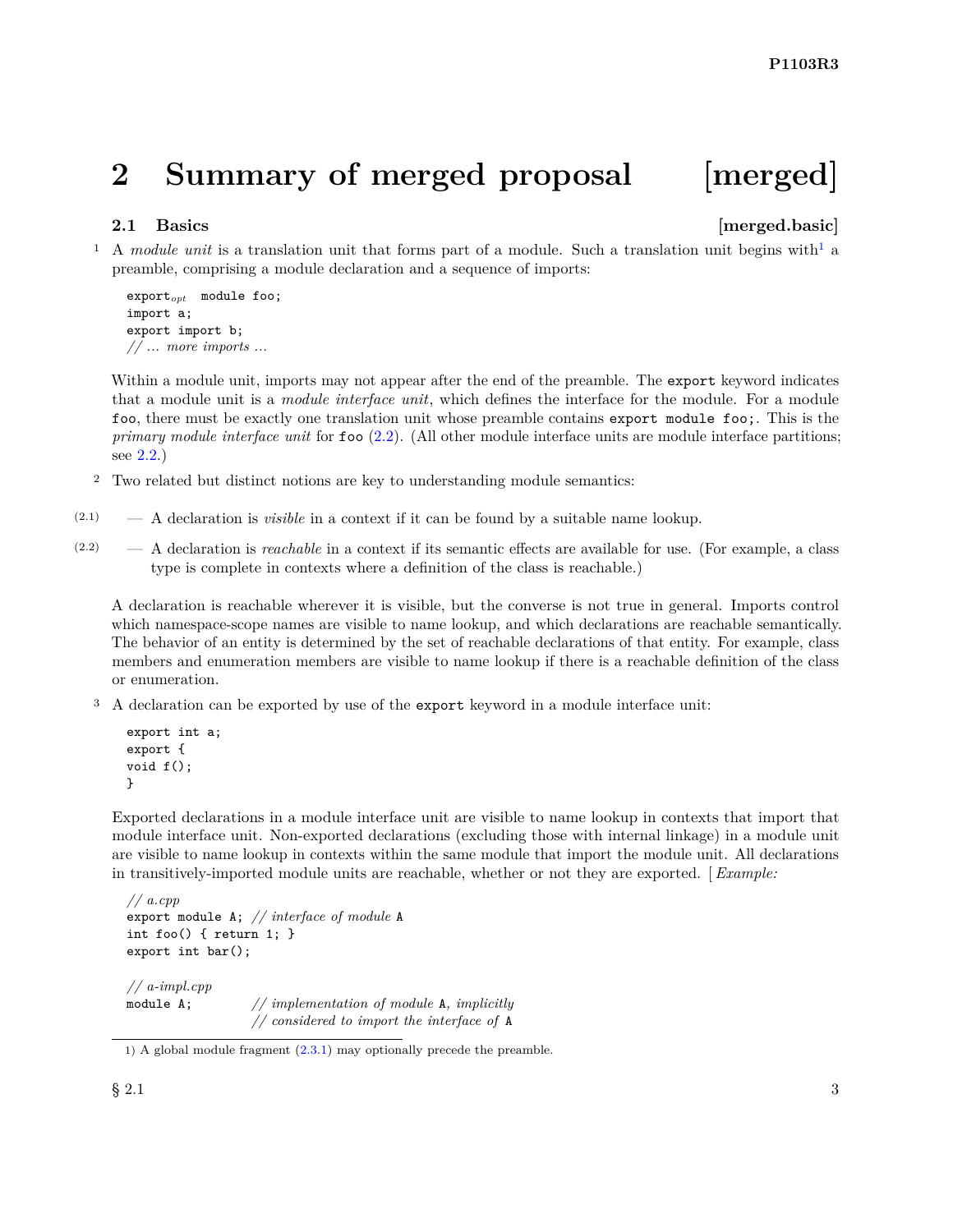```
// OK; foo() is visible here (in the same module) even though
// it was not exported from A
int bar() { return foo() + 1; }
// unrelated.cpp
import A;
int main() {
  bar(); // OK, bar was exported by A and is visible here
  foo(); // error: foo is not visible here
}
```
*— end example* ]

<sup>4</sup> If a declaration within a namespace is exported, the enclosing namespace is also implicitly exported (but other declarations in the namespace are not implicitly exported). If a namespace is explicitly exported, all declarations within that namespace definition are exported.

#### <span id="page-5-0"></span>**2.2** Module partitions **in the set of the set of the set of the set of the set of the set of the set of the set of the set of the set of the set of the set of the set of the set of the set of the set of the set of the set**

- <sup>1</sup> A complete module can be defined in a single source file. However, the design, nature, and size of a module may warrant dividing both the implementation and the interface into multiple files. Module partitions provide facilities to support this.
- <sup>2</sup> The module interface may be split across multiple files, if desired. Such files are called *module interface partition*s, and are introduced by a module declaration containing a colon:

export module foo:part;

- <sup>3</sup> Module interface partitions behave logically like distinct modules, except that they share ownership of contained entities with the module that they form part of. This allows an entity to be declared in one partition and defined in another, which may be necessary to resolve dependency cycles. It also permits code to be moved between partitions of a module with no impact on ABI.
- <sup>4</sup> The primary module interface unit for a module is required to transitively import and re-export all of the interface partitions of the module.
- <sup>5</sup> When the implementation of a module is split across multiple files, it may be desirable to share declarations between the implementation units without including them in the module interface unit, in order to avoid all consumers of the module having a physical dependency on the implementation details. (Specifically, if the implementation details change, the module interface and its dependencies should not need to be rebuilt.) This is made possible by *module implementation partition*s, which are module partitions that do not form part of the module interface:

module foo:part;

- <sup>6</sup> Module implementation partitions cannot contain exported declarations; instead, all declarations within them are visible to other translation units in the same module that import the partition. [ *Note:* Exportation only affects which names and declarations are visible outside the module. *— end note* ]
- <sup>7</sup> Module implementation partitions can be imported into the interface of a module, but cannot be exported.
- <sup>8</sup> Module interface partitions and module implementation partitions are collectively known as *module partition*s. Module partitions are an implementation detail of the module, and cannot be named outside the module. To emphasize this, an import declaration naming a module partition cannot be given a module name, only a partition name:

```
module foo;
import :part; // imports foo:part
import bar:part;
```
 $\S 2.2$  4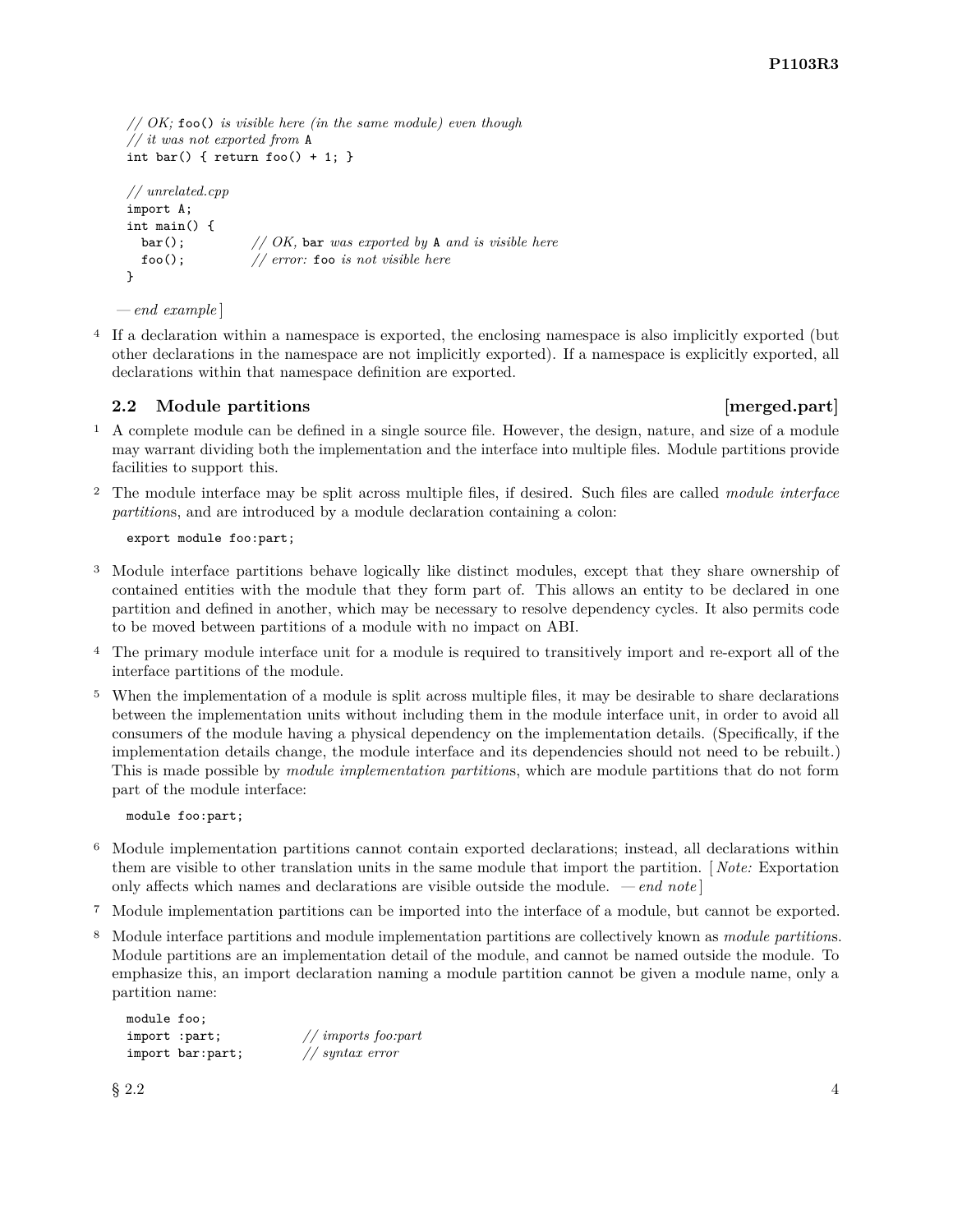import foo:part; *// syntax error*

#### <span id="page-6-0"></span>**2.3 Support for non-modular code [merged.nonmodular]**

<sup>1</sup> This proposal provides several features to support interoperation between modular code and traditional non-modular code.

#### <span id="page-6-1"></span>**2.3.1 Global module fragment comparison in the set of the set of the set of the set of the set of the set of the set of the set of the set of the set of the set of the set of the set of the set of the set of the set of th**

<sup>1</sup> The merged proposal permits Modules TS-style global module fragments, with the module; introducer proposed in P0713R1 and approved by EWG:

```
module;
#include "some-header.h"
export module foo;
// ... use declarations and macros from some-header.h ...
```
- <sup>2</sup> Prior to preprocessing, only preprocessor directives can appear in the global module fragment, but those directives can include #include directives that expand to declarations, as usual. Declarations in the global module fragment are not owned by the module.
- <sup>3</sup> In order to avoid bloating the interface of a module with declarations included into its global module fragment, declarations in the global module fragment that are not (transitively) referenced by the module unit are discarded. In particular, such declarations are not reachable from other translation units that import the module unit, and cannot be found by the second phase of two-phase name lookup for a template instantiation whose point of instantiation is outside the module unit. A declaration in a global module fragment is considered to be referenced if it is named within the module unit (after the preamble), or if it is mentioned by a referenced declaration.

```
4 [Example:
```

```
module;
#include "some-header.h" // defines classes X, Y, Z
export module foo;
export using X = ::X; // export name X; retain all declarations
                        // of X from "some-header.h"
export Y f(); // export name f; retain all declarations
               // of Y from "some-header.h"
// Z is not mentioned, so is discarded
```
*— end example* ]

<sup>1</sup> The merged proposal also permits Atom-style header units, which are introduced by a special import syntax that names a header file instead of a module:

export module foo; import "some-header.h"; import <version>; *// ... use declarations and macros from some-header.h and <version> ...*

<sup>2</sup> The named header is processed as if it was a source file, the interface of the header is extracted and made available for import, and any macros defined by preprocessing the header are saved so that they can be made available to importers.

### **2.3.2 Header units [merged.header.import]**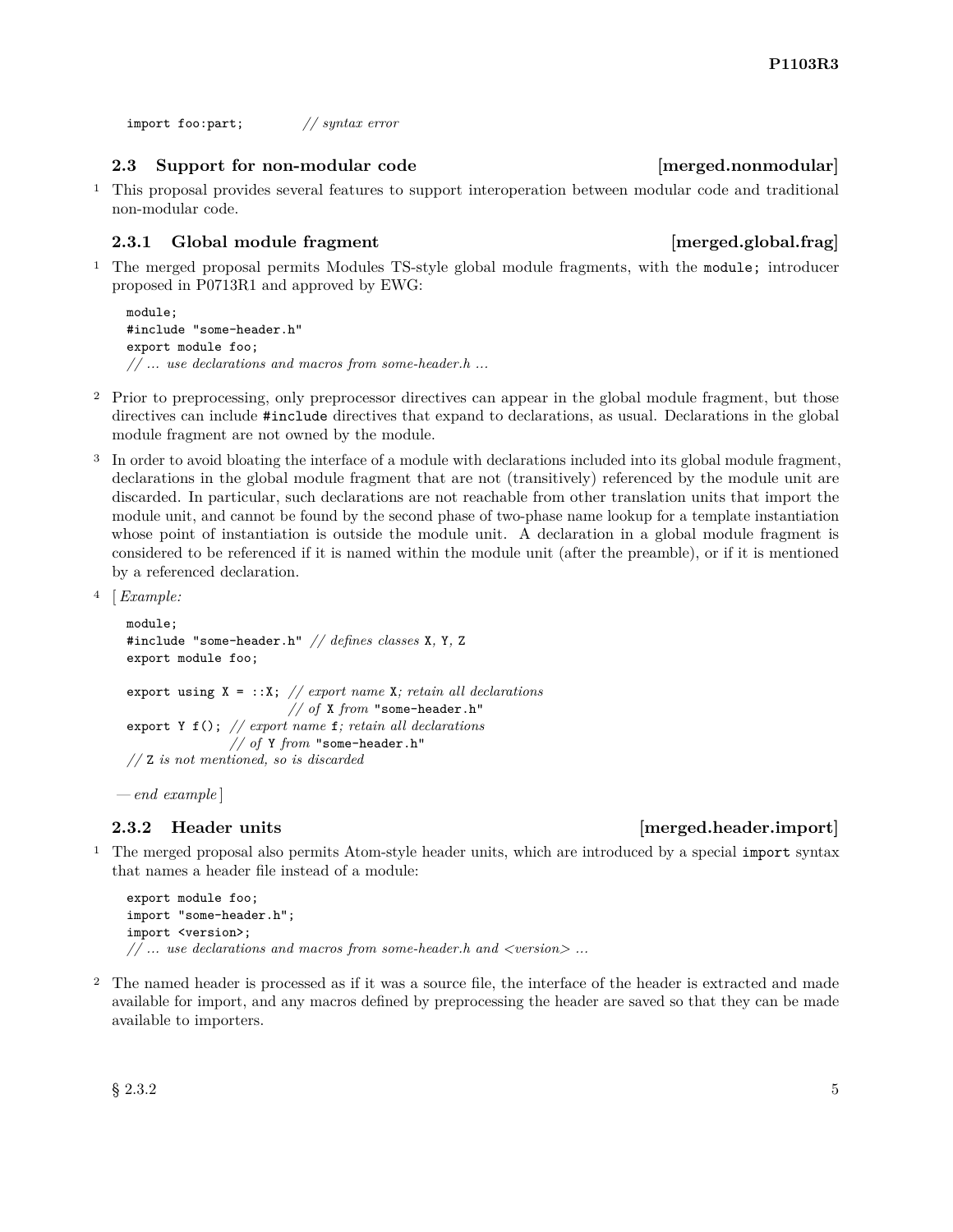<sup>3</sup> Declarations from code in a header unit are not owned by any module. In particular, the same entities can be redeclared by another header unit or by non-modular code. Header units can be re-exported using the regular export import syntax:

export module foo; export import "some-header.h";

However, when a header unit is re-exported, macros are not exported. Only the header import syntax can import macros.

#### <span id="page-7-0"></span>**2.3.3 Reachability of nonmodular declarations [merged.nonmodular.reachability]**

- <sup>1</sup> A declaration in a global module fragment or header unit is reachable if it is visible. It is unspecified whether such a declaration is also reachable in contexts where it is not visible but is transitively imported. (Ideally, such a declaration would not be considered reachable in such contexts. However, in practice, making transitively-imported declarations unreachable would impose a severe implementation cost for some implementations, so we leave the extent to which this rule is enforced up to the implementation.)
- <sup>2</sup> Discarded declarations [\(2.3.1\)](#page-6-1) from the global module fragment are never visible nor reachable from outside that module unit.

#### **2.3.4 Module use from non-modular code [merged.nonmodular.use]**

- <sup>1</sup> Modules and header units can be imported into non-modular code. Such imports can appear anywhere, and are not restricted to a preamble. This permits "bottom-up" modularization, whereby a library switches to providing only a modular interface and defining its header interface in terms of the modular interface. Non-modular code includes translation units other than module units (including headers imported as header units), and the global module fragment of a module unit.
- <sup>2</sup> When a #include appears within non-modular code, if the named header file is known to correspond to a header unit, the implementation treats the #include as an import of the corresponding header unit. The mechanism for discovering this correspondence is left implementation-defined; there are multiple viable strategies here (such as explicitly building header units and providing them as input to downstream compilations, or introducing accompanying files describing the header unit structure) and we wish to encourage exploration of this space. An implementation is also permitted to not provide any mapping mechanism, and process each header unit independently.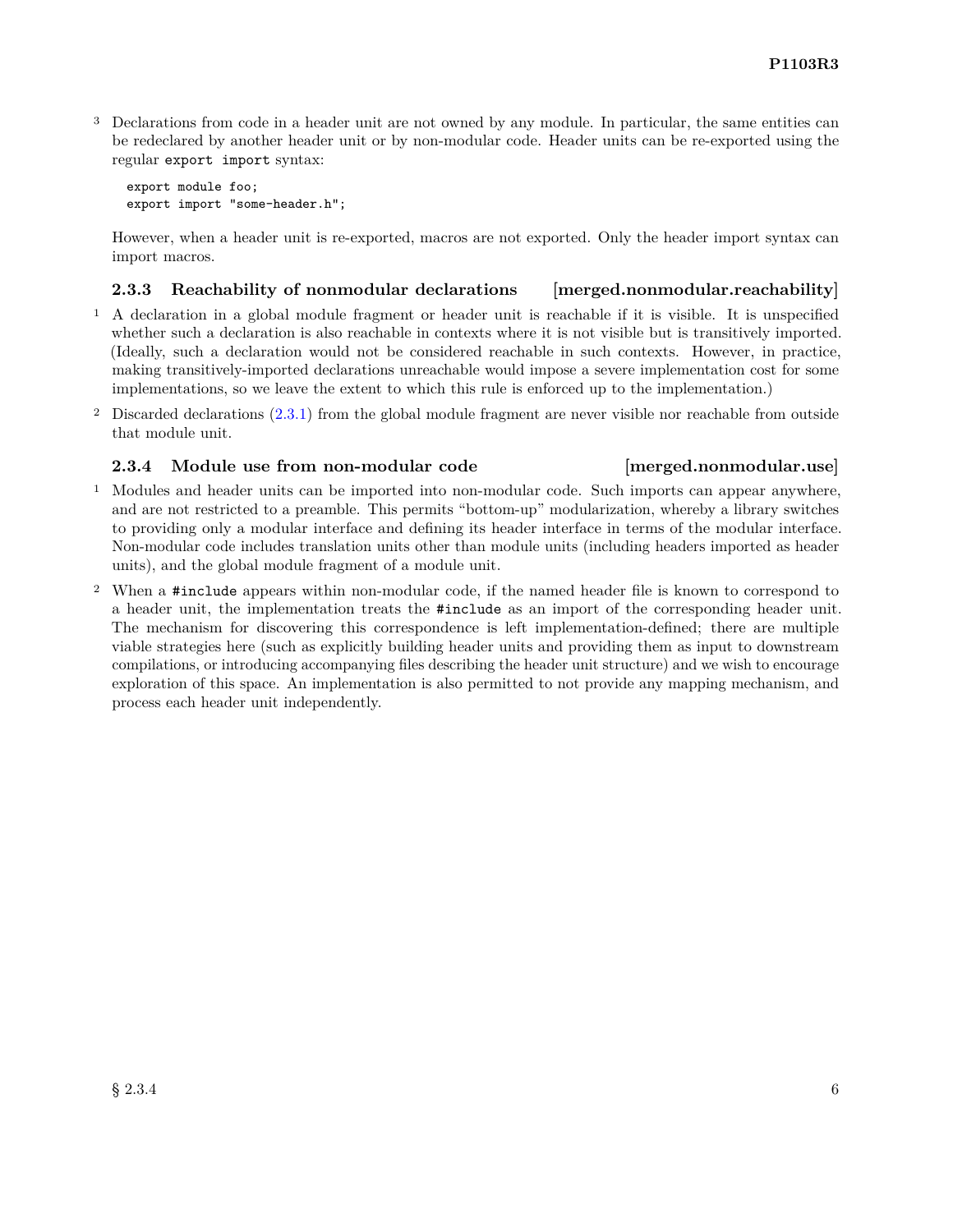## <span id="page-8-0"></span>**3 Comparison to prior proposals [vs]**

#### <span id="page-8-1"></span>**3.1 Changes since R2** [vs.r2]

- <sup>1</sup> This section lists changes to the design of the merged modules proposal since P1103R2.
- (1.1) Addressed wording feedback from CWG and other parties.
- (1.2) Fixed bug where an incidentally-reachable definition could render other definitions of the same entity ill-formed:

```
// a.h
#ifndef A_H
#define A_H
class X {};
#endif
// b.cc
#include "a.h"
export module B;
X x;
// c.cc
export module C;
import B; // not exported
// d.cc
import C;
#include "a.h" // OK even if definition of X is incidentally visible
```
*// due to semantic boundaries rule*

(1.3) — Fixed unintended divergence from Modules TS that permitted module linkage entities to have definitions in multiple module units

#### <span id="page-8-2"></span>**3.2** Changes since R1 [vs.r1]

<sup>1</sup> This section lists changes to the design of the merged modules proposal since P1103R1.

#### **3.2.1 P1299R2:** Module preamble is unnecessarily fragile [vs.r1.p1299r2]

- <sup>1</sup> Prior revisions of this proposal prohibited macros imported from header units from affecting the set of imports of a module. However, the complexity of the resulting rule – for both users and implementations – was not considered to be justified by the expected benefit for tools wishing to perform dependency extraction, so this rule has been removed.
- <sup>2</sup> In this proposal, macros imported from a header unit become available immediately after the import as described in [3.3.3,](#page-10-1) but unlike in R0, such macros can be expanded prior to later imports in the preamble of a module unit.

#### **3.2.2 P1242R1: Single-file modules [vs.r1.p1242r1]**

<sup>1</sup> As described in [3.4,](#page-10-0) this proposal removes the Modules TS "attendant entities" rule. This left a feature vacuum: there was no longer a way to define a module entirely in a single file without module implementation details being available outside the module.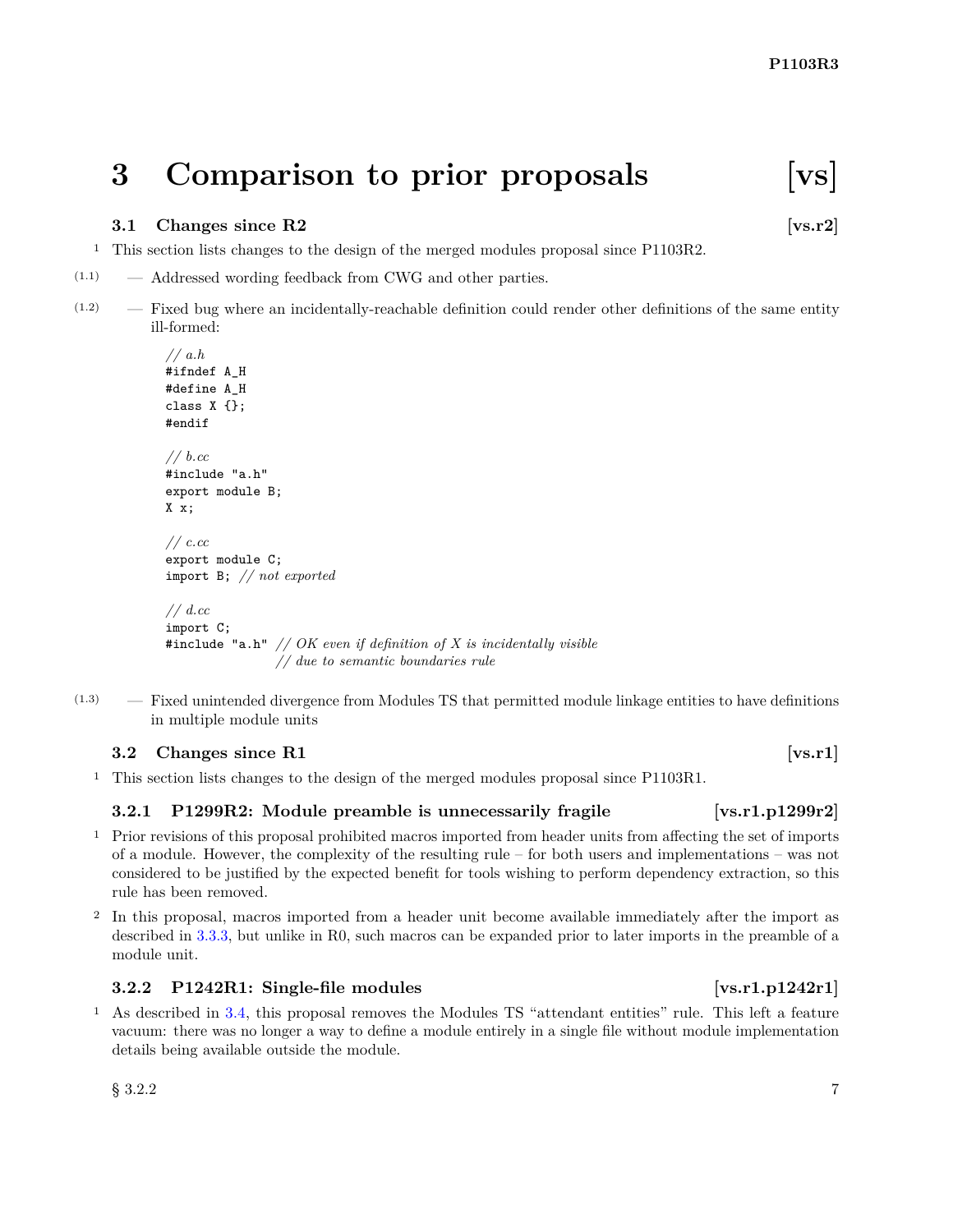<sup>2</sup> In this proposal, a complete module (with both interface and implementation) can be defined in a single source file by separating the interface from the implementation with a

```
module :private;
```
<span id="page-9-0"></span>marker.

#### **3.3** Changes since R0 **[vs.r0]**

<sup>1</sup> This section lists changes to the design of the merged modules proposal since P1103R0.

#### **3.3.1** Namespace export **and in the set of the set of the set of the set of vs.r0.namespace**

<sup>1</sup> In P1103R0 and in the Modules TS, all namespaces (excluding anonymous namespaces and those nested within them) that are declared in a module interface unit have external linkage and are exported. Following strong EWG direction in Rapperswil, in this document such namespace names are only exported if they are either explicitly exported, or if any name within them is exported. [ *Note:* The new approach permits implementation-detail namespace names to be hidden from the interface of a module despite being declared in a module interface unit. *— end note* ] [*Example:*

```
export module M;
```

```
export namespace A {} // exported
namespace B {
  export int n;
}
namespace C { // not exported in this proposal, exported in TS / P1103R0
  int n;
}
```
*— end example* ]

### **3.3.2** Reachability in template instantiations [vs.r0.templates]

<sup>1</sup> Following discussion and direction from Bellevue, we use a path of instantiation rule to guide visibility and reachability of declarations within a template instantiation, based on the relevant rule from the Atom proposal:

Within a template instantiation, the *path of instantiation* is a sequence of locations within the program, starting from the ultimate point of instantiation, via each intervening template instantiation, terminating at the instantiation in question. Names are visible and semantic properties are available within template instantiations if they would be visible or available at any point along the path of instantiation, or (for points outside the current translation unit) would be visible or available at the end of the translation unit containing the relevant point of instantiation.

— P0947R1, 7.1 Templates and two-phase name lookup

This rule permits a template to make use of all declarations that were visible or reachable at each point along its path of instantiation, even if those declarations are not visible or reachable in the template definition context nor the template instantiation context.

```
2 [Example:
```

```
export module A;
export template<typename T, typename U> void f(T t, U u) {
 t.f();
}
```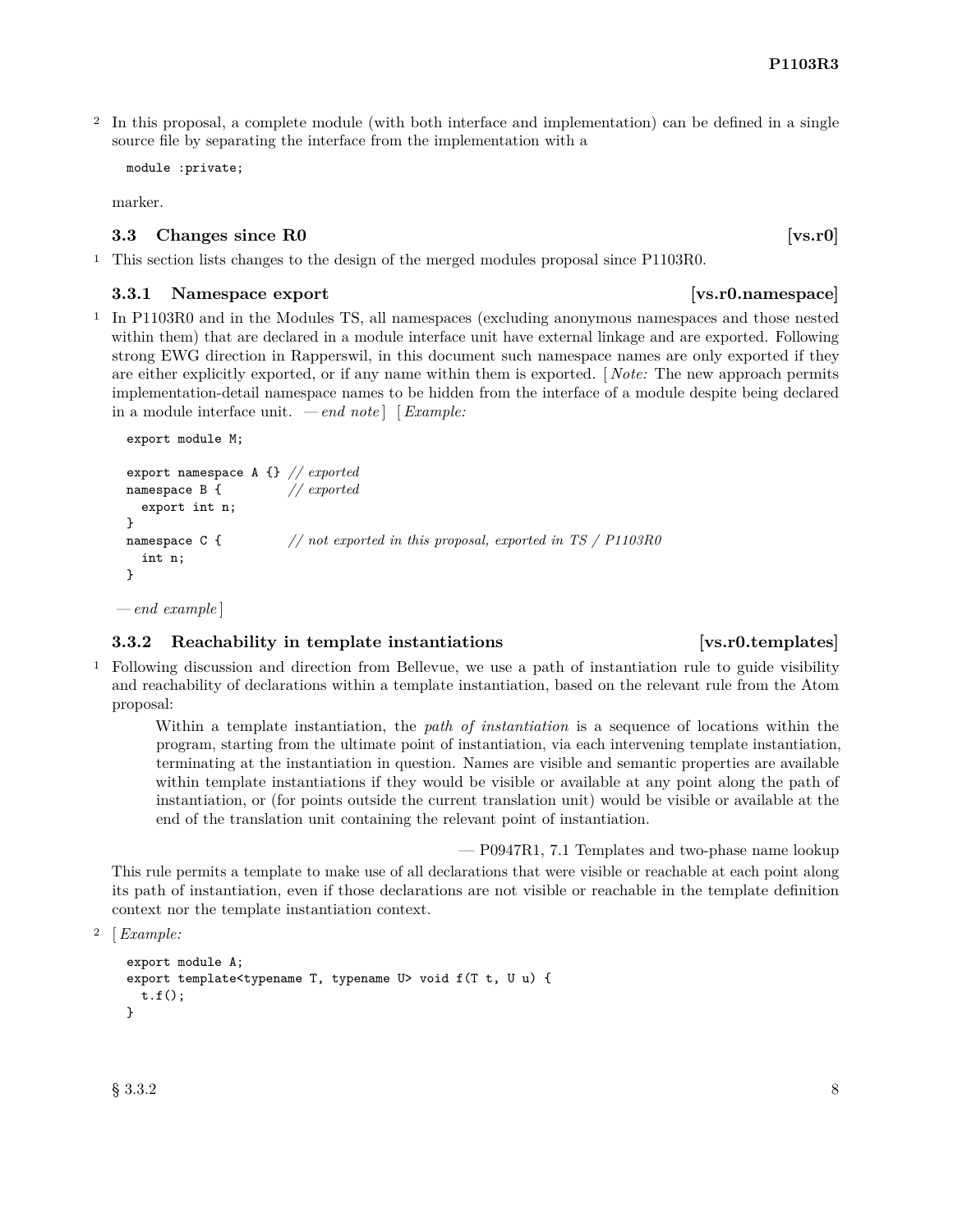```
module;
struct S \{ void f(); \};export module B;
import A;
export template<typename U> void g(U u) { S s; f(s, u); }
export module C;
import B;
export template<typename U> void h(const U &u) { g(u); }
import C;
int main() { h(0); }
```
The definition of struct S and the declaration of its member f are not reachable from the point of instantiation of f<S, int>, nor from the template definition. But this code is valid under this proposal, because S is reachable from module B, which is on the path of instantiation. *— end example* ]

<sup>3</sup> As described above [\(2.3.3\)](#page-7-0), implementations are permitted to treat additional declarations as reachable even if they would not be reachable on the path of instantiation, if they are transitively imported at the point of instantiation. [ *Example:*

```
module M;
struct S;
import C;
// unspecified whether a definition of S is reachable
// here or in the instantiation of h<S>
void q(const S &s) { h(s); }
```
*— end example* ]

<sup>4</sup> The same rule applies to the set of names found by ADL: names visible along the path of instantiation are visible to ADL. Internal-linkage declarations within the global module are ignored. In addition, exported declarations in the owning module of each associated type are visible to ADL.

#### <span id="page-10-1"></span>**3.3.3 Finding the end of the preamble [vs.r0.preamble]**

<sup>1</sup> In R0 of this proposal, the preprocessor was burdened with finding the end of the preamble, and making macros from header units visible at that point. That was problematic both for implementers (as it is a challenging rule to implement) and for users (as code would silently do something different from what was expected, and imports in a preamble would behave differently from imports in non-modular code). This proposal uses a simpler rule: imported macros become visible immediately after the import declaration.

#### <span id="page-10-0"></span>**3.4 Changes to the Modules TS** [vs.ts]

- <sup>1</sup> This section lists the ways in which valid code under the Modules TS would become invalid or change meaning in this merged proposal.
- <sup>2</sup> A module; introducer is required prior to a global module fragment, as described in P0713R1 and approved by Evolution.
- <sup>3</sup> When an entity is owned by a module and is never exported, but is referenced by an exported part of the module interface, the Modules TS would export the semantic properties associated with the entity at the point of the export. If multiple such exports give the entity different semantics, the program is ill-formed:

```
export module M;
struct S;
export S f(); // S incomplete here
struct S {};
export S g(); // S complete here, error
```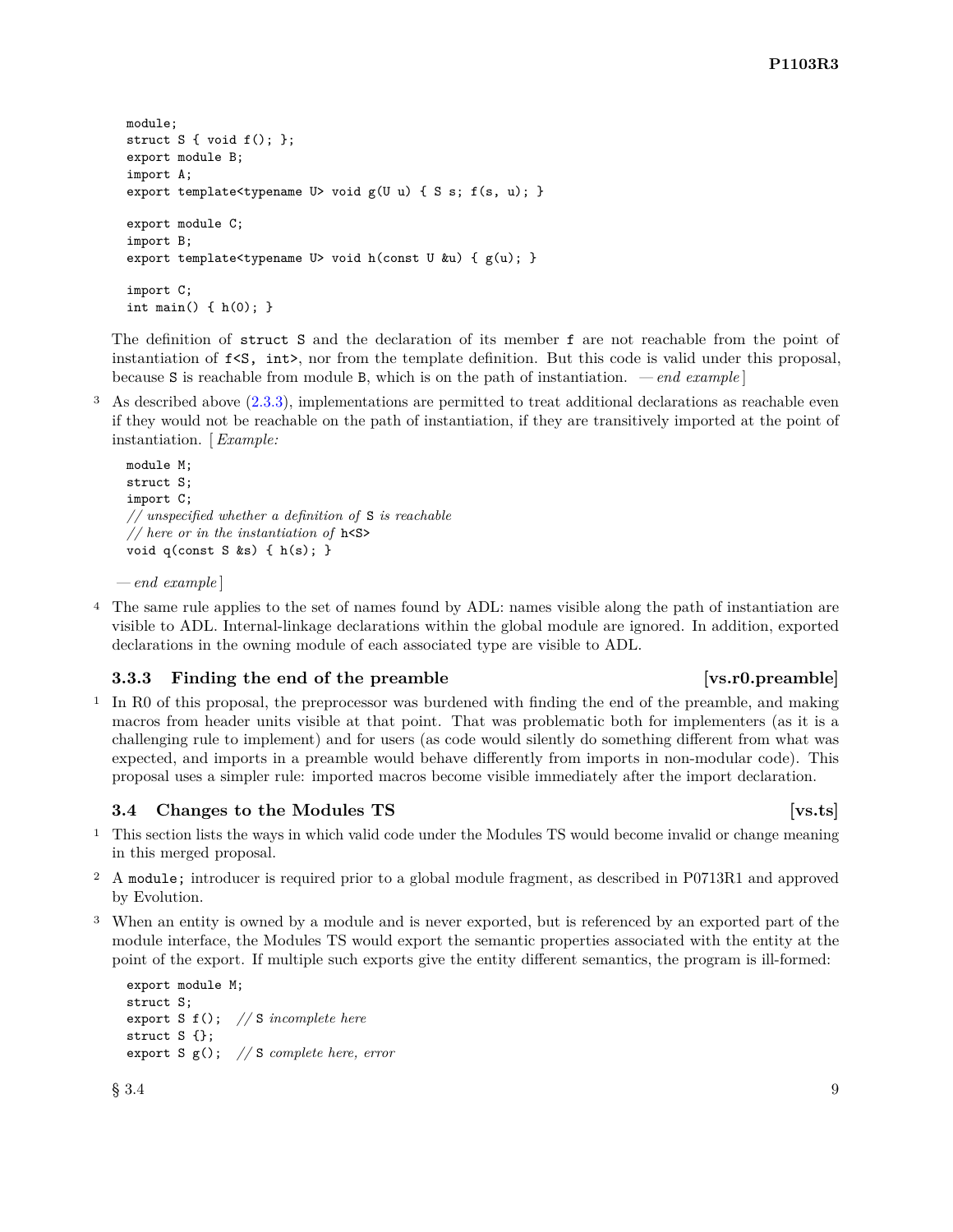Under the Atom proposal, the semantics of such entities are instead determined their the properties at the end of the module interface unit.

In this merged proposal, the semantics of all entities owned by a module are determined by their properties at the end of the module interface unit (regardless of whether they are exported). [ *Note:* The order in which declarations appear within a module interface has no bearing on which semantic properties are exported in this merged proposal. *— end note* ]

The Modules TS "attendant entities" rule is removed, because there are no longer any cases where it could apply.

- <sup>4</sup> Entities declared within extern "C" and extern "C++" within a module are no longer owned by that module. It is unclear whether this is a change from the intent of the Modules TS.
- <sup>5</sup> Namespace names are exported less often in this proposal, as discussed above.

#### <span id="page-11-0"></span>**3.5 Changes relative to the Atom proposal [vs.atom]**

- <sup>1</sup> This section lists the ways in which valid code under the Atom proposal would become invalid or change meaning in this merged proposal.
- <sup>2</sup> The merged proposal supports global module fragments, which interferes with the Atom proposal's goal of making the preamble easy to identify and process with non-compiler tools. However, the benefits of the Atom approach are still available to those who choose not to put code in the global module fragment.
- <sup>3</sup> The identifiers export and module are taken as keywords by the merged proposal, rather than making them context-sensitive as proposed by the Atom proposal. This follows EWG's direction on this question from discussion of P0924R0.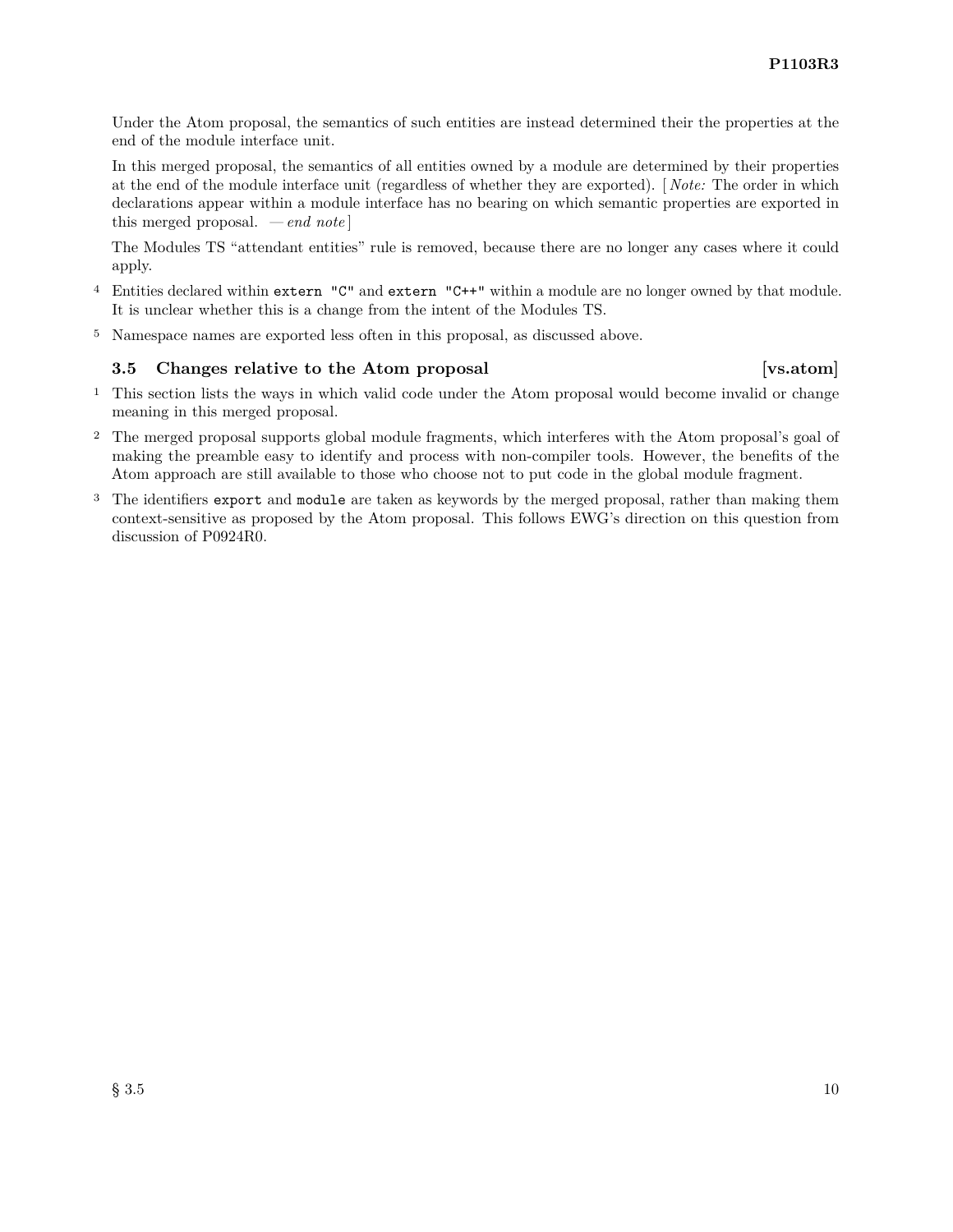## **Part II**

# <span id="page-12-0"></span>**Wording for applying the merged modules proposal to the C++20 working draft**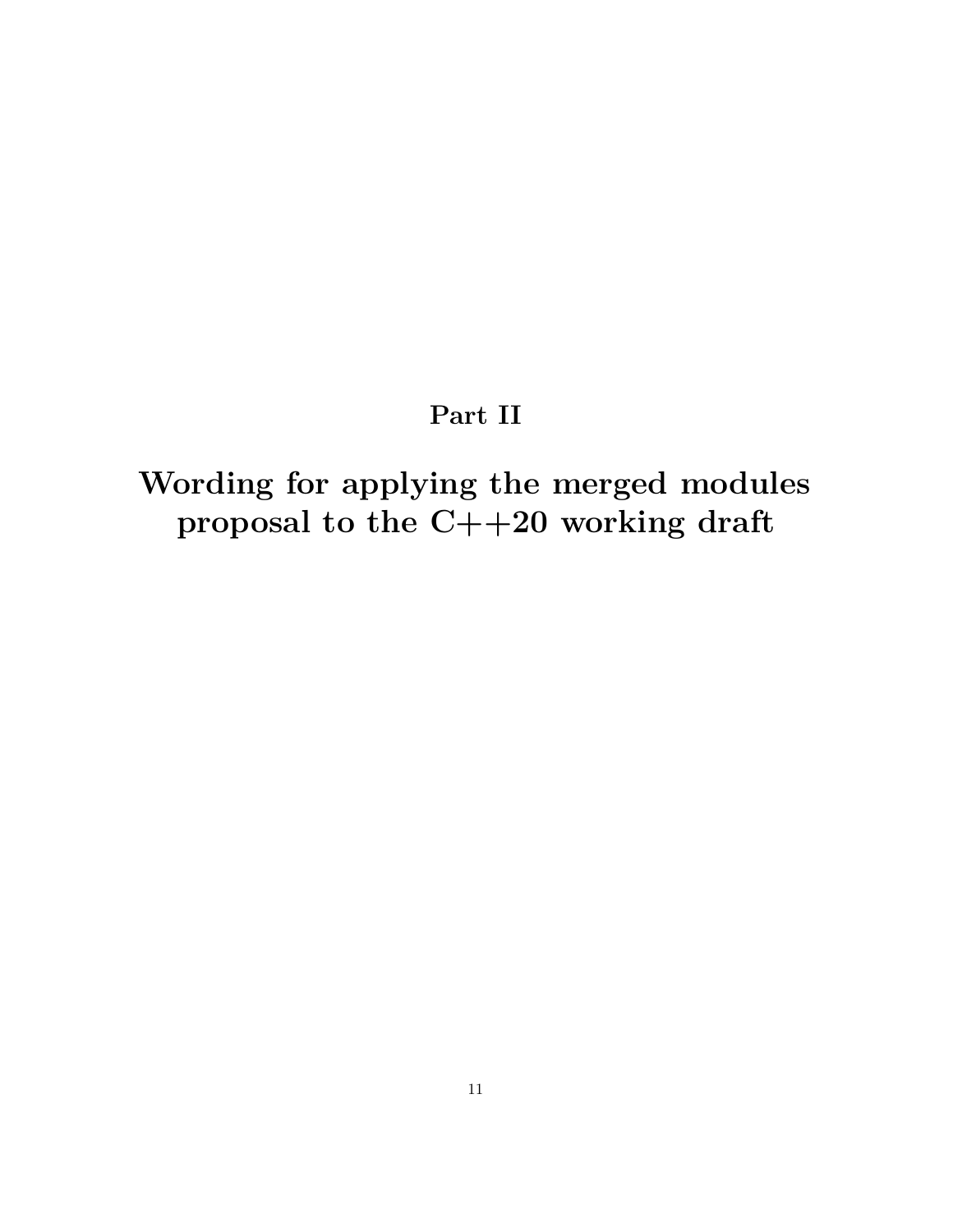## <span id="page-13-0"></span>**5** Lexical conventions [lex]

#### <span id="page-13-1"></span>**5.1** Separate translation *lex.separate*

Modify paragraph 5.1/2 as follows

2 [ *Note:* Previously translated translation units and instantiation units can be preserved individually or in libraries. The separate translation units of a program communicate [\(6.5\)](#page-17-0) by (for example) calls to functions whose identifiers have external or module linkage, manipulation of objects whose identifiers have external or module linkage, or manipulation of data files. Translation units can be separately translated and then later linked to produce an executable program [\(6.5\)](#page-17-0). *— end note* ]

#### <span id="page-13-2"></span>**5.2 Phases of translation** [lex.phases]

Modify bullet 7 of paragraph 5.2/1 as follows:

7. White-space characters separating tokens are no longer significant. Each preprocessing token is converted into a token (5.6). The resulting tokens are syntactically and semantically analyzed and translated as a translation unit. [ *Note:* The process of analyzing and translating the tokens may occasionally result in one token being replaced by a sequence of other tokens (17.2). *— end note* ] It is implementation-defined whether the sources for module units and header units on which the current translation unit has an interface dependency [\(100.1,](#page-22-1) [100.3\)](#page-27-0) are required to be available. [ *Note:* Source files, translation units and translated translation units need not necessarily be stored as files, nor need there be any one-to-one correspondence between these entities and any external representation. The description is conceptual only, and does not specify any particular implementation. *— end note* ]

#### <span id="page-13-3"></span>**5.4 Preprocessing tokens** *lex.pptoken*

Modify bullet 3 of paragraph 5.4/3 as follows:

Otherwise, the next preprocessing token is the longest sequence of characters that could constitute a preprocessing token, even if that would cause further lexical analysis to fail, except that a *header-name* (5.8) is only formed

- within a #include directive (19.2),
- within a *has-include-expression*, or
- outside of any preprocessing directive, if applying phase 4 of translation to the sequence of preprocessing tokens produced thus far is valid and results in an *import-seq* [\(14.4\)](#page-41-0).

#### <span id="page-13-4"></span>**5.10 Identifiers and Identifiers** *lex.name*

In [5.10,](#page-13-4) add these two identifiers to Table 4, "Identifiers with special meaning":

module import

#### <span id="page-13-5"></span>**5.11 Keywords** [lex.key]

Modify note in paragraph  $5.11/1$  $5.11/1$  as follows:

1 ...

[ *Note:* The export and register keywords are is unused but are is reserved for future use. *— end note* ]

 $\S$  5.11 12

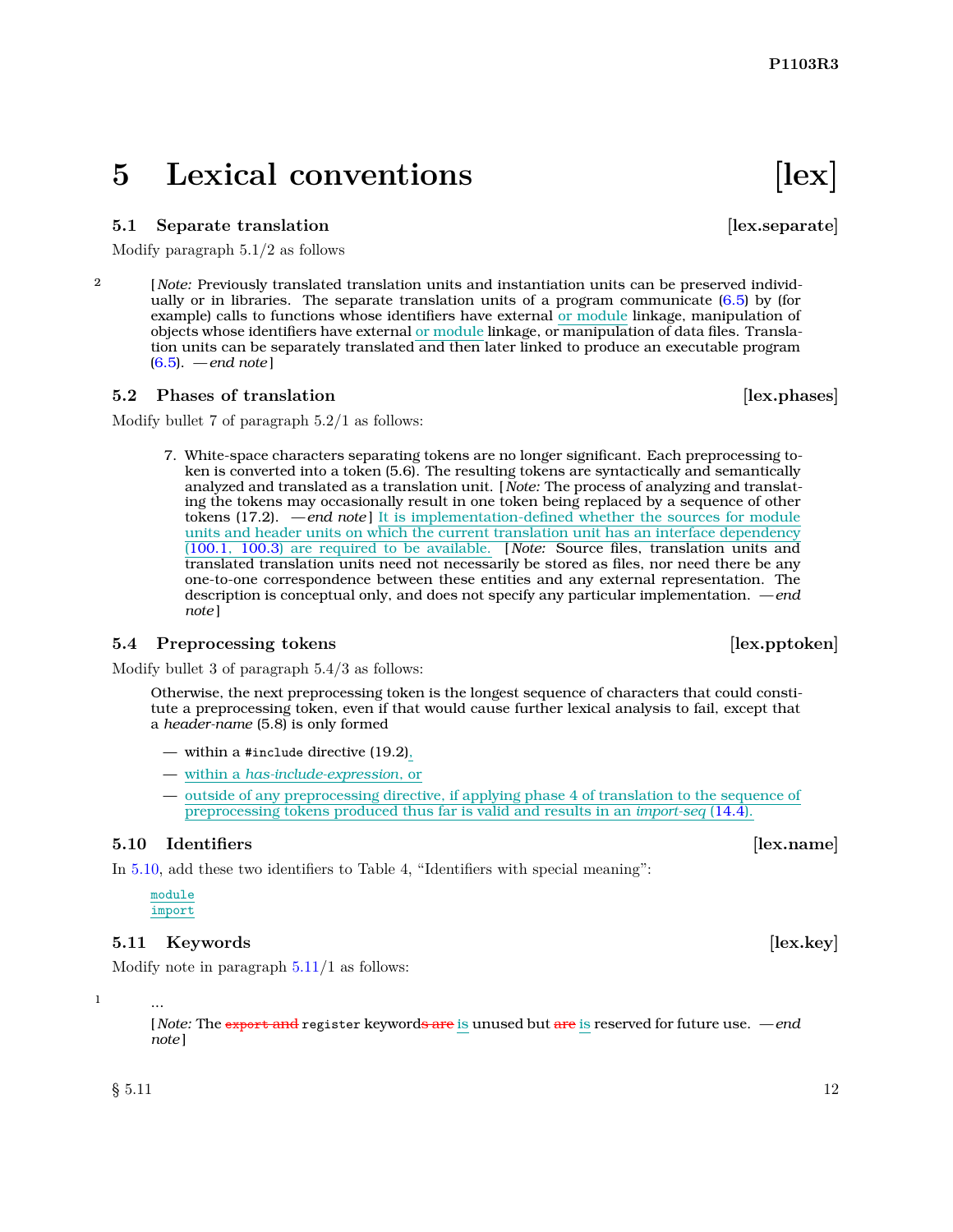**P1103R3**

## <span id="page-14-0"></span>**6 Basic concepts [basic]**

## <span id="page-14-1"></span>**6.1** Declarations and definitions **basic.def**

Modify paragraph 6.1/1 as follows:

<sup>1</sup> A declaration (Clause [9\)](#page-20-0) may introduce one or more names into a translation unit or redeclare names introduced by previous declarations. If so, the declaration specifies the interpretation and attributessemantic properties of these names. [...]

### <span id="page-14-2"></span>**6.2** One-definition rule **and in the set of the set of the set of the set of the set of the set of the set of the set of the set of the set of the set of the set of the set of the set of the set of the set of the set of t**

Change paragraph 6.2/1 as follows:

<sup>1</sup> No translation unit shall contain more than one definition of any A variable, function, class type, enumeration type, or template shall not be defined where a prior definition is necessarily reachable [\(100.6\)](#page-32-0); no diagnostic is required if the prior declaration is in another translation unit.

Modify the end of paragraph 6.2/10 as follows

 $10$  [...] An A definition of an inline function or variable shall be defined reachable in every translation unit in which it is odr-used outside of a discarded statement.

Modify paragraph 6.2/11 as follows

<sup>11</sup> Exactly one A definition of a class is required to be reachable in a translation unit if in every context in which the class is used in a way that requires the class type to be complete.

Modify opening of paragraph 6.2/12 as follows

12 There can be more than one definition of a class type (Clause 10), enumeration type (9.6), inline function with external linkage (9.1.6), inline variable with external linkage (9.1.6), class template (Clause 12), non-static function template (12.6.6), static data member of a class template (12.6.1.3), member function of a class template (12.6.1.1), or template specialization for which some template parameters are not specified  $(12.8, 12.6.5)$  in a program provided that each definition appears in a different translation unit no prior definition is necessarily reachable [\(100.6\)](#page-32-0) at the point where a definition appears, and provided the definitions satisfy the following requirements. There shall not be more than one definition of an entity that is attached to a named module [\(100.1\)](#page-22-1); no diagnostic is required unless a prior definition is reachable at a point where a later definition appears. Given such an entity named D defined in more than one translation unit, then

### <span id="page-14-4"></span>**6.3.6 Namespace scope [basic.scope.namespace]**

<span id="page-14-3"></span>**6.3 Scope [basic.scope]** 

Modify paragraph 6.3.6/1 as follows:

1 The declarative region of a *namespace-definition* is its *namespace-body*. Entities declared in a *namespace-body* are said to be members of the namespace, and names introduced by these declarations into the declarative region of the namespace are said to be *member names* of the namespace. A namespace member name has namespace scope. Its potential scope includes its namespace from the name's point of declaration (6.3.2) onwards; and for each *using-directive* (9.7.3) that nominates the member's namespace, the member's potential scope includes that portion of the potential scope of the *using-directive* that follows the member's point of declaration. If a translation unit *Q* is imported into a translation unit *R* [\(100.3\)](#page-27-0), the potential scope of a name *X* declared with namespace scope in *Q* is extended to include the portion of the corresponding namespace scope in *R* following the first *module-import-declaration* or *module-declaration* in *R* that imports *Q* (directly or indirectly) if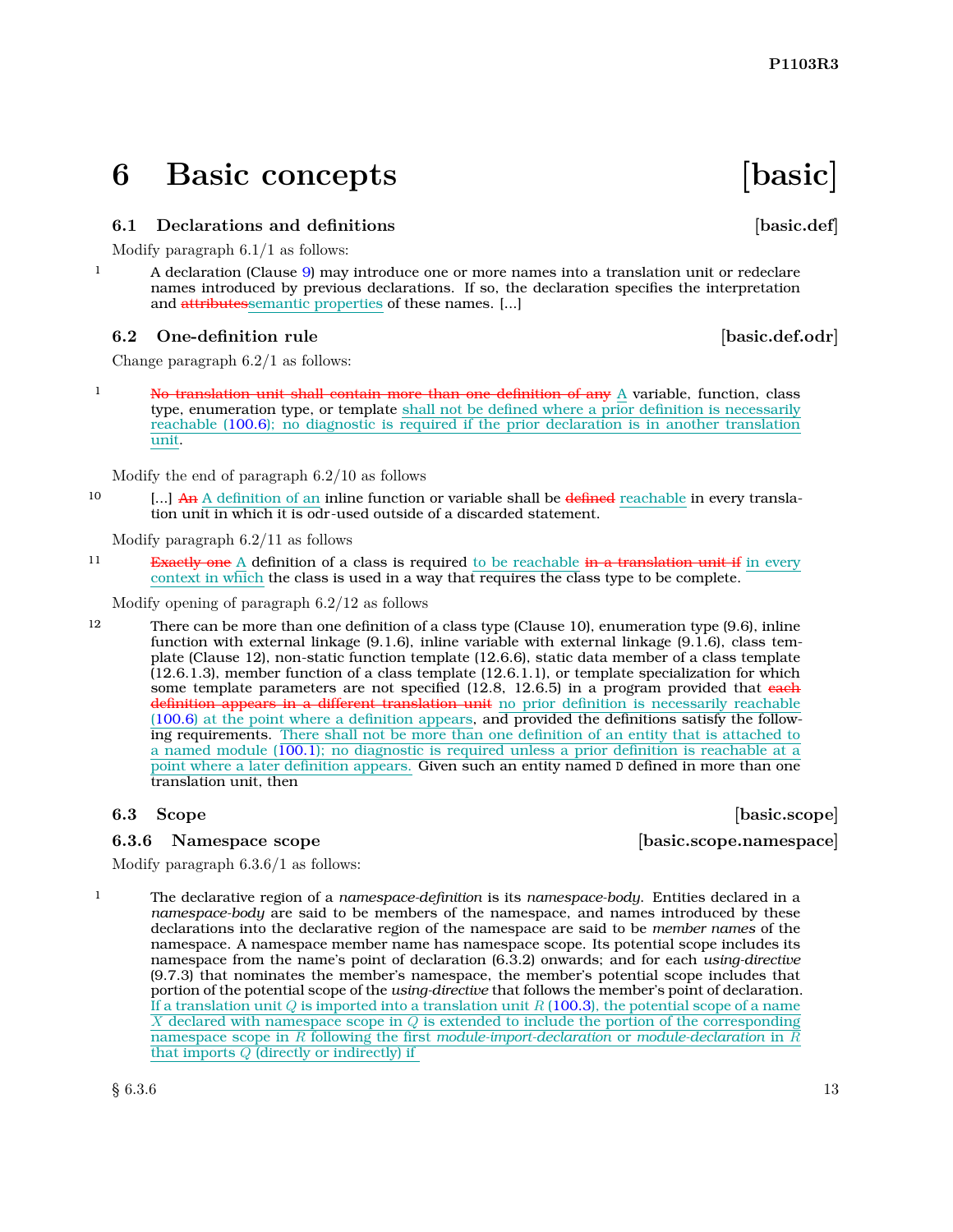- $(1.1)$   $X$  does not have internal linkage, and
- $(1.2)$   $X$  is declared after the *module-declaration* in *Q* (if any), and
- (1.3) either *X* is exported or *Q* and *R* are part of the same module.

[ *Note:* A *module-import-declaration* imports both the named translation unit(s) and any modules named by exported *module-import-declaration*s within them, recursively. [*Example:*

*// Translation unit #1* export module Q; export int sq(int i) { return i\*i; } *// Translation unit #2* export module R; export import Q; *// Translation unit #3* import R; int main() { return sq(9); } *// OK:* sq *from module* Q

*— end example* ] *— end note* ]

#### <span id="page-15-0"></span>**6.4** Name lookup **basic.lookup** [basic.lookup]

Modify paragraph 6.4/1 as follows:

1 The name lookup rules apply uniformly to all names (including *typedef-name*s (9.1.3), *namespacename*s (9.7), and *class-name*s (10.1)) wherever the grammar allows such names in the context discussed by a particular rule. Name lookup associates the use of a name with a set of declarations (6.1) of that name. [...] Only after name lookup, function overload resolution (if applicable) and access checking have succeeded are the attributessemantic properties introduced by the name's declaration and its reachable [\(100.6\)](#page-32-0) redeclarations used further in the expression processing (Clause 7).

#### <span id="page-15-1"></span>**6.4.2** Argument-dependent name lookup [basic.lookup.argdep]

Modify paragraph 6.4.2/2 as follows:

- <sup>2</sup> For each argument type T in the function call, there is a set of zero or more *associated namespaces* and a set of zero or more *associated classes entities* (other than namespaces) to be considered. The sets of namespaces and classes entities are determined entirely by the types of the function arguments (and the namespace of any template template argument). Typedef names and *using-declaration*s used to specify the types do not contribute to this set. The sets of namespaces and classes entities are determined in the following way:
- $(2.1)$  If T is a fundamental type, its associated sets of namespaces and elasses entities are both empty.
- $(2.2)$  If T is a class type (including unions), its associated classes entities are the class itself; the class of which it is a member, if any; and its direct and indirect base classes. Its associated namespaces are the innermost enclosing namespaces of its associated classes entities. Furthermore, if T is a class template specialization, its associated namespaces and classes entities also include: the namespace and classes entities associated with the types of the template arguments provided for template type parameters (excluding template template arguments); the templates used as template template arguments; the namespaces of which any template template arguments are members; and the classes of which any member template used as template template arguments are members. [ *Note:* Non-type template arguments do not contribute to the set of associated namespaces. *— end note* ]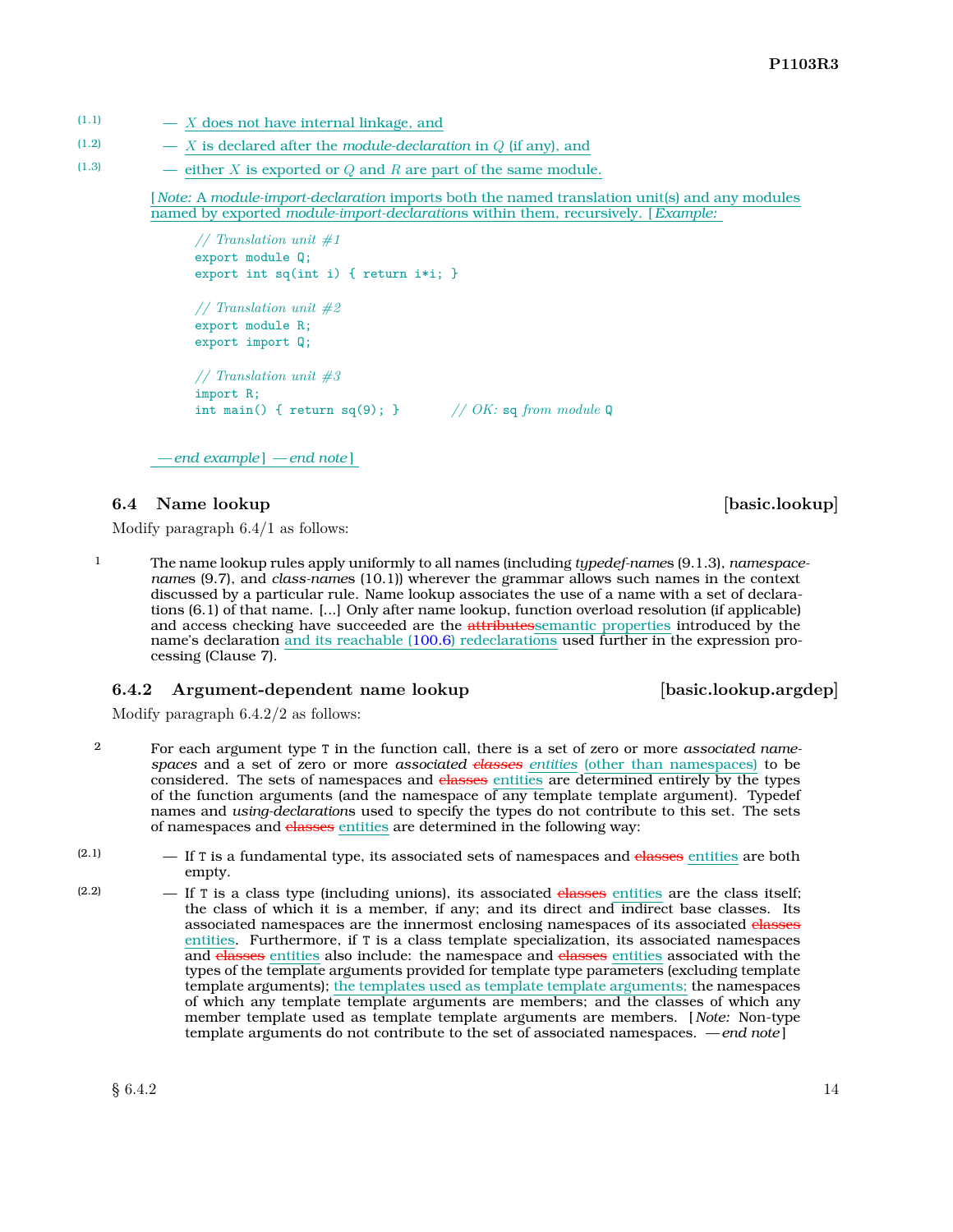- $(2.3)$  If T is an enumeration type, its associated namespace is the innermost enclosing namespace of its declaration, and its associated entities are  $T$  and, if. If it is a class member, its associated class is the member's class; else it has no associated class.
- $(2.4)$  If T is a pointer to U or an array of U, its associated namespaces and classes entities are those associated with U.
- $(2.5)$  If T is a function type, its associated namespaces and elasses entities are those associated with the function parameter types and those associated with the return type.
- $(2.6)$  If T is a pointer to a data member of class X, its associated namespaces and classes entities are those associated with the member type together with those associated with X.

If an associated namespace is an inline namespace (9.7.1), its enclosing namespace is also included in the set. If an associated namespace directly contains inline namespaces, those inline namespaces are also included in the set. In addition, if the argument is the name or address of a set of overloaded functions and/or function templates, its associated classes entities and namespaces are the union of those associated with each of the members of the set, i.e., the classes entities and namespaces associated with its parameter types and return type. Additionally, if the aforementioned set of overloaded functions is named with a *template-id*, its associated classes entities and namespaces also include those of its type *template-argument*s and its template *template-argument*s.

Modify paragraph 6.4.2/4 and add /5 as follows:

- <sup>4</sup> When considering an associated namespace N, the lookup is the same as the lookup performed when the associated namespace  $\mathbb N$  is used as a qualifier (6.4.3.2) except that:
- (4.1) Any *using-directive*s in the associated namespace N are ignored.
- (4.2) Any namespace-scope friend functions or friend function templates (10.7.3) declared in associated classes with reachable definitions in the set of associated entities are visible within their respective namespaces even if they are not visible during an ordinary lookup (9.7.1.2).
- (4.3) All names except those of (possibly overloaded) functions and function templates are ignored.
- $(4.4)$  Any declaration D in N that is in the interface of a named module M [\(100.2\)](#page-24-0) is visible if there is an associated entity attached to M with the same innermost enclosing non-inline namespace as D.
- $(4.5)$  If the lookup is for a dependent name (12.7.2 [temp.dep], 12.7.4.2], any declaration D in N is visible if D would be visible to qualified name lookup  $(6.4.3.2)$  at any point in the instantiation context [\(100.5\)](#page-30-0) of the lookup, unless D is declared in another translation unit, attached to the global module, and is either discarded [\(100.4\)](#page-28-0) or has internal linkage.

```
// TU 1
export module M;
namespace R {
  export struct X {};
  export void f(X);
}
namespace S {
  export void f(X, X);
}
// TU 2
export module N;
import M;
export R::X make();
namespace R \{ static int g(X); \}
```
<sup>5</sup> [*Example:*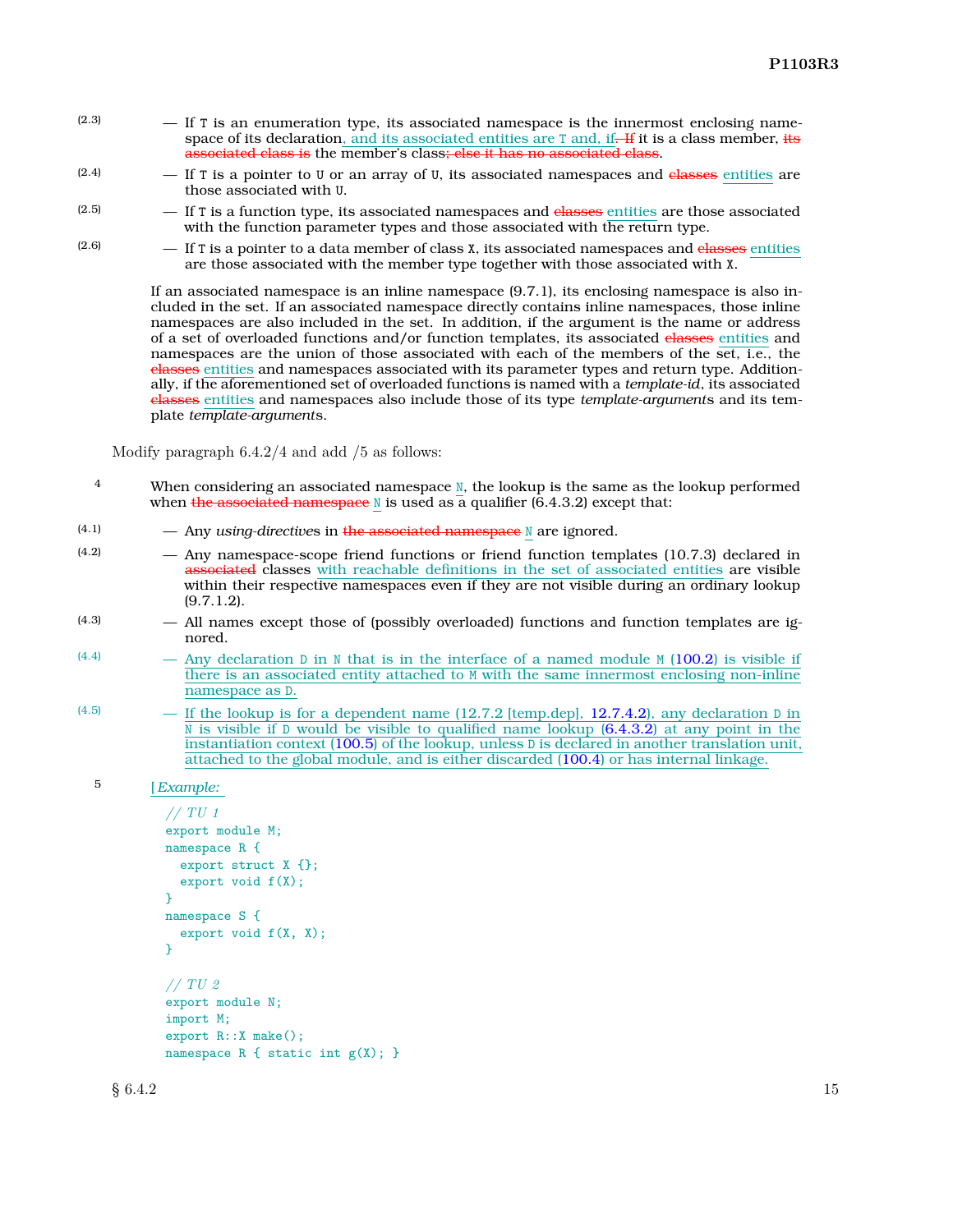```
template<typename T, typename U> void apply(T t, U u) {
  f(t, u):
  g(t);
}
// TU 3
module Q;
import N;
namespace S {
  struct Z { template<typename T> operator T(); };
}
void test() {<br>auto x = make();
                       // OK, decltype(x) is R::X in module M
  R::f(x); // ill-formed: R and R::f are not visible here
  f(x); // OK, calls R::f from interface of M
  f(x, S::Z()); // ill-formed: S::f in module M not considered
                       // even though S is an associated namespace
  \text{apply}(x, S::Z()); // OK, S:: f is visible in instantiation context, and
                       // R::g is visible even though it has internal linkage
}
— end example ]
```
### **6.4.3** Qualified name lookup **basic.lookup.qual**

<span id="page-17-1"></span>**6.4.3.2 Namespace members [namespace.qual]**

Change in paragraph 2:

<sup>2</sup> For a namespace X and name m, the namespace-qualified lookup set  $S(X,m)$  is defined as follows: Let  $S'(X,\mathbb{m})$  be the set of all declarations of  $\mathbb{m}$  in X and the inline namespace set of X (9.7.1) whose potential scope (6.3.6 [basic.scope.namespace]) would include the namespace in which m is declared at the location of the *nested-name-specifier*. If S'(X,m) is not empty, S(X, m) is S'(X, m); otherwise, S(X, m) is the union of S(Ni, m) for all namespaces Ni nominated by *usingdirectives* in X and its inline namespace set.

### <span id="page-17-0"></span>**6.5 Program and linkage [basic.link]**

Change the definition of *translation-unit* in paragraph 6.5/1 to:

*translation-unit:*

*top-level-declaration-seqopt*

*global-module-fragmentopt module-declaration top-level-declaration-seqopt private-module-fragmentopt*

*private-module-fragment:* module : private ; *top-level-declaration-seqopt*

*top-level-declaration-seq: top-level-declaration top-level-declaration-seq top-level-declaration*

*top-level-declaration: module-import-declaration declaration*

Add new paragraphs after the grammar:

- 1 A *private-module-fragment* shall appear only in a primary module interface unit [\(100.1\)](#page-22-1). A module unit with a *private-module-fragment* shall be the only module unit of its module; no diagnostic is required.
- <sup>2</sup> A token sequence beginning with export*opt* module or export*opt* import and not immediately followed by :: is never interpreted as the *declaration* of a *top-level-declaration*.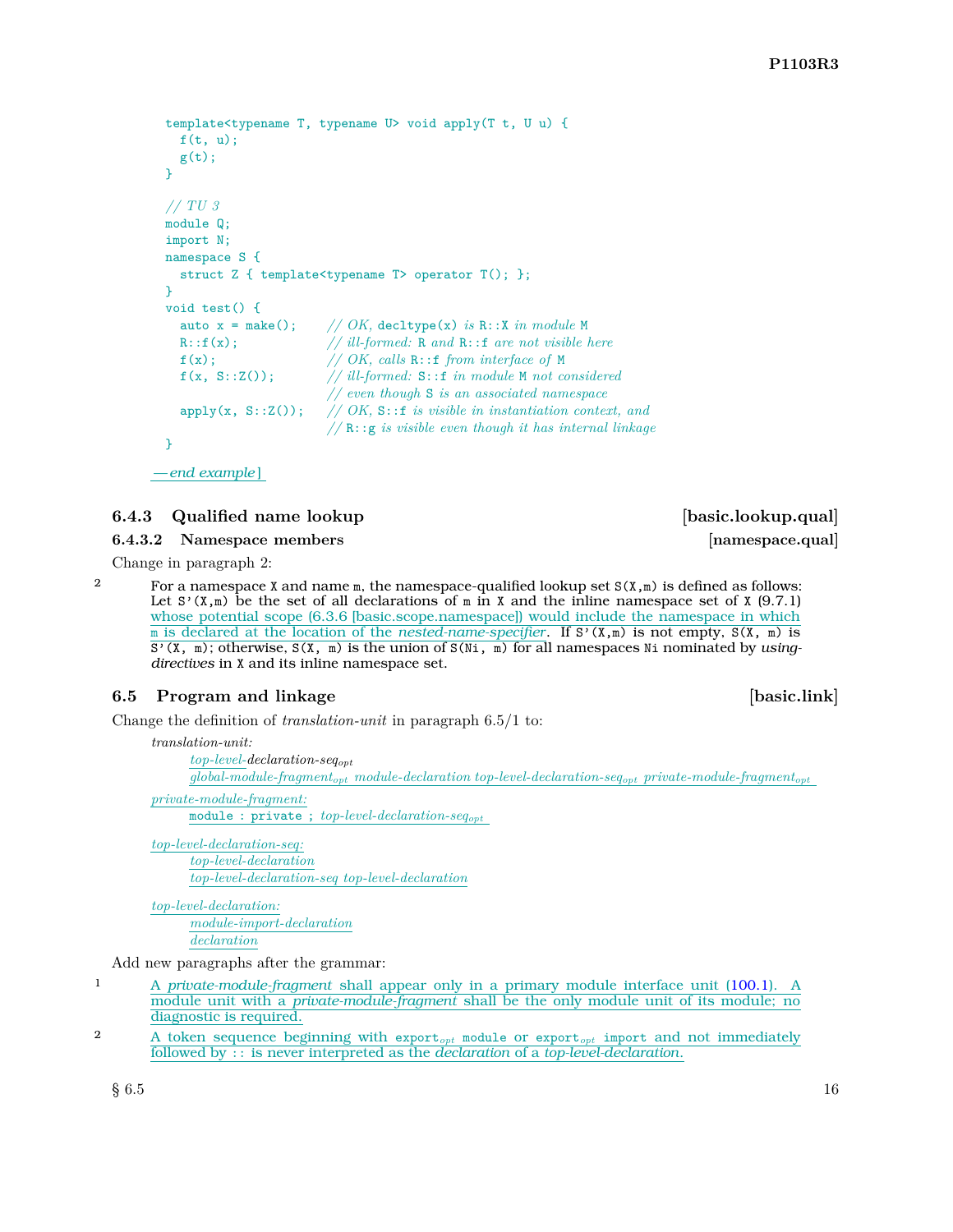Insert a new bullet between first and second bullet of paragraph 6.5/2:

(2.1) — When a name has *module linkage*, the entity it denotes can be referred to by names from other scopes of the same module unit [\(100.1\)](#page-22-1) or from scopes of other module units of that same module.

Modify bullet (3.2) of paragraph 6.5/3 as follows:

 $(2.2)$   $\qquad -$  a non-inline variable of non-volatile const-qualified type, unless (2.2.1) — it is explicitly declared extern, or (2.2.2) — it is inline or exported, or  $(2.2.3)$   $\qquad$  it was previously declared and the prior declaration did not have internal linkage; or that is neither explicitly declared extern nor previously declared to have external linkage;  $\theta$ <sup>r</sup>

Modify paragraph 6.5/4 as follows:

- 4 An unnamed namespace or a namespace declared directly or indirectly within an unnamed namespace has internal linkage. All other namespaces have external linkage. A name having namespace scope that has not been given internal linkage above has the same linkage as the enclosing namespace if itand that is the name of
- $(4.1)$  a variable; or
- $(4.2)$   $\qquad$   $\qquad$  a function; or
- (4.3) a named class (Clause 10), or an unnamed class defined in a typedef declaration in which the class has the typedef name for linkage purposes (9.1.3); or
- $(4.4)$  a named enumeration  $(9.6)$ , or an unnamed enumeration defined in a typedef declaration in which the enumeration has the typedef name for linkage purposes (9.1.3); or
- $(4.5)$   $\qquad$   $\qquad$  a template.

has its linkage determined as follows:

- $(4.6)$  if the enclosing namespace has internal linkage, the name has internal linkage;
- $(4.7)$  otherwise, if the declaration of the name is attached to a named module [\(100.1\)](#page-22-1) and is not exported [\(100.2\)](#page-24-0), the name has module linkage;
- (4.8) otherwise, the name has external linkage.

Modify 6.5/6 as follows:

 $6$  The name of a function declared in block scope and the name of a variable declared by a block scope extern declaration have linkage. If such a declaration is attached to a named module, the program is ill-formed. If there is a visible declaration of an entity with linkage having the same name and type, ignoring entities declared outside the innermost enclosing namespace scope, the block scope declaration declares that same entity and receives the linkage of the previous declaration. If there is more than one such matching entity, the program is ill-formed. Otherwise, if no matching entity is found, the block scope entity receives external linkage.

Modify paragraph 6.5/10 and add /11 as follows:

- 10 Two names that are the same (Clause 6) and that are declared in different scopes shall denote the same variable, function, type, template or namespace if
- (10.1) both names have external or module linkage and are declared in declarations attached to the same module, or else both names have internal linkage and are declared in the same translation unit; and
- (10.2) both names refer to members of the same namespace or to members, not by inheritance, of the same class; and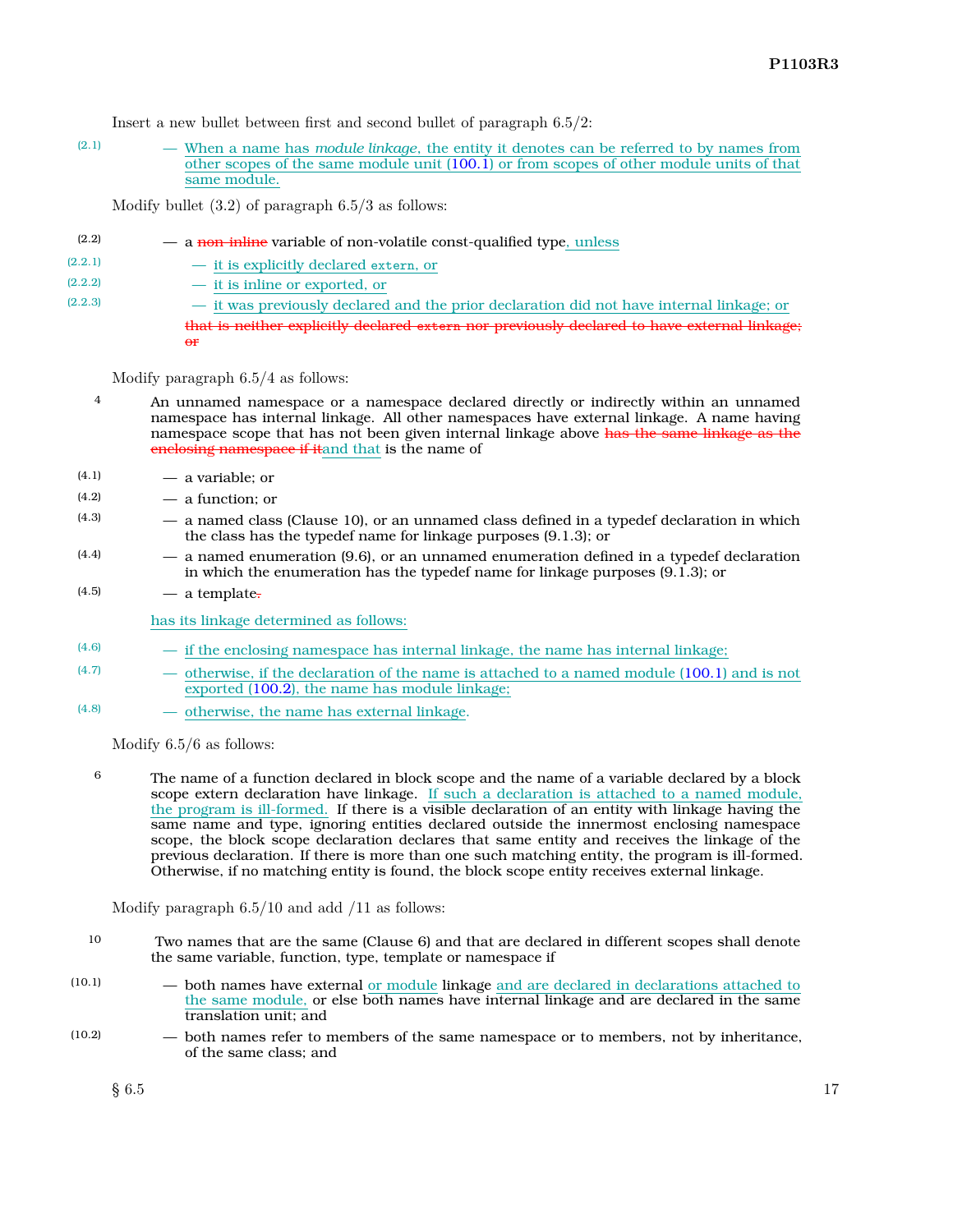(10.3) — when both names denote functions, the parameter-type-lists of the functions (9.2.3.5) are identical; and

 $(10.4)$  — when both names denote function templates, the signatures  $(12.6.6.1)$  are the same.

If multiple declarations of the same name with external linkage would declare the same entity except that they are attached to different modules, the program is ill-formed; no diagnostic is required. [ *Note: using-declaration*s, typedef declarations, and *alias-declaration*s do not declare entities, but merely introduce synonyms. Similarly, *using-directive*s do not declare entities. *— end note* ]

11 If a declaration would redeclare a reachable declaration attached to a different module, the program is ill-formed. [*Example:*

```
// "decls.h"
int f(); // #1, attached to the global module
int g(); // #2, attached to the global module
// module interface of M
module;
#include "decls.h"
export module M;
export using ::f; // OK: does not declare an entity, exports #1
int g(); // error: matches #2, but attached to M<br>export int h(); // #3<br>export int k(); // #4export int h();
export int k();
// other translation unit
import M;
static int h(); // error: matches #3
int k(); // error: matches #4
```
*— end example* ] As a consequence of these rules, all declarations of an entity are attached to the same module; the entity is said to be *attached* to that module.

#### <span id="page-19-0"></span>**6.8 Program execution** *basic.exec] basic.exec]*

#### **6.8.3** Start and termination *basic.start*

**6.8.3.1 main function [basic.start.main]**

Modify paragraph 6.8.3.1/1 as follows:

<sup>1</sup> A program shall contain a global function called main attached to the global module.

Modify paragraph 6.8.3.1/3 as follows:

<sup>3</sup> ... A program that declares a variable main at global scope, or that declares a function main at global scope attached to a named module, or that declares the name main with C language linkage (in any namespace) is ill-formed.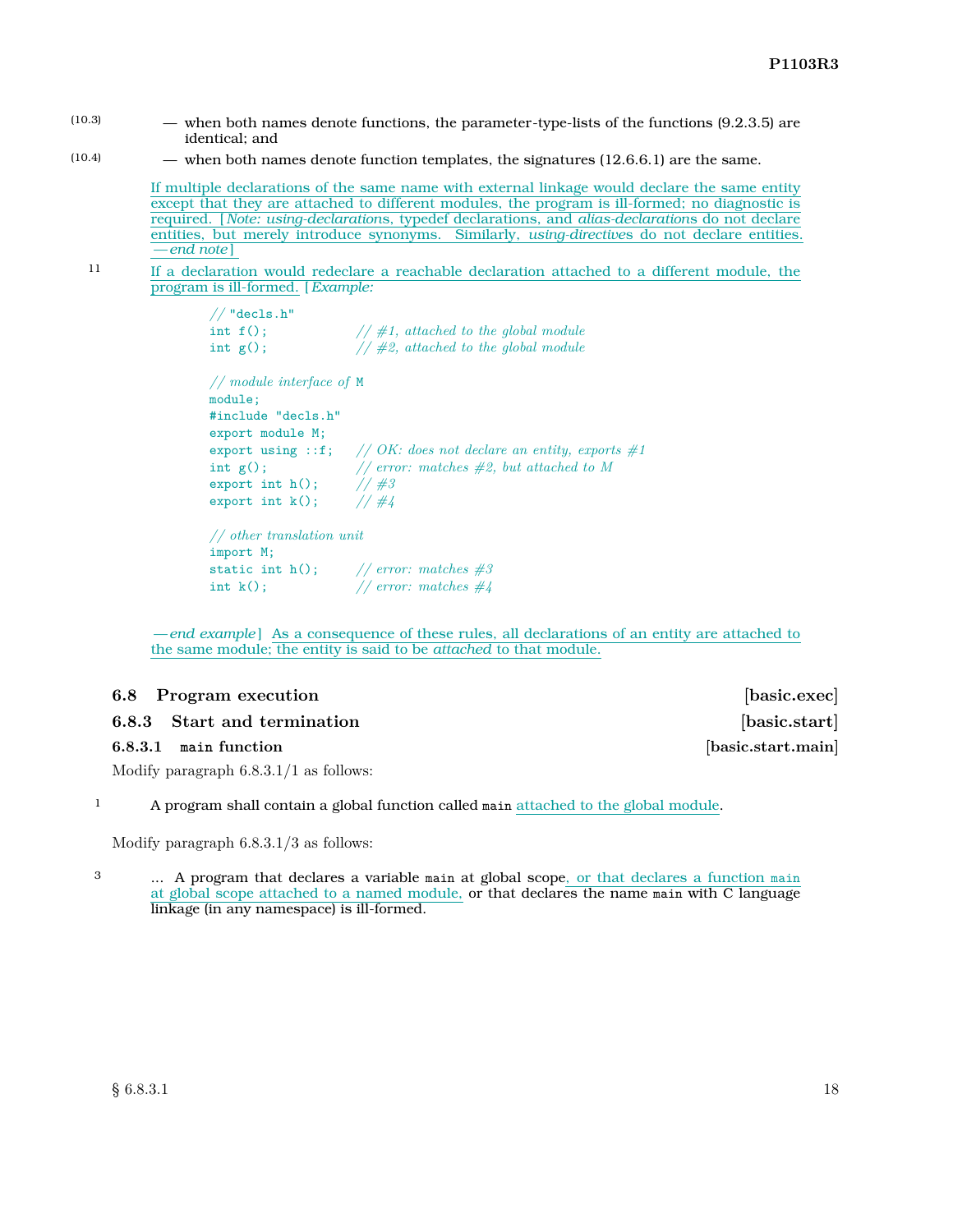## <span id="page-20-0"></span>**9** Declarations [dcl.dcl]

Add new alternatives to *declaration* in paragraph 9/1 as follows

#### *declaration:*

*block-declaration nodeclspec-function-declaration function-definition template-declaration explicit-instantiation explicit-specialization linkage-specification namespace-definition empty-declaration attribute-declaration export-declaration*

### <span id="page-20-1"></span>**9.1 Specifiers [dcl.spec]**

### **9.1.6** The inline specifier **and the specifier contract the specifier**  $\left[$  dcl.inline

Modify paragraph 9.1.6/6 as follows

 $6$  An If an inline function or variable is odr-used in a shall be defined in every translation unit, a definition of it shall be reachable from the end of that translation unit, in which it is odr-used and it shall have exactly the same definition in every such translation unit case [\(6.5\)](#page-17-0). [ *Note:* A call to the inline function or a use of the inline variable may be encountered before its definition appears in the translation unit. *— end note* ] If the a definition of a function or variable appears in a translation unit before is reachable at the point of its first declaration as inline, the program is ill-formed. If a function or variable with external or module linkage is declared inline in one translation unit, there it shall be a reachable declared inline declaration in all translation units in which it appearsis declared; no diagnostic is required. An inline function or variable with external or module linkage shall have the same address in all translation units. [ *Note:* A static local variable in an inline function with external or module linkage always refers to the same object. A type defined within the body of an inline function with external or module linkage is the same type in every translation unit. *— end note* ]

Add a new paragraph 9.1.6/7 as follows:

<sup>7</sup> An exported inline function or variable shall be defined in the translation unit containing its exported declaration, outside the *private-module-fragment* (if any). [ *Note:* There is no restriction on the linkage (or absence thereof) of entities that the function body of an exported inline function can reference. A constexpr function (9.1.5) is implicitly inline. *— end note* ]

### **9.1.7** Type specifiers **and a contract in the specifiers contract in the specifiers contract in the specifiers**

#### **9.1.7.4 The auto specifier [dcl.spec.auto]**

Add a new paragraph before 9.1.7.4/9 ("If the name of an entity with an undeduced placeholder type appears in an expression, the program is ill-formed.") as follows:

9 An exported function with a declared return type that uses a placeholder type shall be defined in the translation unit containing its exported declaration, outside the *private-module-fragment* (if any). [ *Note:* There is no restriction on the linkage of the deduced return type. *— end note* ]

 $\S~9.1.7.4$  19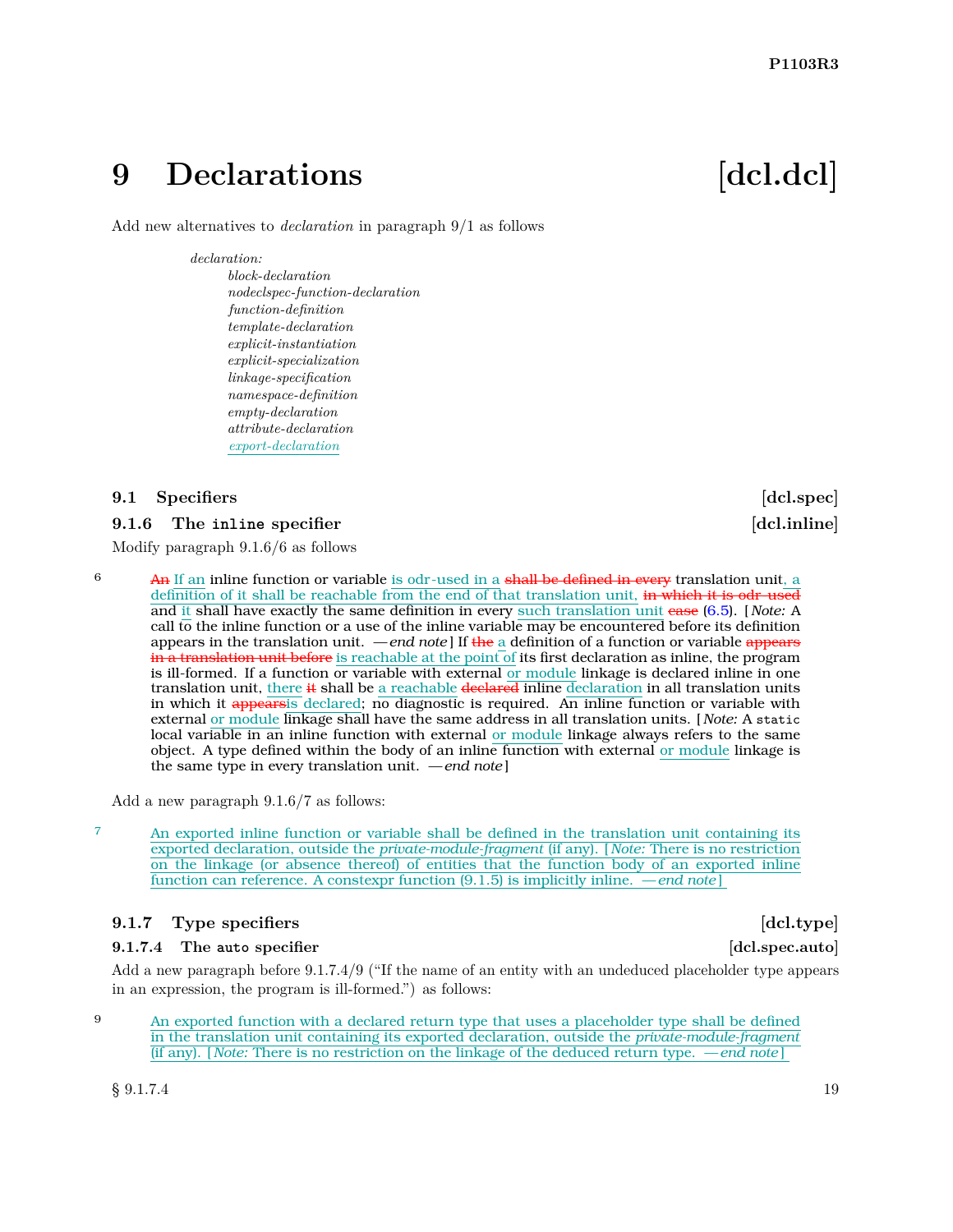#### <span id="page-21-0"></span>**9.7 Namespaces [basic.namespace]**

Add a new paragraph after 9.7/1 as follows:

- <sup>1</sup> A namespace is an optionally-named declarative region. The name of a namespace can be used to access entities declared in that namespace; that is, the members of the namespace. Unlike other declarative regions, the definition of a namespace can be split over several parts of one or more translation units.
- 2 [ *Note:* A namespace name with external linkage is exported if any of its *namespace-definition*s is exported, or if it contains any *export-declaration*s [\(100.2\)](#page-24-0). A namespace is never attached to a module, and never has module linkage even if it is not exported.  $\frac{1}{\sqrt{1 - \frac{1}{n}}}\$  [*Example:*

export module M; namespace N1 {}<br>
export namespace N2 {}<br>
// N2 *is exported*<br>
// N2 *is exported* export namespace N2 {}<br>
namespace N3 { export int n; } // N3 *is exported* namespace N3 { export int n; }

*— end example* ]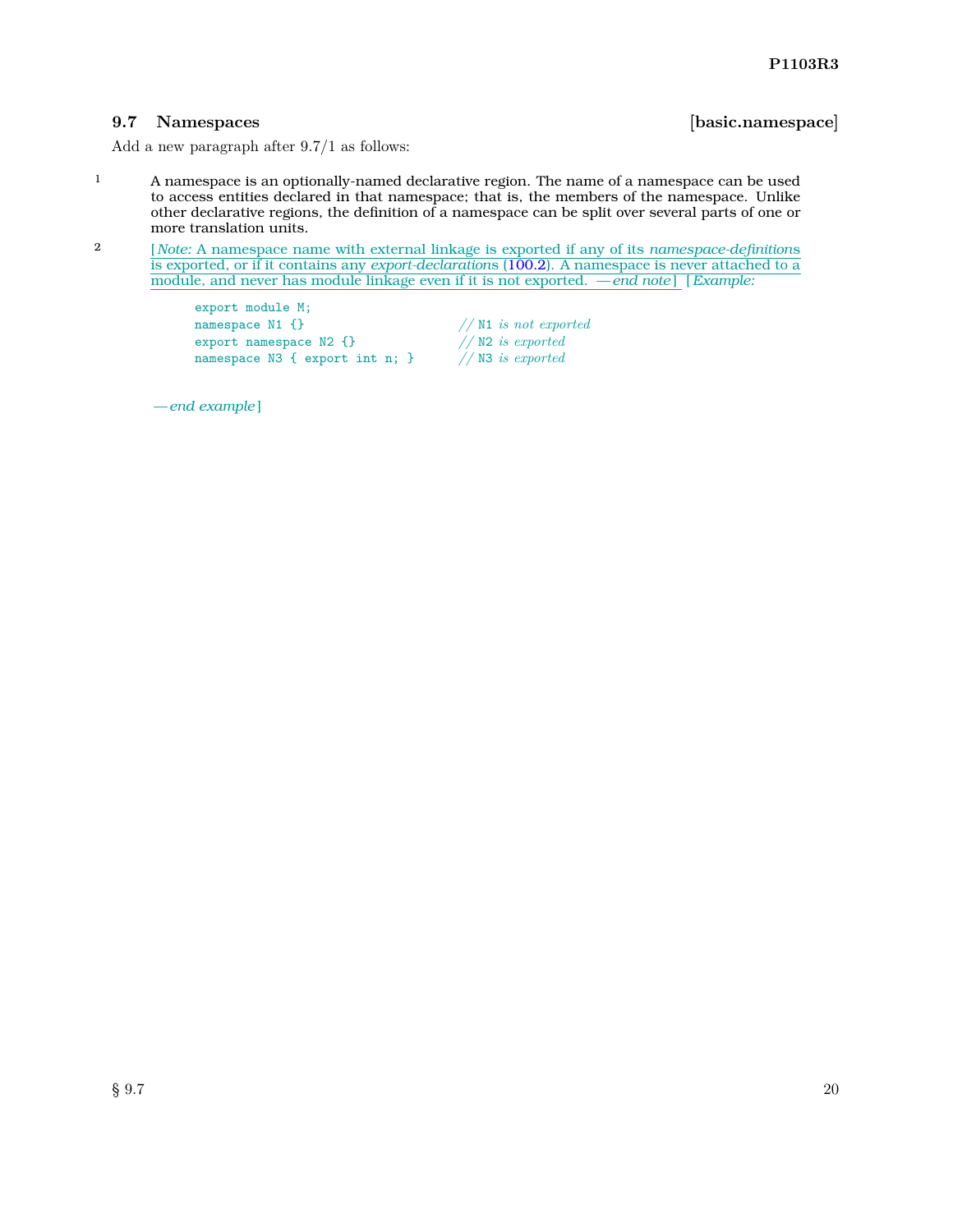## <span id="page-22-0"></span>**100 Modules [module]**

Add a new clause between 9 and 10 titled "**Modules**" with contents as follows:

#### <span id="page-22-1"></span>**100.1** Module units and purviews **and incremental intervals** [module.unit]

#### *module-declaration:*

export*opt* module *module-name module-partitionopt attribute-specifier-seqopt* ;

*module-name: module-name-qualifieropt identifier*

*module-partition:* : *module-name-qualifieropt identifier*

*module-name-qualifier: identifier* . *module-name-qualifier identifier* .

- 1 A *module unit* is a translation unit that contains a *module-declaration*. A *named module* is the collection of module units with the same *module-name*. The identifiers module and import shall not appear as *identifier*s in a *module-name* or *module-partition*. The optional *attribute-specifierseq* appertains to the *module-declaration*.
- <sup>2</sup> A *module interface unit* is a module unit whose *module-declaration* contains the export keyword; any other module unit is a *module implementation unit*. A named module shall contain exactly one module interface unit with no *module-partition*, known as the *primary module interface unit* of the module; no diagnostic is required.
- 3 A *module partition* is a module unit whose *module-declaration* contains a *module-partition*. A named module shall not contain multiple module partitions with the same *module-partition*. All module partitions of a module that are module interface units shall be directly or indirectly exported by the primary module interface unit [\(100.3\)](#page-27-0). No diagnostic is required for a violation of these rules. [ *Note:* Module partitions can be imported only by other module units in the same module. The division of a module into module units is not visible outside the module. *— end note* ]

```
4 [Example:
```

```
// TU 1
export module A;
export import :Foo;
export int baz();
// TU 2
export module A:Foo;
import :Internals;
export int foo() { return 2 * (bar() + 1); }
// TU 3
module A:Internals;
int bar();
// TU 4
module A;
import :Internals;
int bar() { return baz() - 10; }
int baz() { return 30; }
```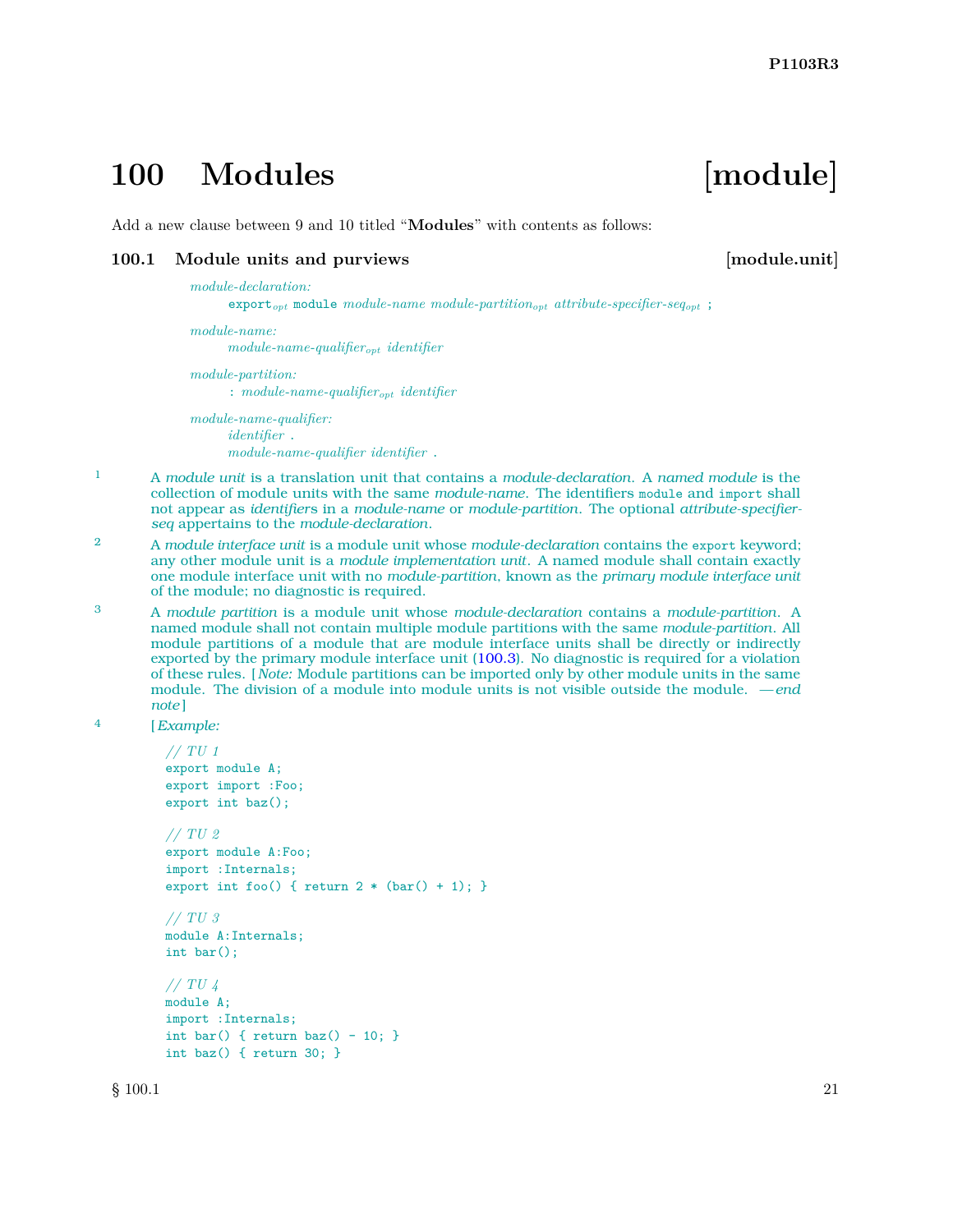| (4.1)          | - a primary module interface unit,                                                                                                                                                                                                                                                                                                                               |                                                                                                                                                                                                |  |  |
|----------------|------------------------------------------------------------------------------------------------------------------------------------------------------------------------------------------------------------------------------------------------------------------------------------------------------------------------------------------------------------------|------------------------------------------------------------------------------------------------------------------------------------------------------------------------------------------------|--|--|
| (4.2)          | - a module partition A:Foo, which is a module interface unit forming part of the interface of<br>module A,                                                                                                                                                                                                                                                       |                                                                                                                                                                                                |  |  |
| (4.3)          | - a module partition A: Internals, which does not contribute to the external interface of<br>module A, and                                                                                                                                                                                                                                                       |                                                                                                                                                                                                |  |  |
| (4.4)          |                                                                                                                                                                                                                                                                                                                                                                  | - a module implementation unit providing a definition of bar and baz, which cannot be im-<br>ported because it does not have a partition name.                                                 |  |  |
|                | -end example                                                                                                                                                                                                                                                                                                                                                     |                                                                                                                                                                                                |  |  |
| 5              | A module unit purview is the sequence of tokens starting at the module-declaration and extending<br>to the end of the translation unit. The <i>purview</i> of a named module M is the set of module unit<br>purviews of M's module units.                                                                                                                        |                                                                                                                                                                                                |  |  |
| 6              | The global module is the collection of all global-module-fragments and all translation units that<br>are not module units. Declarations appearing in such a context are said to be in the <i>purview</i> of<br>the global module. [Note: The global module has no name, no module interface unit, and is not<br>introduced by any module-declaration. —end note] |                                                                                                                                                                                                |  |  |
| $\overline{7}$ | A module is either a named module or the global module. A declaration is attached to a module<br>as follows:                                                                                                                                                                                                                                                     |                                                                                                                                                                                                |  |  |
| (7.1)          | - If the declaration                                                                                                                                                                                                                                                                                                                                             |                                                                                                                                                                                                |  |  |
| (7.1.1)        | - is a replaceable global allocation or deallocation function (21.6.2.1 [new.delete.single],<br>21.6.2.2 [new.delete.array]), or                                                                                                                                                                                                                                 |                                                                                                                                                                                                |  |  |
| (7.1.2)        |                                                                                                                                                                                                                                                                                                                                                                  | - is a namespace-declaration with external linkage, or                                                                                                                                         |  |  |
| (7.1.3)        | - appears within a linkage-specification,                                                                                                                                                                                                                                                                                                                        |                                                                                                                                                                                                |  |  |
|                | it is attached to the global module.                                                                                                                                                                                                                                                                                                                             |                                                                                                                                                                                                |  |  |
| (7.2)          |                                                                                                                                                                                                                                                                                                                                                                  | — Otherwise, the declaration is attached to the module in whose purview it appears.                                                                                                            |  |  |
| 8              |                                                                                                                                                                                                                                                                                                                                                                  | A module-declaration that contains neither export nor a module-partition implicitly imports the<br>primary module interface unit of the module as if by a module-import-declaration. [Example: |  |  |
|                | // TU1                                                                                                                                                                                                                                                                                                                                                           |                                                                                                                                                                                                |  |  |
|                | module B:Y;                                                                                                                                                                                                                                                                                                                                                      | $//$ does not implicitly import B                                                                                                                                                              |  |  |
|                | int $y()$ ;                                                                                                                                                                                                                                                                                                                                                      |                                                                                                                                                                                                |  |  |
|                | //TU2                                                                                                                                                                                                                                                                                                                                                            |                                                                                                                                                                                                |  |  |
|                | export module B;                                                                                                                                                                                                                                                                                                                                                 |                                                                                                                                                                                                |  |  |
|                | import : Y;                                                                                                                                                                                                                                                                                                                                                      | $// OK, does not create interface dependency cycle$                                                                                                                                            |  |  |
|                | int $n = y()$ ;                                                                                                                                                                                                                                                                                                                                                  |                                                                                                                                                                                                |  |  |
|                | // TV 3                                                                                                                                                                                                                                                                                                                                                          |                                                                                                                                                                                                |  |  |
|                | module B:X1;                                                                                                                                                                                                                                                                                                                                                     | $//$ does not implicitly import B                                                                                                                                                              |  |  |

int &a = n; *// error:* n *not visible here*

module B;<br>  $\frac{1}{\text{index } \mathbb{R}}$  int &c = n;<br>  $\frac{1}{\text{index } \mathbb{R}}$  // OK

int &b = n; *// OK*

module B:X2; *// does not implicitly import* B

Module A contains four translation units:

*// TU 4*

import B;

*// TU 5*

int  $&c = n;$ 

*— end example* ]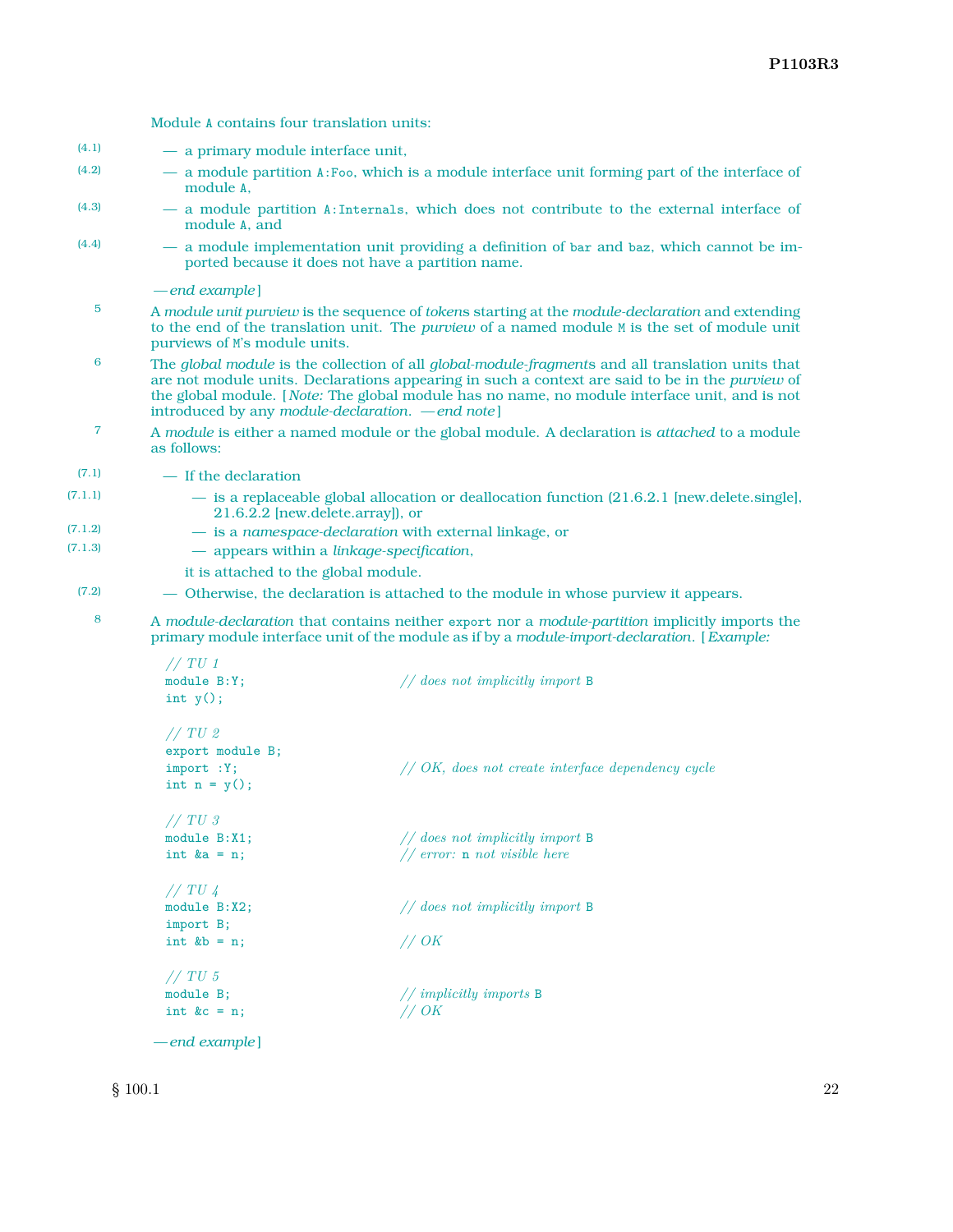#### <span id="page-24-0"></span>**100.2** Export declaration **by the contract of the contract of the contract of the contract of the contract of the contract of the contract of the contract of the contract of the contract of the contract of the contract of**

*export-declaration:* export *declaration* export { *declaration-seqopt* }

- 1 An *export-declaration* shall appear only at namespace scope and only in the purview of a module interface unit. An *export-declaration* shall not appear directly or indirectly within an unnamed namespace or a *private-module-fragment*. An *export-declaration* has the declarative effects of its *declaration* or its *declaration-seq* (if any). An *export-declaration* does not establish a scope and its *declaration* or *declaration-seq* shall not contain an *export-declaration*.
- 2 A declaration is *exported* if it is
- (2.1) a namespace-scope declaration declared within an *export-declaration*, or
- (2.2) a *module-import-declaration* declared with the export keyword [\(100.3\)](#page-27-0), or
- (2.3) a *namespace-definition* that contains an exported declaration, or
- $(2.4)$  a declaration within a header unit [\(100.3\)](#page-27-0) that introduces at least one name.

The *interface* of a module M is the set of all exported declarations within its purview. [*Example:*

```
export module M;
namespace A { // exported<br>export int f(); // exported
  export int f();
  int g(); // not exported
}
```
The interface of M comprises A and A::f. *— end example* ]

- 3 An exported declaration shall declare at least one name. If the declaration is not within a header unit, it shall not declare a name with internal linkage.
- 4 [*Example:*

```
// "a.h"
export int x;
// TU 1
module;
#include "a.h" // error: declaration of x is not in the
                             // purview of a module interface unit
export module M;
export namespace {} // error: does not introduce any names
export namespace {
  int a1; // error: export of name with internal linkage
}
namespace {
  export int a2; // error: export of name with internal linkage
}
export static int b; // error: b explicitly declared static export int f(); // OK
export int f(); <br> \frac{7}{8} // OK<br>export namespace N { } // OK
export namespace N { }
export using namespace N; // error: does not declare a name
```
*— end example* ]

5 If the declaration is a *using-declaration* (9.8 [namespace.udecl]) and is not within a header unit, all entities to which all of the *using-declarator*s ultimately refer (if any) shall have been introduced with a name having external linkage. [*Example:*

 $\S 100.2$  23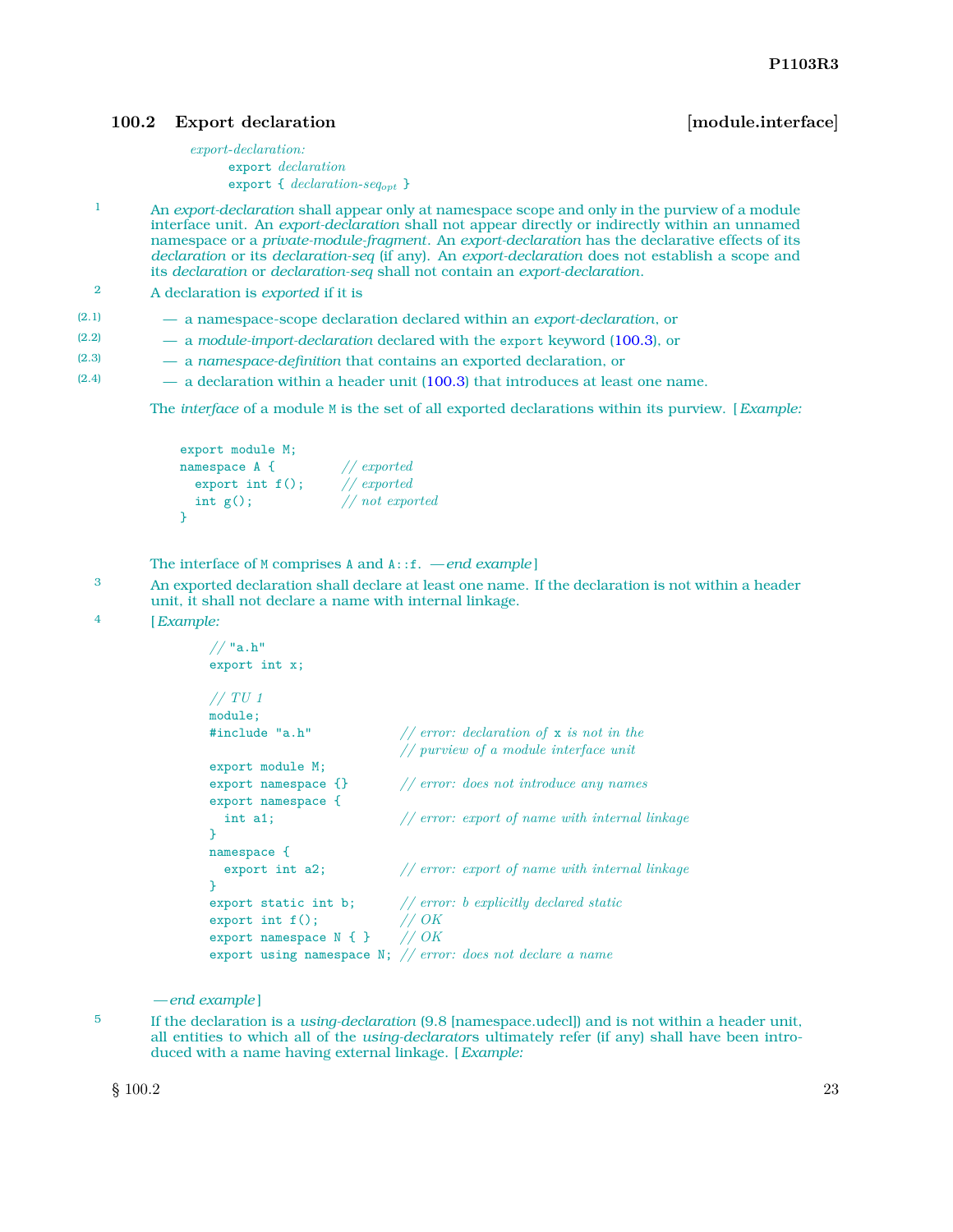```
// "b.h"
int f();
// "c.h"
int g();
// TU 1
export module X;
export int h();
// TU 2
module;
#include "b.h"
export module M;
import "c.h";
import X;
export using ::f, ::g, ::h; // OK
struct S;
export using ::S; // error: S has module linkage
namespace N {
 export int h();
 static int h(int); \frac{1}{4}}
export using N::h; // error: #1 has internal linkage
```
*— end example* ] [ *Note:* Names introduced by typedef declarations and *alias-declaration*s are not so constrained. [*Example:*

export module M; struct S; export using T = S; *// OK: exports name T denoting type S*

*— end example* ] *— end note* ]

6 A redeclaration of an exported declaration of an entity is implicitly exported. An exported redeclaration of a non-exported declaration of an entity is ill-formed. [*Example:*

```
export module M;
struct S { int n; };
typedef S S;
export typedef S S; // OK, does not redeclare an entity
export struct S; // error: exported declaration follows non-exported declaration
```
*— end example* ]

7 A name is *exported* by a module if it is introduced or redeclared by an exported declaration in the purview of that module. [ *Note:* Exported names have either external linkage or no linkage; see [6.5.](#page-17-0) Namespace-scope names exported by a module are visible to name lookup in any translation unit importing that module; see [6.3.6.](#page-14-4) Class and enumeration member names are visible to name lookup in any context in which a definition of the type is reachable. *— end note* ] [*Example:*

> *// Interface unit of M* export module M; export struct X { static void f(); struct Y { };

 $\frac{1}{2}$  100.2 24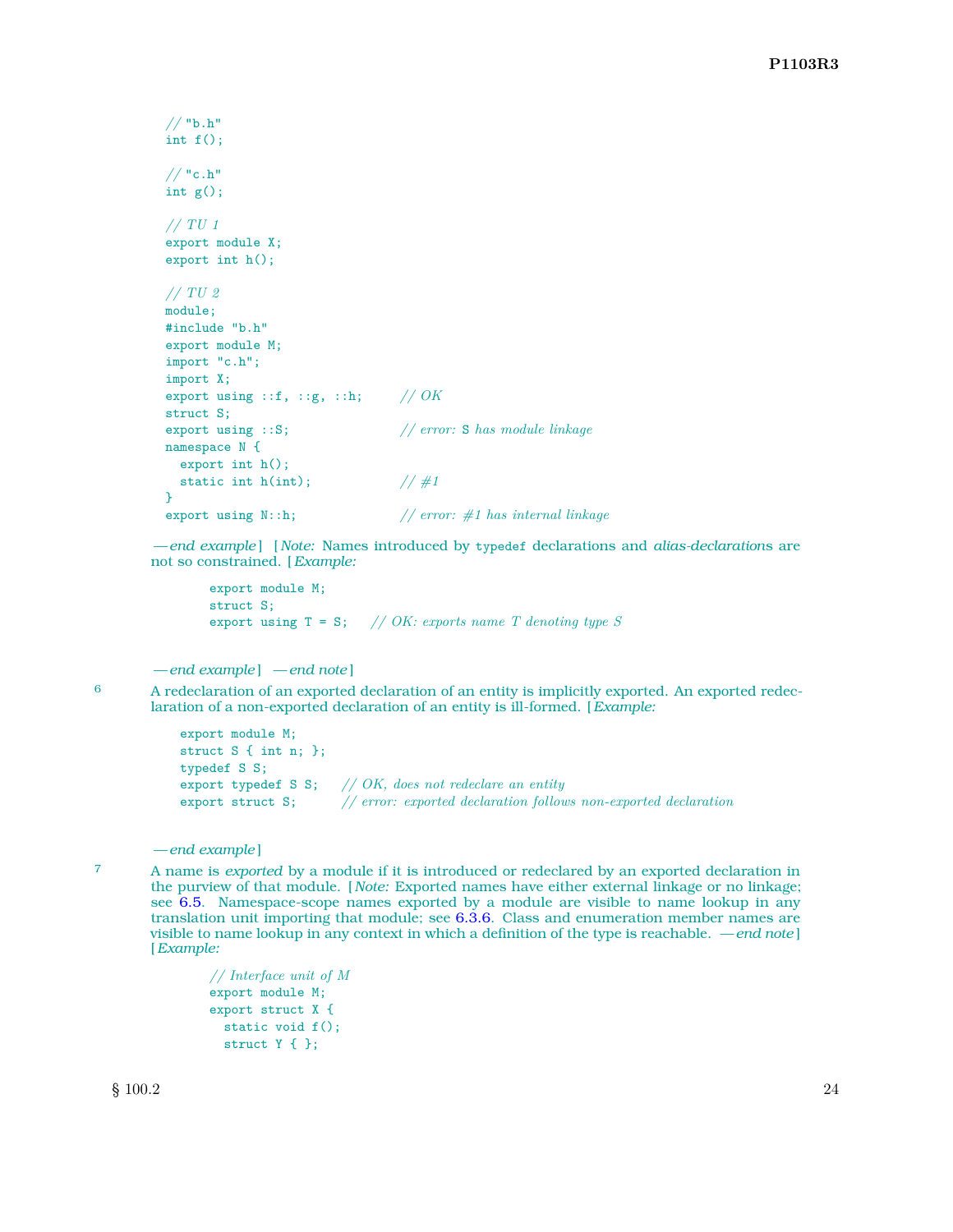```
};
namespace {
  struct S { };
}
export void f(S); // OK
struct T { };
export T id(T); // OK
export struct A; // A exported as incomplete
export auto rootFinder(double a) {
  return [=\] (double x) { return (x + a/x)/2; };
}
export const int n = 5; // OK: n has external linkage
// Implementation unit of M
module M;
struct A {
  int value;
};
// main program
import M;
int main() {
 X::f(); <br>// OK: X is exported and definition of X is reachable<br>X::Y y; <br>// OK: X::Y is exported as a complete type
                           // OK: X::Y is exported as a complete type
  auto f = rootFinder(2); // OK
  return A{45}.value; // error: A is incomplete
}
```
*— end example* ]

8 [ *Note:* Redeclaring a name in an *export-declaration* cannot change the linkage of the name [\(6.5\)](#page-17-0).

[*Example:*

```
// Interface unit of M
export module M;
static int f(); // #1
export int f(); <br>
\frac{1}{\#2} for \frac{1}{\#2} // \frac{1}{\#2}struct S; // #2
export struct S; // error: #2 gives module linkage
namespace {
 namespace N {
   extern int x; // #3
 }
}
export int N::x; // error: #3 gives internal linkage
```
*— end example* ] *— end note* ]

- 
- 
- 9 [ *Note:* Declarations in an exported *namespace-definition* or in an exported *linkage-specification* (10.5) are exported and subject to the rules of exported declarations. [*Example:*

export module M;

 $\S$  100.2 25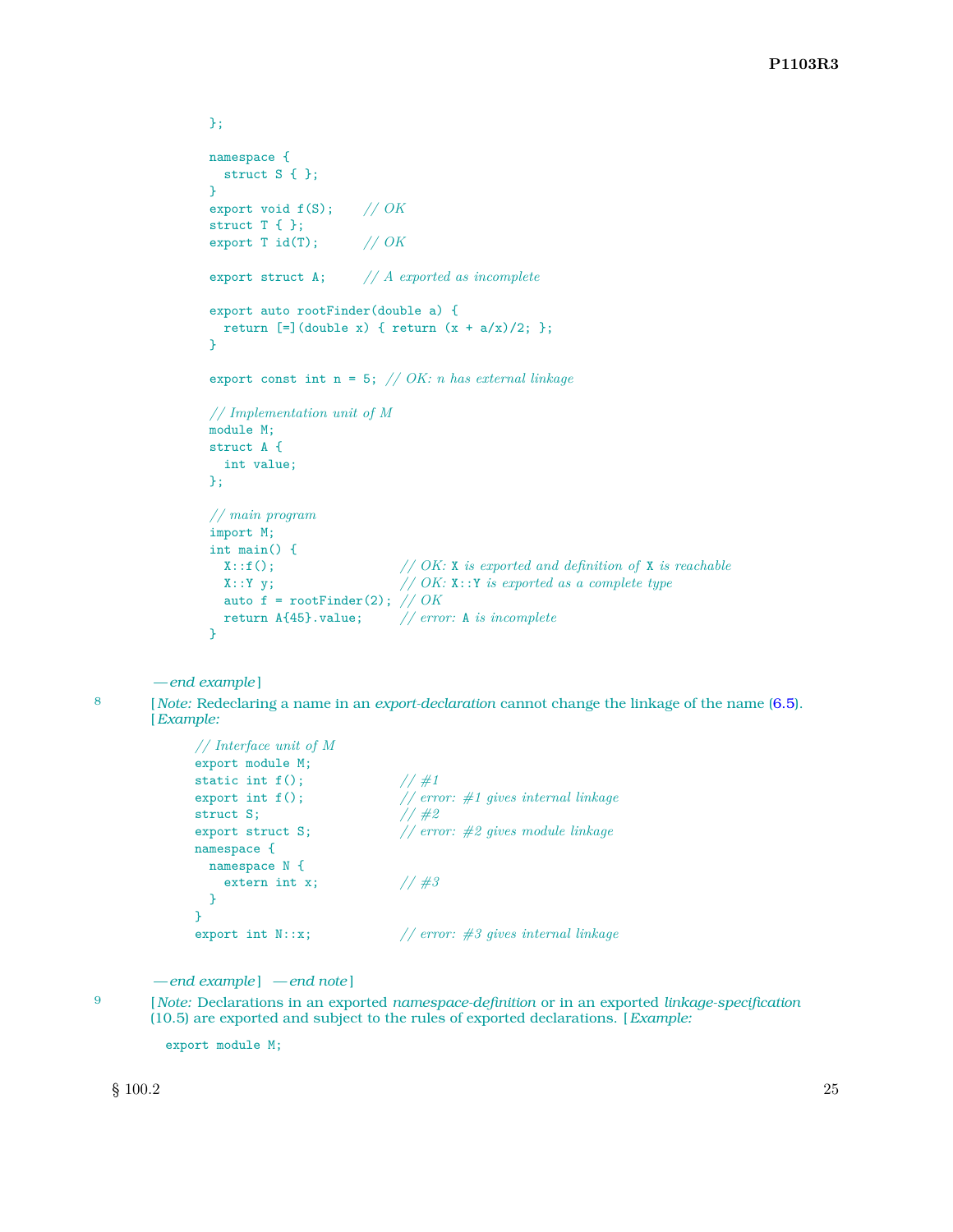```
export namespace N {
 int x; // OK
 static_assert(1 == 1); // error: does not declare a name
}
```

```
— end example ] — end note ]
```
#### <span id="page-27-0"></span>**100.3** Import declaration **in the set of the set of the set of the set of the set of the set of the set of the set of the set of the set of the set of the set of the set of the set of the set of the set of the set of the**

*module-import-declaration:*

export*opt* import *module-name attribute-specifier-seqopt* ; export*opt* import *module-partition attribute-specifier-seqopt* ; export*opt* import *header-name attribute-specifier-seqopt* ;

- 1 In a module unit, all *module-import-declaration*s shall precede all other *top-level-declaration*s in the *top-level-declaration-seq* of the *translation-unit* and of the *private-module-fragment* (if any). The optional *attribute-specifier-seq* appertains to the *module-import-declaration*.
- 2 A *module-import-declaration imports* a set of translation units determined as described below. [ *Note:* Namespace-scope names exported by the imported translation units become visible [\(6.3.6\)](#page-14-4) in the importing translation unit and declarations within the imported translation units become reachable [\(100.6\)](#page-32-0) in the importing translation unit after the import declaration. *— end note* ]
- 3 A *module-import-declaration* that specifies a *module-name M* imports all module interface units of *M*.
- 4 A *module-import-declaration* that specifies a *module-partition* shall only appear after the *moduledeclaration* in a module unit of some module *M*. Such a declaration imports the so-named module partition of *M*.
- 5 A *module-import-declaration* that specifies a *header-name H* imports a synthesized *header unit*, which is a translation unit formed by applying phases 1 to 7 of translation (5.2 [lex.phases]) to the source file or header nominated by *H*, which shall not contain a *module-declaration*. [ *Note:* All declarations within a header unit are implicitly exported [\(100.2\)](#page-24-0), and are attached to the global module [\(100.1\)](#page-22-1). *— end note* ] An *importable header* is a member of an implementationdefined set of headers. *H* shall identify an importable header. Two *module-import-declaration*s import the same header unit if and only if their *header-name*s identify the same header or source file [\(14.2\)](#page-40-2). [ *Note:* A *module-import-declaration* nominating a *header-name* is also recognized by the preprocessor, and results in macros defined at the end of phase 4 of translation of the header unit being made visible as described in [14.4.](#page-41-0) *— end note* ] A declaration of a name with internal linkage is permitted within a header unit despite all declarations being implicitly exported [\(100.2\)](#page-24-0). If such a declaration declares an entity that is odr-used outside the header unit, or by a template instantiation whose point of instantiation is outside the header unit, the program is ill-formed.
- 6 When a *module-import-declaration* imports a translation unit *T*, it also imports all translation units imported by exported *module-import-declaration*s in *T*; such translation units are said to be exported by *T*. When a *module-import-declaration* in a module unit imports another module unit of the same module, it also imports all translation units imported by all *module-importdeclaration*s in that module unit. These rules may in turn lead to the importation of yet more translation units.
- 7 A module implementation unit shall not be exported. [*Example:*

*// Translation unit #1* module M:Part;

*// Translation unit #2* export module M; export import :Part; *// error: exported partition :Part is an implementation unit*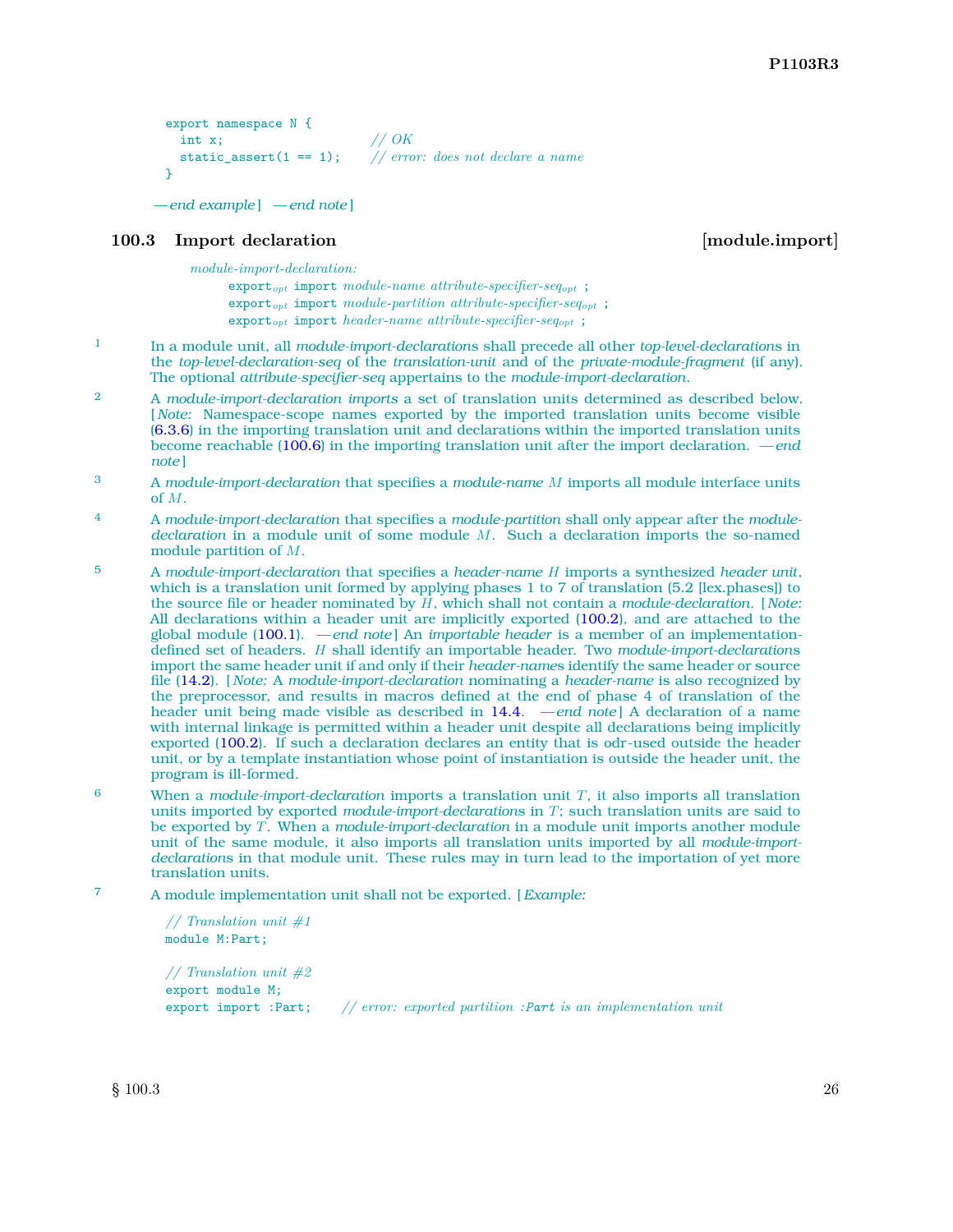```
— end example ]
```
8 A module implementation unit of a module M that is not a module partition shall not contain a *module-import-declaration* nominating M. [*Example:*

> module M; import M; *// error: cannot import M in its own unit*

#### *— end example* ]

<sup>9</sup> A translation unit *has an interface dependency* on a module unit U if it contains a *moduledeclaration* or *module-import-declaration* that imports U or if it has an interface dependency on a module unit that has an interface dependency on U. A translation unit shall not have an interface dependency on itself. [*Example:*

```
// Interface unit of M1
export module M1;
import M2;
// Interface unit of M2
export module M2;
import M3;
// Interface unit of M3
export module M3;
import M1; // error: cyclic interface dependency M3 -> M1 -> M2 -> M3
```
*— end example* ]

#### <span id="page-28-0"></span>**100.4 Global module fragment [module.global]**

*global-module-fragment:* module ; *top-level-declaration-seqopt*

- 1 A *global-module-fragment* specifies the contents of the *global module fragment* for a module unit. The global module fragment can be used to provide declarations that are attached to the global module and usable within the module unit. [ *Note:* Prior to phase 4 of translation, only preprocessing directives can appear in the global module fragment [\(14.3\)](#page-40-3). *— end note* ]
- 2 A declaration *D* is *decl-reachable* from a declaration *S* in the same translation unit if:

| (2.1)   | $-$ D does not declare a function or function template and S contains an id-expression, namespace-<br>name, type-name, template-name, or concept-name naming $D$ , or                                                                                                                                                                                                                                                             |
|---------|-----------------------------------------------------------------------------------------------------------------------------------------------------------------------------------------------------------------------------------------------------------------------------------------------------------------------------------------------------------------------------------------------------------------------------------|
| (2.2)   | $-$ D declares a function or function template that is named by an expression (6.2 [basic.def.odr])<br>appearing in $S$ , or                                                                                                                                                                                                                                                                                                      |
| (2.3)   | $-$ S contains an expression E of the form                                                                                                                                                                                                                                                                                                                                                                                        |
|         | $postfix-expression$ (expression-list <sub>opt</sub> )<br>whose postfix-expression denotes a dependent name, or for an operator expression whose<br>operator denotes a dependent name, and $D$ is found by name lookup for the corresponding<br>name in an expression synthesized from E by replacing each type-dependent argument or<br>operand with a value of a placeholder type with no associated namespaces or entities, or |
| (2.4)   | $\sim$ S contains an expression that takes the address of an overloaded function (11.4 [over.over])<br>whose set of overloads contains $D$ and for which the target type is dependent, or                                                                                                                                                                                                                                         |
| (2.5)   | — there exists a declaration M that is not a namespace-definition for which M is decl-reachable<br>from S and either                                                                                                                                                                                                                                                                                                              |
| (2.5.1) | $-$ D is decl-reachable from M, or                                                                                                                                                                                                                                                                                                                                                                                                |
| (2.5.2) | $-$ D redeclares the entity declared by M or M redeclares the entity declared by D, and D<br>is neither a friend declaration nor a block-scope declaration, or                                                                                                                                                                                                                                                                    |
|         |                                                                                                                                                                                                                                                                                                                                                                                                                                   |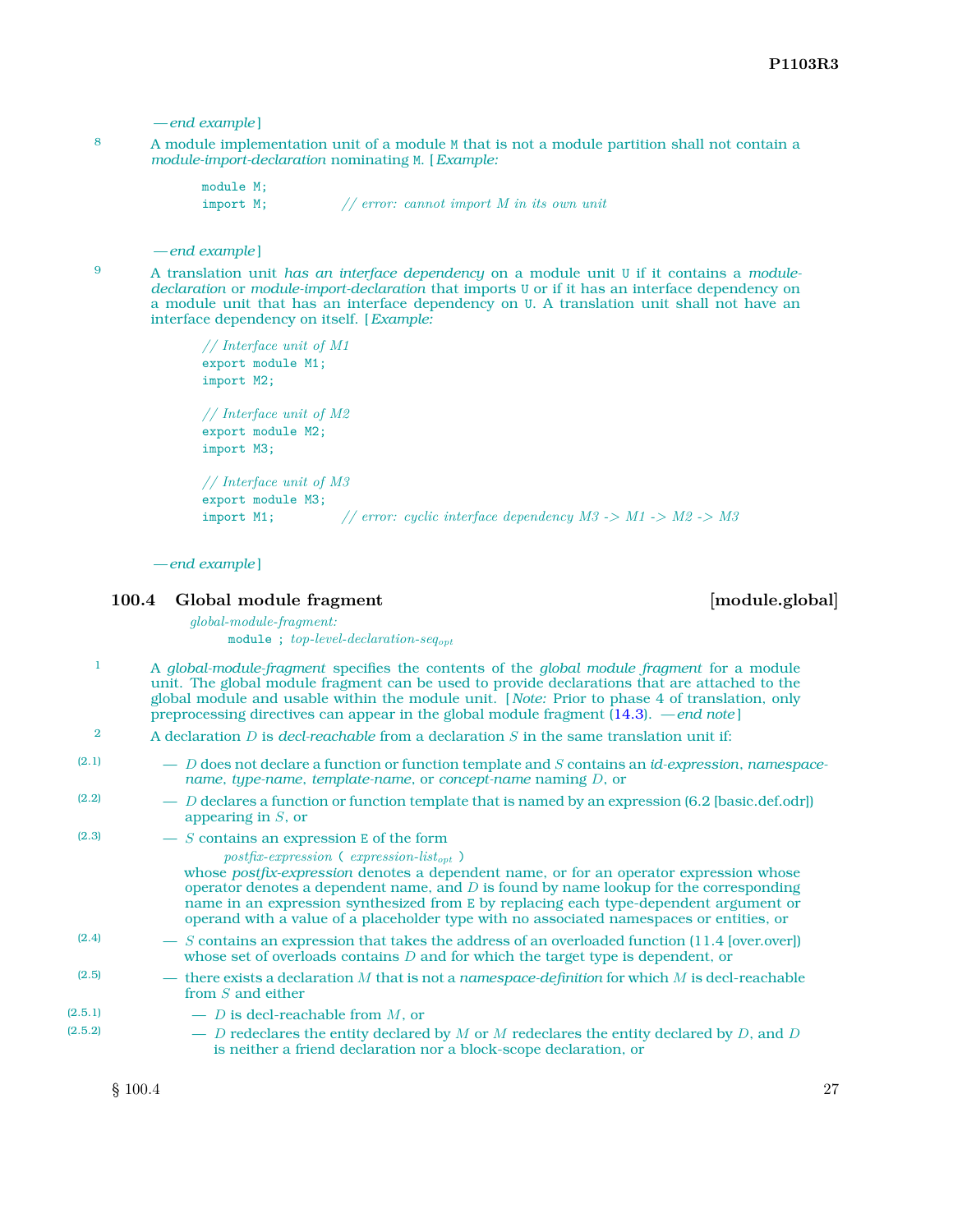| (2.5.3) | $-$ D declares a namespace N and M is a member of N, or                                                                                                                                                                                                                                                                                                                                                                                                                                                                                 |  |  |
|---------|-----------------------------------------------------------------------------------------------------------------------------------------------------------------------------------------------------------------------------------------------------------------------------------------------------------------------------------------------------------------------------------------------------------------------------------------------------------------------------------------------------------------------------------------|--|--|
| (2.5.4) | $-$ one of M and D declares a class or class template C and the other declares a member<br>or friend of $C$ , or                                                                                                                                                                                                                                                                                                                                                                                                                        |  |  |
| (2.5.5) | — one of D and M declares an enumeration E and the other declares an enumerator of<br>$E$ , or                                                                                                                                                                                                                                                                                                                                                                                                                                          |  |  |
| (2.5.6) | - <i>D</i> declares a function or variable and <i>M</i> is declared in $D$ , <sup>3</sup> or                                                                                                                                                                                                                                                                                                                                                                                                                                            |  |  |
| (2.5.7) | — one of $M$ and $D$ declares a template and the other declares a partial or explicit special-<br>ization or an implicit or explicit instantiation of that template, or                                                                                                                                                                                                                                                                                                                                                                 |  |  |
| (2.5.8) | — one of $M$ and $D$ declares a class or enumeration type and the other introduces a<br>typedef name for linkage purposes for that type.                                                                                                                                                                                                                                                                                                                                                                                                |  |  |
|         | In this determination, it is unspecified                                                                                                                                                                                                                                                                                                                                                                                                                                                                                                |  |  |
| (2.6)   | - whether a reference to an alias-declaration, typedef declaration, using-declaration, or namespace-<br>alias-declaration is replaced by the declarations they name prior to this determination,                                                                                                                                                                                                                                                                                                                                        |  |  |
| (2.7)   | - whether a simple-template-id that does not denote a dependent type and whose template-<br>name names an alias template is replaced by its denoted type prior to this determination,                                                                                                                                                                                                                                                                                                                                                   |  |  |
| (2.8)   | - whether a <i>decltype-specifier</i> that does not denote a dependent type is replaced by its de-<br>noted type prior to this determination, and                                                                                                                                                                                                                                                                                                                                                                                       |  |  |
| (2.9)   | — whether a non-value-dependent constant expression is replaced by the result of constant<br>evaluation prior to this determination.                                                                                                                                                                                                                                                                                                                                                                                                    |  |  |
| 3       | A declaration D in a global module fragment of a module unit is <i>discarded</i> if D is not decl-<br>reachable from any top-level-declaration in the top-level-declaration-seq of the translation unit.<br>[Note: A discarded declaration is neither reachable nor visible to name lookup outside the<br>module unit, nor in template instantiations whose points of instantiation (12.7.4.1 [temp.point])<br>are outside the module unit, even when the instantiation context (100.5) includes the module<br>unit. $-\text{end note}$ |  |  |
| 4       | [Example:                                                                                                                                                                                                                                                                                                                                                                                                                                                                                                                               |  |  |
|         | const int size = $2$ ;<br>int ary1[size];<br>// unspecified whether size is decl-reachable from $\arg 1$<br>constexpr int identity(int x) { return x; }<br>int $\arg 2$ [identity(2)];<br>// unspecified whether identity is decl-reachable from ary2                                                                                                                                                                                                                                                                                   |  |  |
|         | template <typename> struct S;<br/>template<typename, int=""> struct S2;<br/>constexpr int <math>g(int)</math>;</typename,></typename>                                                                                                                                                                                                                                                                                                                                                                                                   |  |  |
|         | template <typename int="" n="" t,=""><br/>S<s2<t, <math="">g(N)&gt;&gt; <math>f()</math>;<br/>// S, S2, g, and :: are decl-reachable from f</s2<t,></typename>                                                                                                                                                                                                                                                                                                                                                                          |  |  |
|         | template <int n=""><br/>void h() noexcept(<math>g(N) == N</math>); //g and :: are decl-reachable from h</int>                                                                                                                                                                                                                                                                                                                                                                                                                           |  |  |
|         | -end example]                                                                                                                                                                                                                                                                                                                                                                                                                                                                                                                           |  |  |
| 5       | [Example:                                                                                                                                                                                                                                                                                                                                                                                                                                                                                                                               |  |  |
|         | $//$ "foo.h"<br>namespace N {<br>struct $X \{ \}$ ;<br>int $d()$ ;<br>$int e()$ ;<br>inline int $f(X, int = d())$ { return $e()$ ; }<br>int $g(X)$ ;                                                                                                                                                                                                                                                                                                                                                                                    |  |  |

<span id="page-29-0"></span><sup>3)</sup> A declaration can appear within a *lambda-expression* in the initializer of a variable.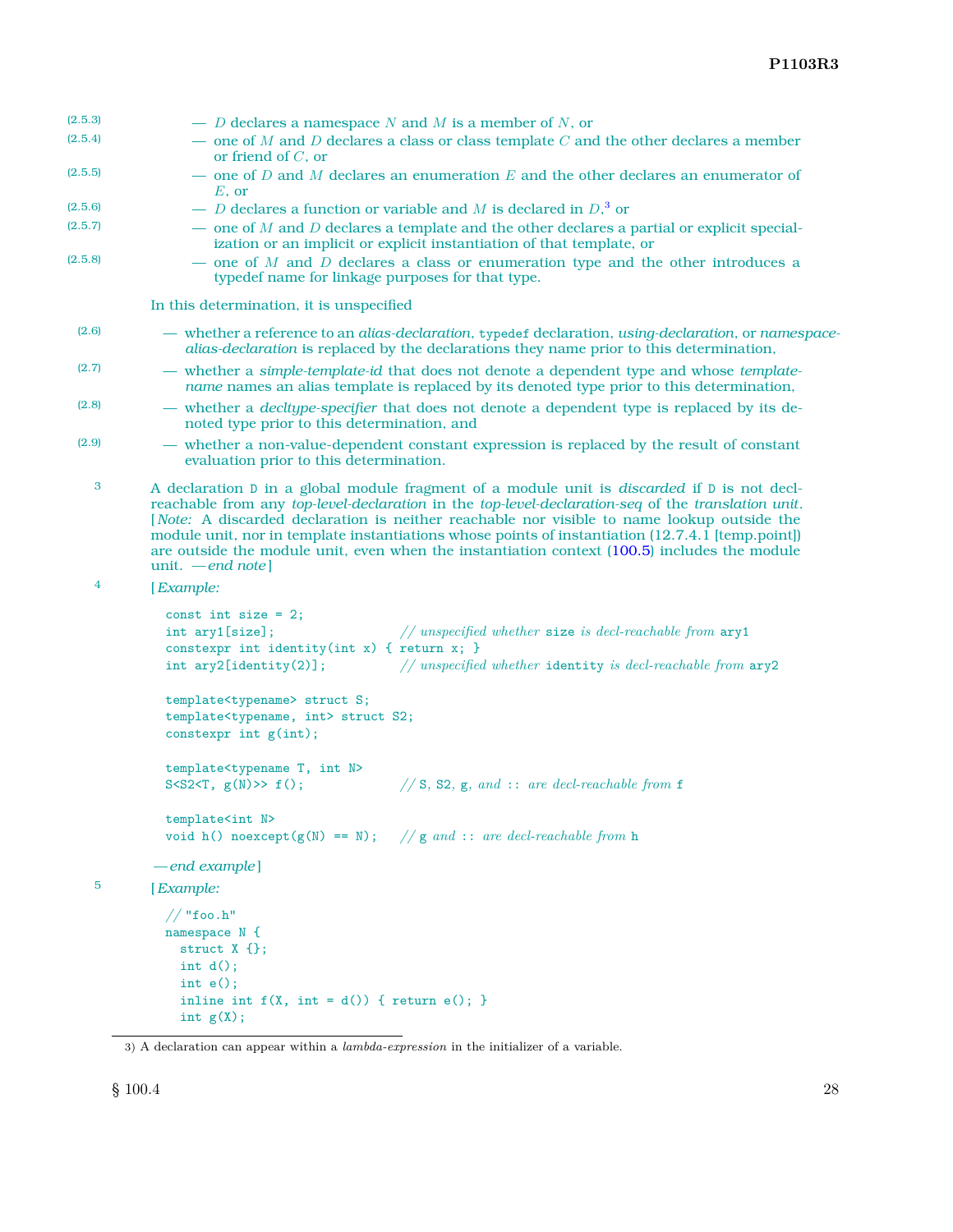```
int h(X);
}
// module M interface
module;
#include "foo.h"
export module M;
template<typename T> int use_f() {
  N::X x; // N::X, N, and :: are decl-reachable from use_f
  return f(x, 123); // N:: f is decl-reachable from use f// N::e is indirectly decl-reachable from use_f
                                 // because it is decl-reachable from N::f
                                 // N::d is decl-reachable from use_f
                                 // because it is decl-reachable from N::f
                                 // even though it is not used in this call
}
template<typename T> int use_g() {
 N::X x; // N::X, N, and :: are decl-reachable from use_f
  return g((T(), x)); // N::g is not decl-reachable from use_g
}
template<typename T> int use_h() {
  N::X x; //N::X, N, and :: are decl-reachable from use_h<br>return h((T(), x)); //N::h is not decl-reachable from use_h, but
                                 // N::h is not decl-reachable from use_h, but
                                 // N::h is decl-reachable from use_h<int>
}
int k = use_h<math>\infty</math>;
  // use_h<int> is decl-reachable from k, so
  // N::h is decl-reachable from k
// module M implementation
module M;
int a = use_f <int>(); // OKint b = use_g<int>(); // error: no viable function for call to g;
                         // g is not decl-reachable from purview of
                         // module M's interface, so is discarded
int c = \text{use_h}\text{sin}(\cdot); // OK
```
*— end example* ]

#### <span id="page-30-0"></span>**100.5 Instantiation context [module.context]**

- 1 The *instantiation context* is a set of points within the program that determines which names are visible to argument-dependent name lookup [\(6.4.2\)](#page-15-1) and which declarations are reachable [\(100.6\)](#page-32-0) in the context of a particular declaration or template instantiation.
- <sup>2</sup> During the implicit definition of a defaulted special member function (10.2.3 [special]), the instantiation context is the union of the instantiation context from the definition of the class and the instantiation context of the program construct that resulted in the implicit definition of the special member function.
- 3 During the implicit instantiation of a template whose point of instantiation is specified as that of an enclosing specialization (12.7.4.1 [temp.point]), the instantiation context is the union of the instantiation context of the enclosing specialization and, if the template is defined in a module interface unit of a module *M* and the point of instantiation is not in a module interface unit of *M*, the point at the end of the *top-level-declaration-seq* of the primary module interface unit of *M* (prior to the *private-module-fragment*, if any).
- <sup>4</sup> During the implicit instantiation of a template that is implicitly instantiated because it is referenced from within the implicit definition of a defaulted special member function, the instantiation context is the instantiation context of the defaulted special member function.

 $\S$  100.5 29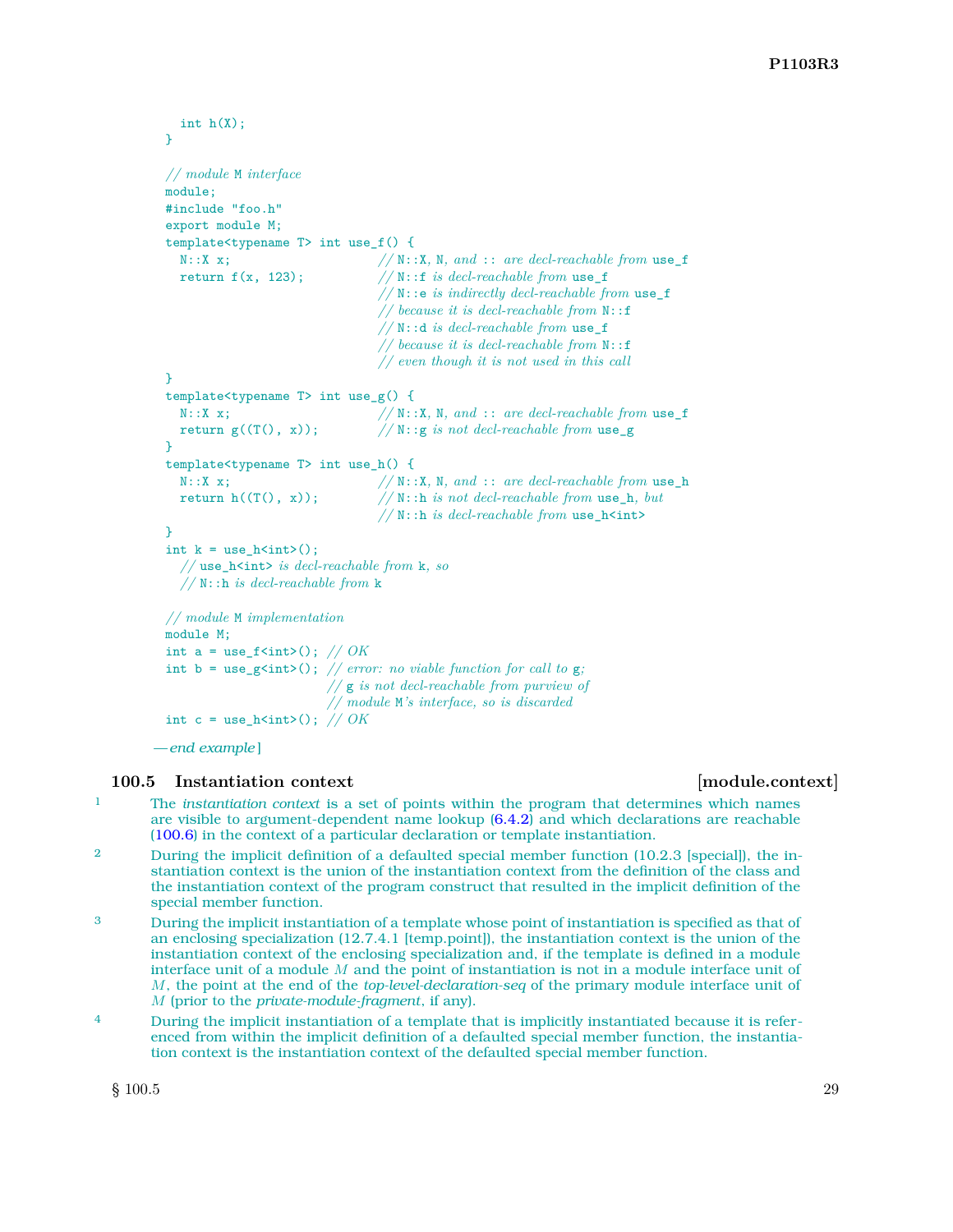- 5 During the instantiation of any other template specialization, the instantiation context comprises the point of instantiation of the template.
- <sup>6</sup> In any other case, the instantiation context at a point within the program comprises that point.
- 7 [*Example:*

```
// translation unit #1
export module stuff;
export template<typename T, typename U> void foo(T, U u) { auto v = u; }
export template<typename T, typename U> void bar(T, U u) { auto v = *u; }
// translation unit #2
export module M1;
import "defn.h"; // provides struct X {};
import stuff;
export template<typename T> void f(T t) {
 X x;
 foo(t, x);}
// translation unit #3
export module M2;
import "decl.h"; // provides struct X; (not a definition)
import stuff;
export template<typename T> void g(T t) {
 X *x;
 bar(t, x);}
// translation unit #4
import M1;
import M2;
void test() {
 f(0);g(0);
}
```
The call to  $f(0)$  is valid; the instantiation context of  $f \circ \check{c}$  int,  $X >$  comprises

 $(7.1)$  — the point at the end of translation unit #1, (7.2) — the point at the end of translation unit #2, and  $(7.3)$  — the point of the call to  $f(0)$ ,

so the definition of X is reachable [\(100.6\)](#page-32-0).

It is unspecified whether the call to  $g(0)$  is valid: the instantiation context of bar $\sin t$ ,  $\sin t$  comprises

- $(7.4)$  the point at the end of translation unit #1,
- (7.5) the point at the end of translation unit #3, and
- (7.6) the point of the call to  $g(0)$ ,

so the definition of X is not necessarily reachable, as described in [100.6.](#page-32-0) *— end example* ]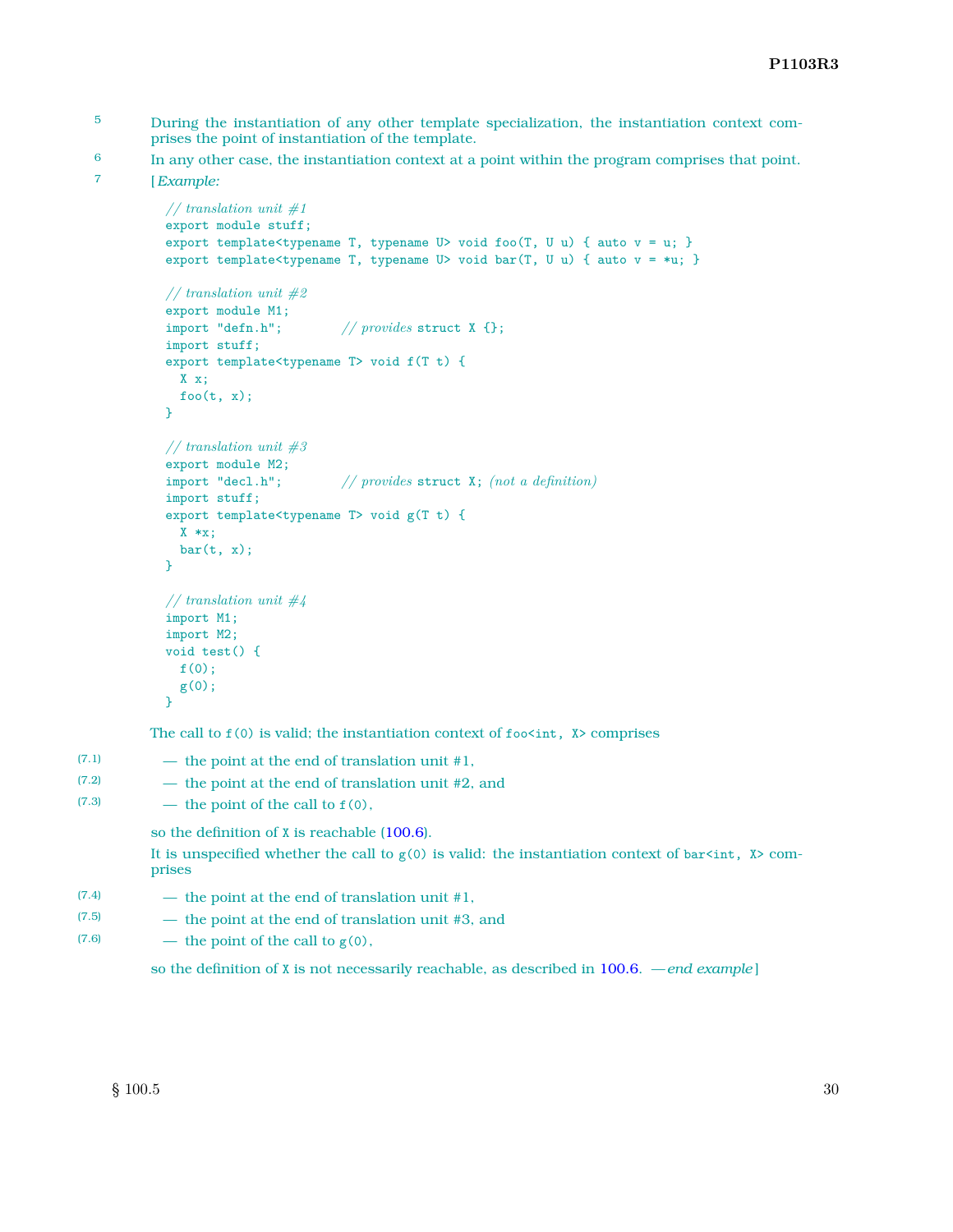#### <span id="page-32-0"></span>**100.6 Reachability [module.reach]**

- 1 A translation unit *U* is *necessarily reachable* from a point *P* if *U* is a module interface unit on which the translation unit containing *P* has an interface dependency, or the translation unit containing *P* imports *U*, in either case prior to *P* [\(100.3\)](#page-27-0). [ *Note:* While module interface units are reachable even when they are only transitively imported via a non-exported import declaration, namespace-scope names from such module interface units are not visible to name lookup [\(6.3.6\)](#page-14-4). *— end note* ]
- 2 All translation units that are necessarily reachable are *reachable*. It is unspecified whether additional translation units on which the point within the program has an interface dependency are considered reachable, and under what circumstances.[4](#page-32-1) [ *Note:* It is advisable to avoid depending on the reachability of any additional translation units in programs intending to be portable. *— end note* ]
- 3 A declaration *D* is *reachable* or *necessarily reachable*, respectively, if, for any point *P* in the instantiation context [\(100.5\)](#page-30-0),
- (3.1) *D* appears prior to *P* in the same translation unit, or
- $(3.2)$  *D* is not discarded [\(100.4\)](#page-28-0), appears in a translation unit that is reachable or necessarily reachable from *P*, respectively, and either does not appear within a *private-modulefragment* or appears in a *private-module-fragment* of the module containing *P*.

[ *Note:* Whether a declaration is exported has no bearing on whether it is reachable. *— end note* ]

<sup>4</sup> The accumulated properties of all reachable declarations of an entity within a context determine the behavior of the entity within that context. [ *Note:* These reachable semantic properties include type completeness, type definitions, initializers, default arguments of functions or template declarations, attributes, visibility of class or enumeration member names to ordinary lookup, etc. Since default arguments are evaluated in the context of the call expression, the reachable semantic properties of the corresponding parameter types apply in that context. [*Example:*

```
// translation unit #1
export module M:A;
export struct B;
// translation unit #2
module M:B;
struct B {
  operator int();
};
// translation unit #3
module M:C;
import :A;
B b1; // error: no reachable definition of struct B
// translation unit #4
export module M;
export import :A;
import :B;
B b2;
export void f(B b = B());
// translation unit #5
module X;
import M;
```
<span id="page-32-1"></span><sup>4)</sup> Implementations are therefore not required to prevent the semantic effects of additional translation units involved in the compilation from being observed.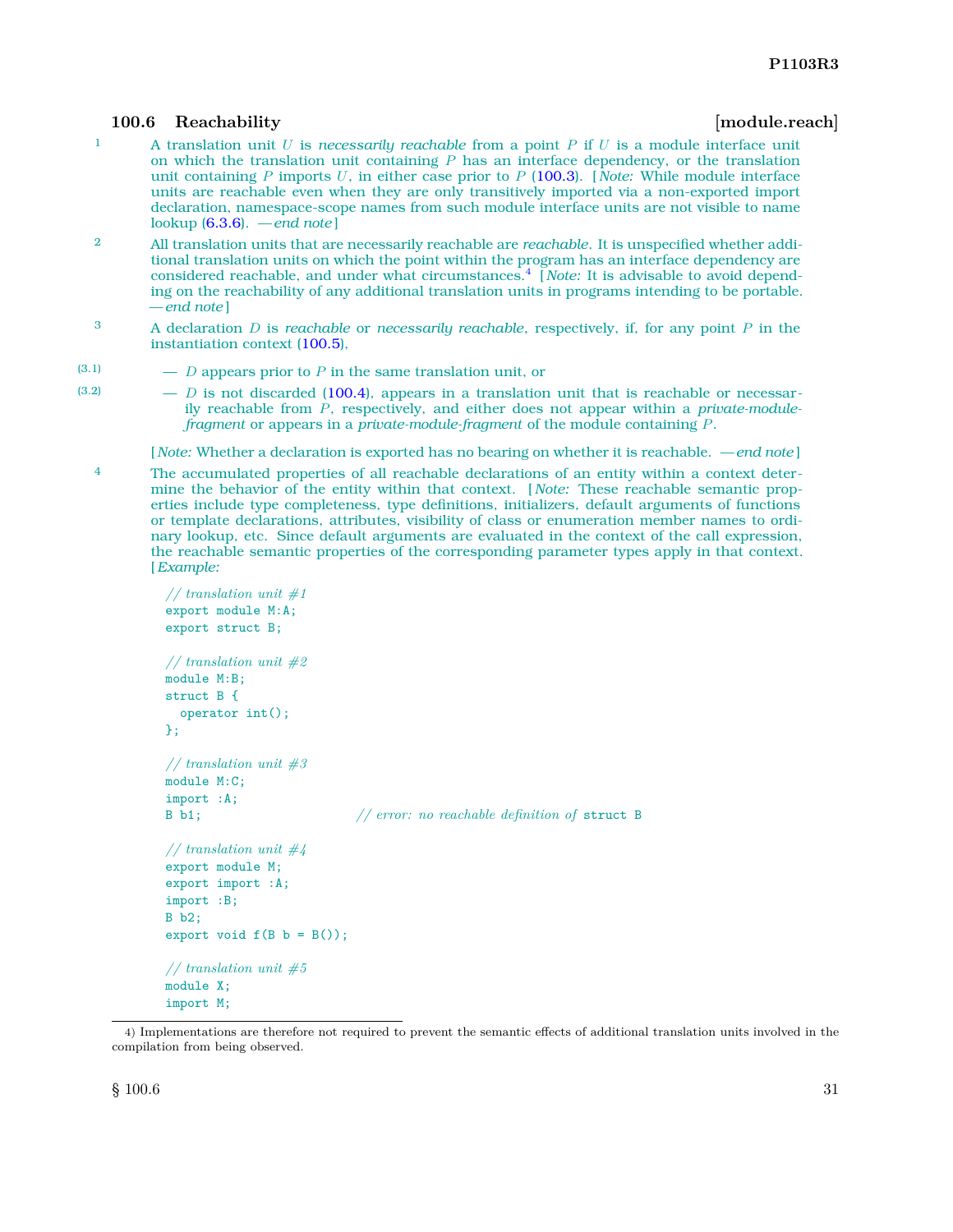```
B b3;<br>
// error: no reachable definition of struct B void g() { f(); }<br>
// error: no reachable definition of struct B
                                           \frac{1}{2} error: no reachable definition of struct B
```

```
— end example ] — end note ]
```
5 [ *Note:* An entity can have reachable declarations even if it is not visible to name lookup. *— end note* ] [*Example:*

```
export module A;
struct X {};
export using Y = X;
module B;
import A;
Y y; // OK, definition of X is reachable
X x; // ill-formed: X not visible to unqualified lookup
```
*— end example* ]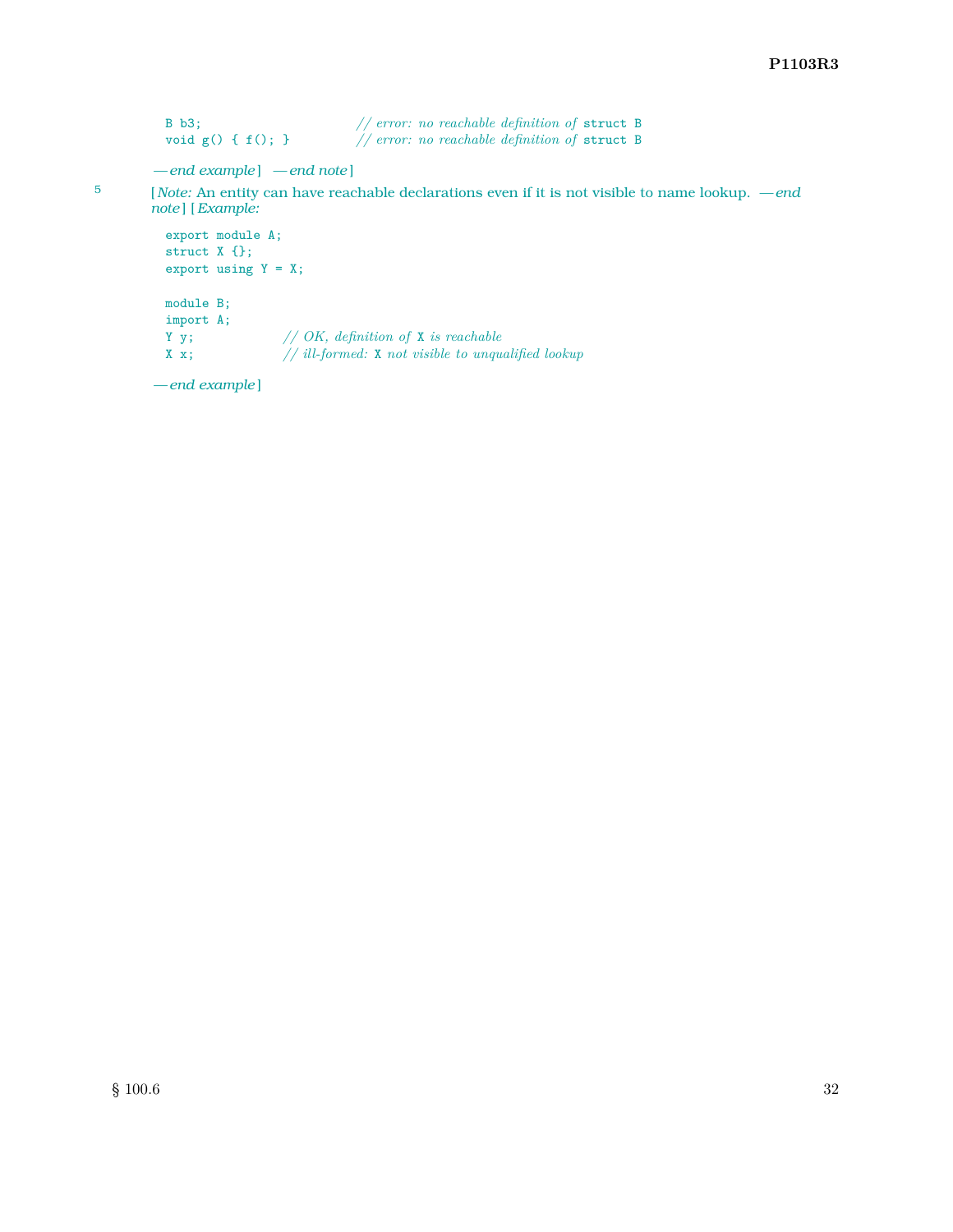# <span id="page-34-0"></span>**10 Classes [class]**

## <span id="page-34-1"></span>**10.2 Class members [class.mem]**

## **10.2.10 Bit-fields [class.bit]**

Modify paragraph 10.2.10/1 as follows:

<sup>1</sup> [...] The bit-field attributesemantic property is not part of the type of the class member. [...]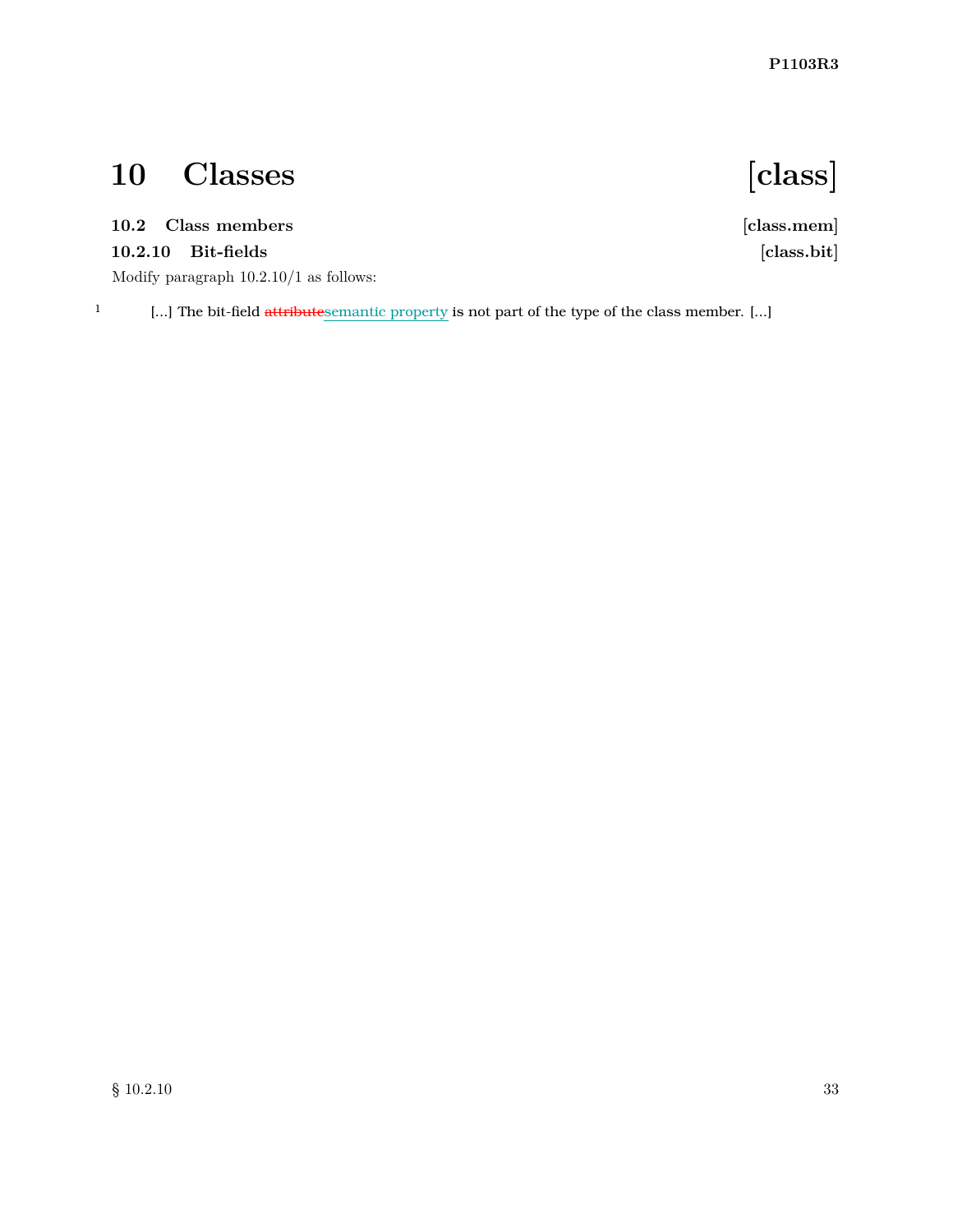## <span id="page-35-0"></span>11 Overloading **[over]**

### <span id="page-35-1"></span>**11.5 Overloaded operators [over.oper]**

#### **11.5.8 User-defined literals [over.literal]**

Modify paragraph 11.5.8/7 as follows:

7 [ *Note:* Literal operators and literal operator templates are usually invoked implicitly through user-defined literals (5.13.8). However, except for the constraints described above, they are ordinary namespace-scope functions and function templates. In particular, they are looked up like ordinary functions and function templates and they follow the same overload resolution rules. Also, they can be declared inline or constexpr, they can have internal, module, or external linkage, they can be called explicitly, their addresses can be taken, etc. *— end note* ]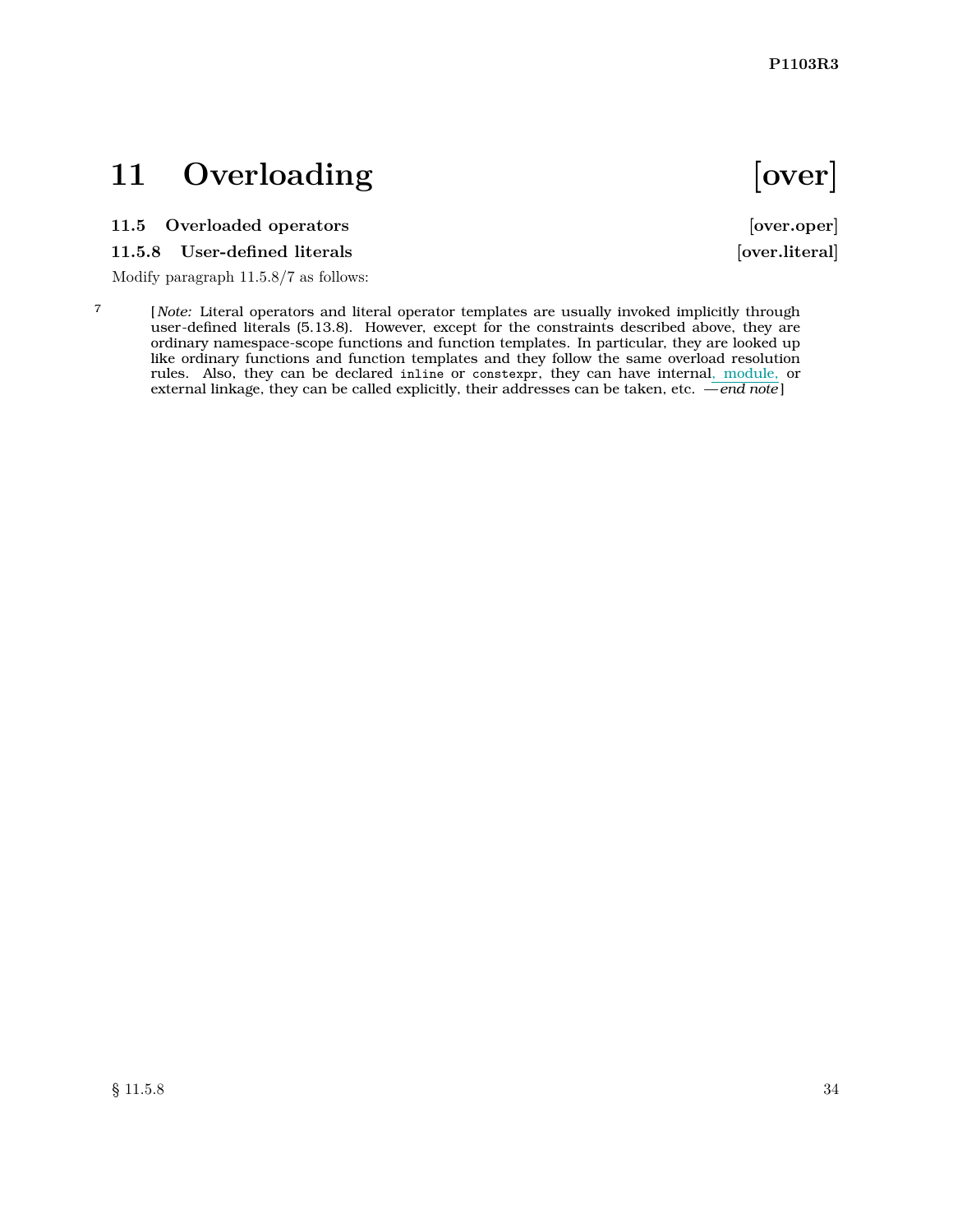## <span id="page-36-0"></span>12 Templates [temp]

Modify paragraph 12/4 as follows:

4 A *template-declaration* can appear only as a namespace scope or class scope declaration. Its *declaration* shall not be an *export-declaration*. In a function template declaration, the last component of the *declarator-id* shall not be a *template-id*. [...]

#### <span id="page-36-1"></span>**12.7** Name resolution **by the contract of temp.res**

**12.7.4** Dependent name resolution [temp.dep.res]

#### <span id="page-36-3"></span>**12.7.4.1** Point of instantiation **instantiation [temp.point]**

Delete paragraph 12.7.4.1/7:

7 The instantiation context of an expression that depends on the template arguments is the set of declarations with external linkage declared prior to the point of instantiation of the template specialization in the same translation unit.

Change in paragraph [12.7.4.1/](#page-36-3)8:

- 8 in addition to the points of instantiation described above,
- (8.1) for any such specialization that has a point of instantiation within the *top-level-declaration-seq* of the translation unit, prior to the *private-module-fragment* (if any), the point after the *top-level-declaration-seq* of the *translation-unit* is also considered a point of instantiation, and
- (8.2) for any such specialization that has a point of instantiation within the *private-module-fragment*, the end of the translation unit is also considered a point of instantiation.

#### <span id="page-36-2"></span>**12.7.4.2 Candidate functions [temp.dep.candidate]**

Modify paragraph 12.7.4.2/1 as follows

- 1 For a function call where the *postfix-expression* is a dependent name, the candidate functions are found using the usual lookup rules from the template definition context (6.4.1 [basic.lookup.unqual], [6.4.2\)](#page-15-1). except that: [ *Note:*
- $(1.1)$  For the part of the lookup using unqualified name lookup  $(6.4.1 \text{ |basicಿ, looking, unquad]})$ , only function declarations from the template definition context are found.
- $(1.2)$  For the part of the lookup using associated namespaces  $(6.4.2)$ , only function declarations found in either the template definition context or the template instantiation context are found by this lookup, as described in [6.4.2.](#page-15-1)

*— end note* ] If the call would be ill-formed or would find a better match had the lookup within the associated namespaces considered all the function declarations with external linkage introduced in those namespaces in all translation units, not just considering those declarations found in the template definition and template instantiation contexts, then the program has undefined behavior.

Append new paragraphs as follows:

2 [*Example:*

 $\S 12.7.4.2$  35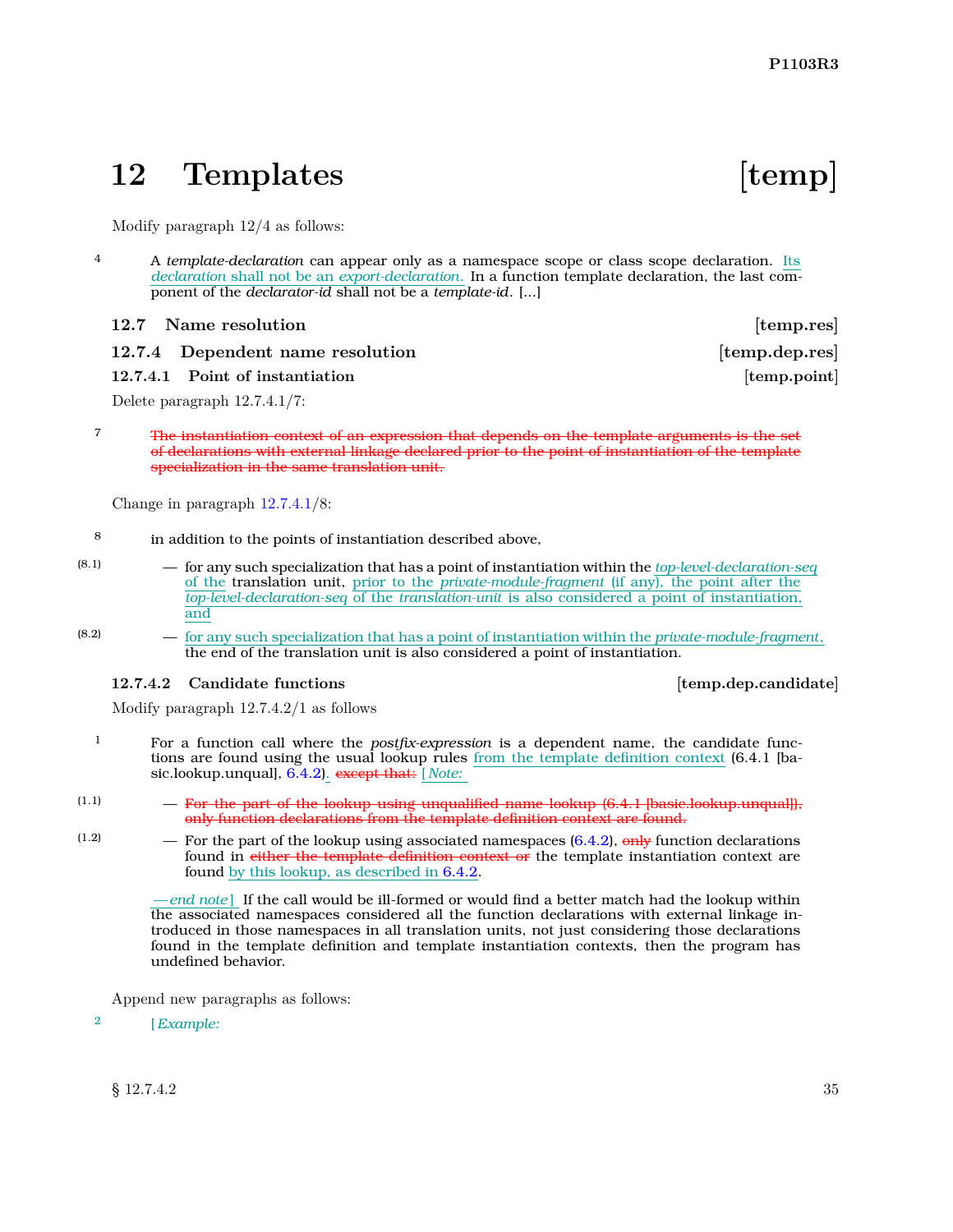```
// header file "X.h"
          namespace Q {
           struct X { };
          }
          // header file "G.h"
          namespace Q {
           void g_impl(X, X);
          }
          // interface unit of M1
          module;
          #include "X.h"
          #include "G.h"
          export module M1;
          export template<typename T>
          void g(T t) {
           g_impl(t, Q::X{ }); // ADL in definition context finds Q::g_impl, g_impl not discarded
          }
          // interface unit of M2
         module;
          #include "X.h"
          export module M2;
          import M1;
          void h(Q::X x) {
             g(x); // OK
          }
        — end example ]
3 [Example:
          // interface unit of Std
          export module Std;
          export template<typename Iter>
          void indirect_swap(Iter lhs, Iter rhs)
          {
            swap(*lhs, *rhs); // swap not found by unqualified lookup, can be found only via ADL
          }
          // interface unit of M
          export module M;
          import Std;
          struct S { /∗ ...∗/ };
          void swap(S&, S&); // #1
          void f(S* p, S* q)
          {
            indirect_swap(p, q); // finds #1 via ADL in instantiation context
          }
        — end example ]
4 [Example:
          // header file "X.h"
```

```
\S 12.7.4.2 36
```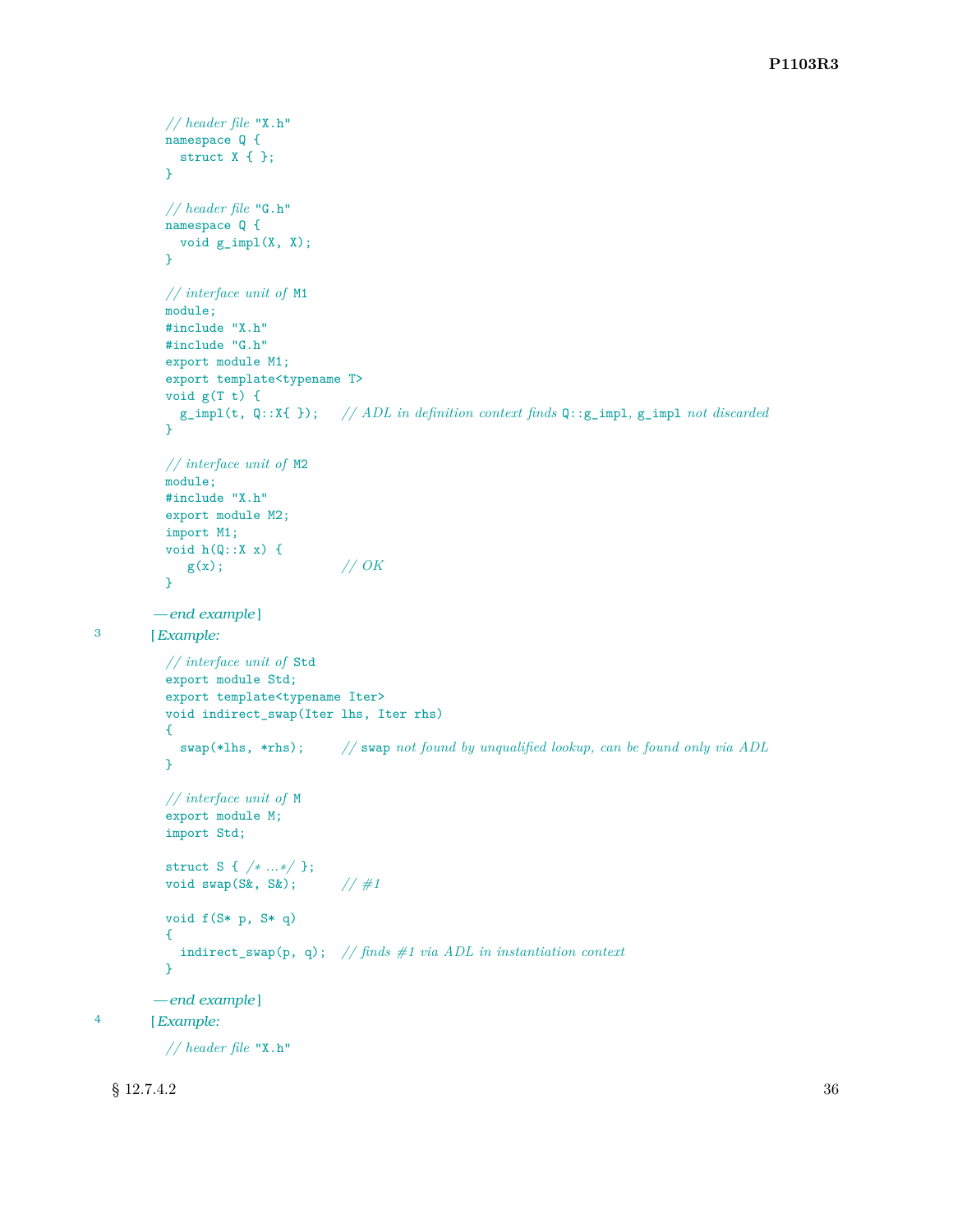```
struct X { /∗ ... ∗/ };
          X operator+(X, X);
          // module interface unit of F
          export module F;
          export template<typename T>
          void f(T t) {
            t + t;}
          // module interface unit of M
          module;
          #include "X.h"
          export module M;
          import F;
          void g(X x) {
            f(x); // OK: instantiates f from F,
                                // operator+ is visible in instantiation context
          }
        — end example ]
5 [Example:
          // module interface unit of A
          export module A;
          export template<typename T>
          void f(T t) {
            cat(t, t); \frac{1}{4}<br>dog(t, t); \frac{1}{4}dog(t, t);
          }
          // module interface unit of B
          export module B;
          import A;
          export template<typename T, typename U>
          void g(T t, U u) {
            f(t);}
          // "foo.h", not an importable header
          struct foo {
            friend int cat(foo, foo);
          };
          int dog(foo, foo);
          // module interface unit of C1
          module;
          #include "foo.h" // dog not referenced, discarded
          export module C1;
          import B;
          export template<typename T>
          void h(T t) {
            g(foo{ }, t);
          }
```
*// translation unit*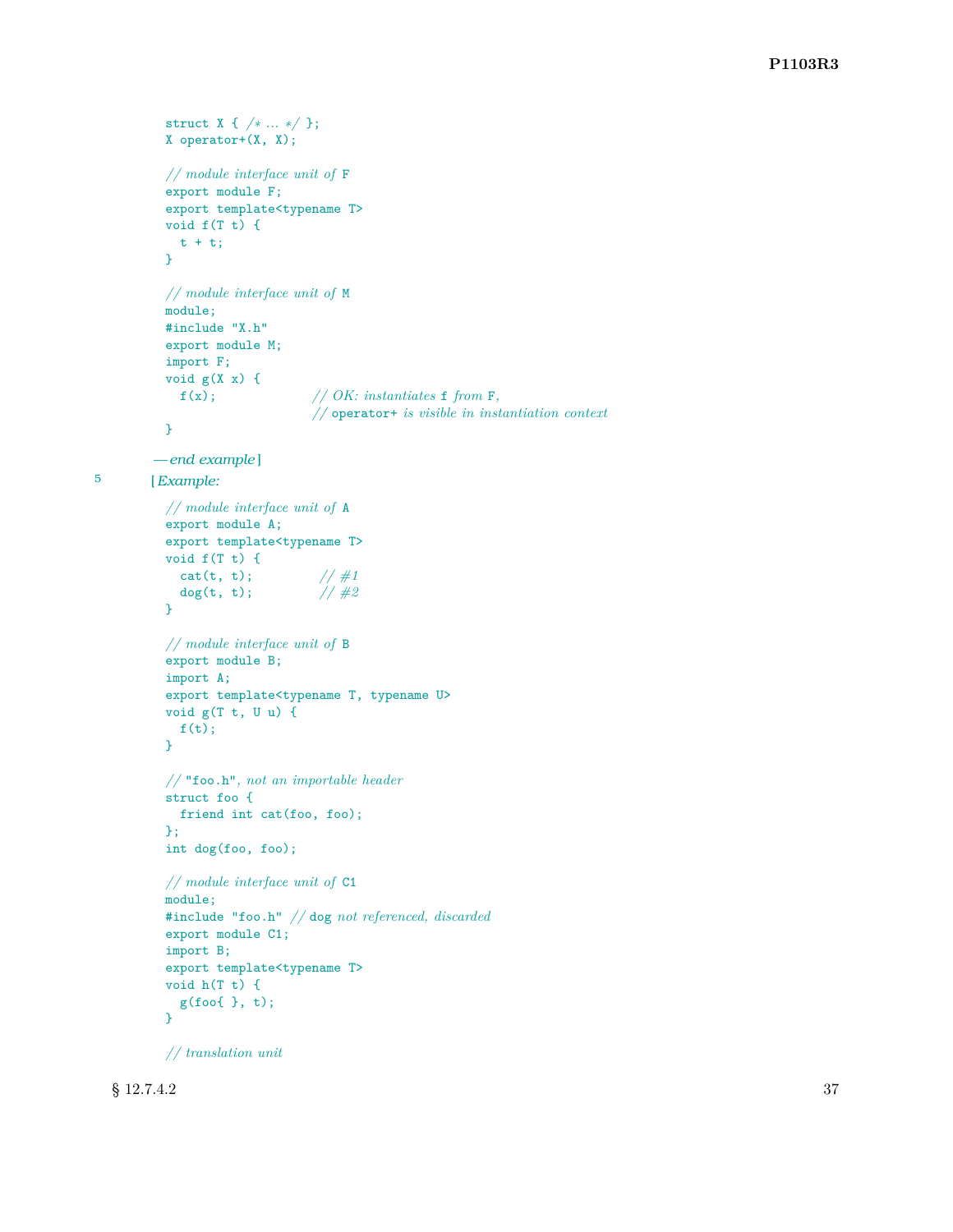```
import C1;
void i() {
  h(0); // error: dog not found at #2
}
// "bar.h", an importable header
struct bar {
 friend int cat(bar, bar);
};
int dog(bar, bar);
// module interface unit of C2
module;
#include "bar.h" // imports header unit "bar.h"
export module C2;
import B;
export template<typename T>
void j(T t) {
 g(bar{ }, t);
}
// translation unit
import C2;
void k() {
   j(0); // OK, dog found in instantiation context:
                // visible at end of module interface unit of C2
}
```
*— end example* ]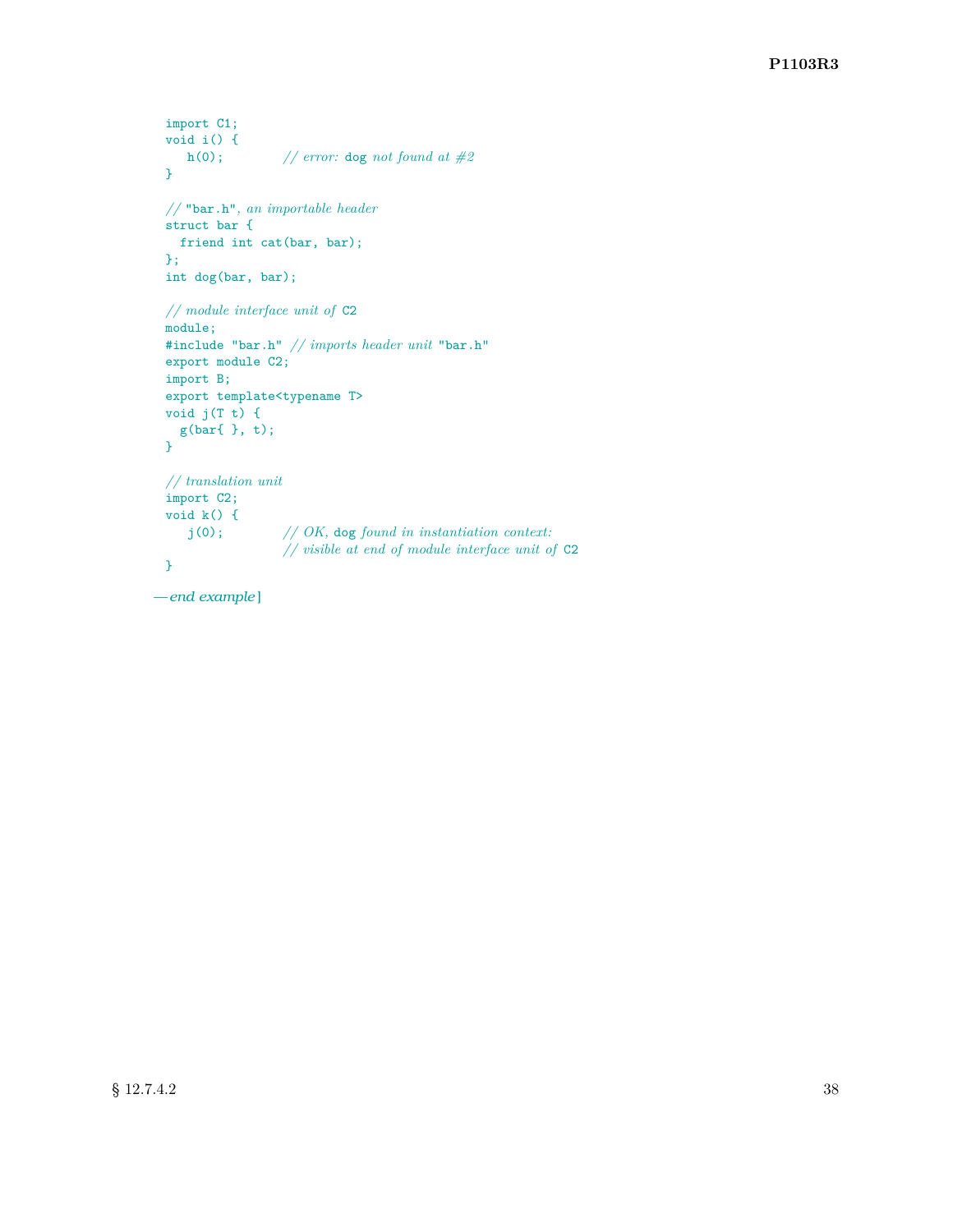## <span id="page-40-0"></span>**14 Preprocessing directives [cpp]**

Modify paragraph 14/5 as follows:

<sup>5</sup> The implementation can process and skip sections of source files conditionally, include other source files, import macros from header units, and replace macros. These capabilities are called *preprocessing*, because conceptually they occur before translation of the resulting translation unit.

#### <span id="page-40-1"></span>**14.1 Conditional inclusion inclusion in the set of the set of the set of the contract of the set of the set of the set of the set of the set of the set of the set of the set of the set of the set of the set of the set of**

Modify the grammar before 14.1/1 as follows:

*header-name-tokens: string-literal* < *h-pp-tokens* > *has-include-expression:*  $\frac{1}{2}$ has\_include \_\_has\_include ( " *q-char-sequence* " ) \_\_has\_include ( *header-name* ) \_\_has\_include ( *string-literal* ) \_\_has\_include ( < *h-pp-tokens* > ) \_\_has\_include ( *header-name-tokens* )

Modify paragraph 14.1/2 as follows:

<sup>2</sup> A *defined-macro-expression* evaluates to 1 if the identifier is currently defined as a macro name (that is, if it is predefined or if it has one or more active macro definitions [\(14.4\)](#page-41-0), for example because it has been the subject of a #define preprocessing directive without an intervening #undef directive with the same subject identifier), 0 if it is not.

Modify paragraph 14.1/3 as follows:

3 The third and fourth forms second form of *has-include-expression* are is considered only if neither of the first or second forms matches form does not match, in which case the preprocessing tokens are processed just as in normal text.

#### <span id="page-40-2"></span>**14.2** Source file inclusion **b 14.2** Source file inclusion

Add a new paragraph after 14.2/6 as follows:

7 If the header identified by the *header-name* denotes an importable header [\(100.3\)](#page-27-0), the preprocessing directive is instead replaced by the *preprocessing-token*s

import *header-name* ;

*pp-global-module-fragment:*

Add a new subclause 14.3 titled "**Global module fragment**" as follows:

#### <span id="page-40-3"></span>**14.3** Global module fragment **and its contract to contract the contract of the contract of the contract of the contract of the contract of the contract of the contract of the contract of the contract of the contract of th**

module ; *pp-balanced-token-seq* module

<sup>1</sup> If the first two preprocessing tokens at the start of phase 4 of translation are module ;, the result of preprocessing shall begin with a *pp-global-module-fragment* for which all *preprocessing-token*s in the *pp-balanced-token-seq* were produced directly or indirectly by source file inclusion [\(14.2\)](#page-40-2), and for which the second module *preprocessing-token* was not produced by source file inclusion or macro replacement (14.3 [cpp.replace]). Otherwise, the first two preprocessing tokens at the end of phase 4 of translation shall not be module ;.

 $\S$  14.3 39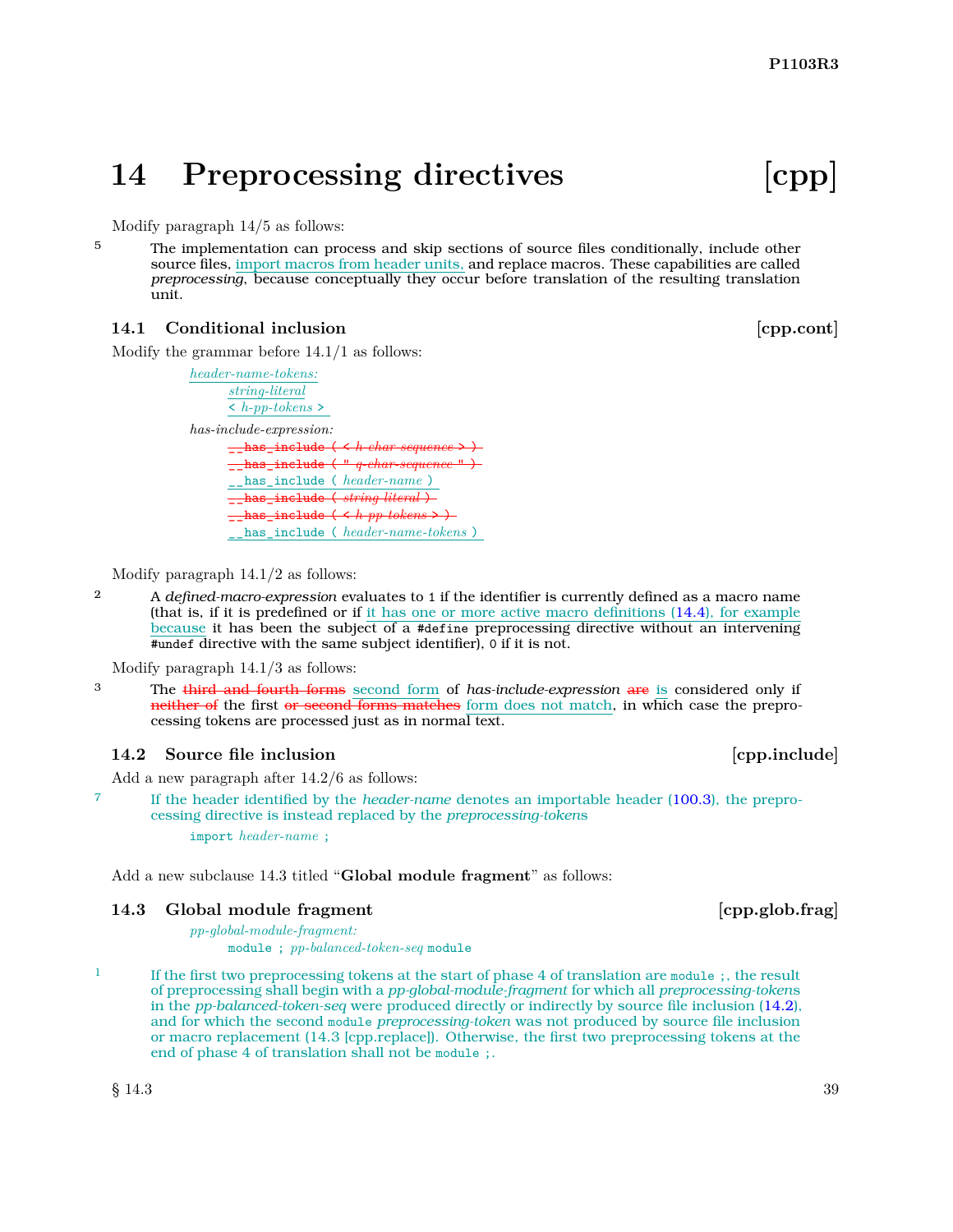Add a new subclause 14.4 titled "**Header units**" as follows:

<span id="page-41-0"></span>

| Header units                                                                                                                                                        | [cpp.module] |
|---------------------------------------------------------------------------------------------------------------------------------------------------------------------|--------------|
| $import-seq$ :<br>$top-level-token-seq_{opt}$ export <sub>opt</sub> import                                                                                          |              |
| $top-level-token-seq:$<br>any pp-balanced-token-seq ending in; or }                                                                                                 |              |
| $pp\text{-}import:$<br>import header-name pp-import-suffix <sub>opt</sub> ;<br>import header-name-tokens pp-import-suffix <sub>opt</sub> ;                          |              |
| $pp\text{-}import\text{-}suffix:$<br>$pp\text{-}import\text{-}suffix\text{-}token$<br>$pp\text{-}import\text{-}suffix\ pp\text{-}import\text{-}suffix\text{-}token$ |              |
| $pp\text{-}import\text{-}suffix\text{-}token\text{.}$<br>any <i>pp-balanced-token</i> other than;                                                                   |              |
| $pp$ -balanced-token-seq:<br>$pp-balanced-token$<br>$pp$ -balanced-token-seq $pp$ -balanced-token                                                                   |              |
| $pp$ -balanced-token:<br>$pp$ -ldelim $pp$ -balanced-token-seq <sub>opt</sub> $pp$ -rdelim<br>any preprocessing-token other than a pp-ldelim or pp-rdelim           |              |
| <i>pp-ldelim:</i> one of<br>$($ $\lceil$ { <: <%                                                                                                                    |              |
| <i>pp-rdelim:</i> one of<br>) 1 1 : > ? >                                                                                                                           |              |
|                                                                                                                                                                     |              |

- 1 A sequence of *preprocessing-token*s matching the form of a *pp-import* instructs the preprocessor to import macros from the header unit [\(100.3\)](#page-27-0) denoted by the *header-name*. A *pp-import* is only recognized when the sequence of tokens produced by phase 4 of translation up to the import token forms an *import-seq*, and the import token is not within the *header-name-tokens* or *ppimport-suffix* of another *pp-import*. The ; *preprocessing-token* terminating a *pp-import* shall not have been produced by macro replacement (14.3 [cpp.replace]). The *point of macro import* for a *pp-import* is immediately after the ; terminating the *pp-import*.
- 2 In the second form of *pp-import*, a *header-name* token is formed as if the *header-name-tokens* were the *pp-tokens* of a #include directive. The *header-name-tokens* are replaced by the *headername* token. [ *Note:* This ensures that imports are treated consistently by the preprocessor and later phases of translation. *— end note* ]
- <sup>3</sup> Each #define directive encountered when preprocessing each translation unit in a program results in a distinct *macro definition*. Importing macros from a header unit makes macro definitions from a translation unit visible in other translation units. Each macro definition has at most one point of definition in each translation unit and at most one point of undefinition, as follows:
- (3.1) The *point of definition* of a macro definition within a translation unit is the point at which its #define directive occurs (in the translation unit containing the #define directive), or, if the macro name is not lexically identical to a keyword (5.11 [lex.key]) or to the *identifier*s module or import, the first point of macro import of a translation unit containing a point of definition for the macro definition, if any (in any other translation unit).
- (3.2) The *point of undefinition* of a macro definition within a translation unit is the first point at which a #undef directive naming the macro occurs after its point of definition, or the first point of macro import of a translation unit containing a point of undefinition for the macro definition, whichever (if any) occurs first.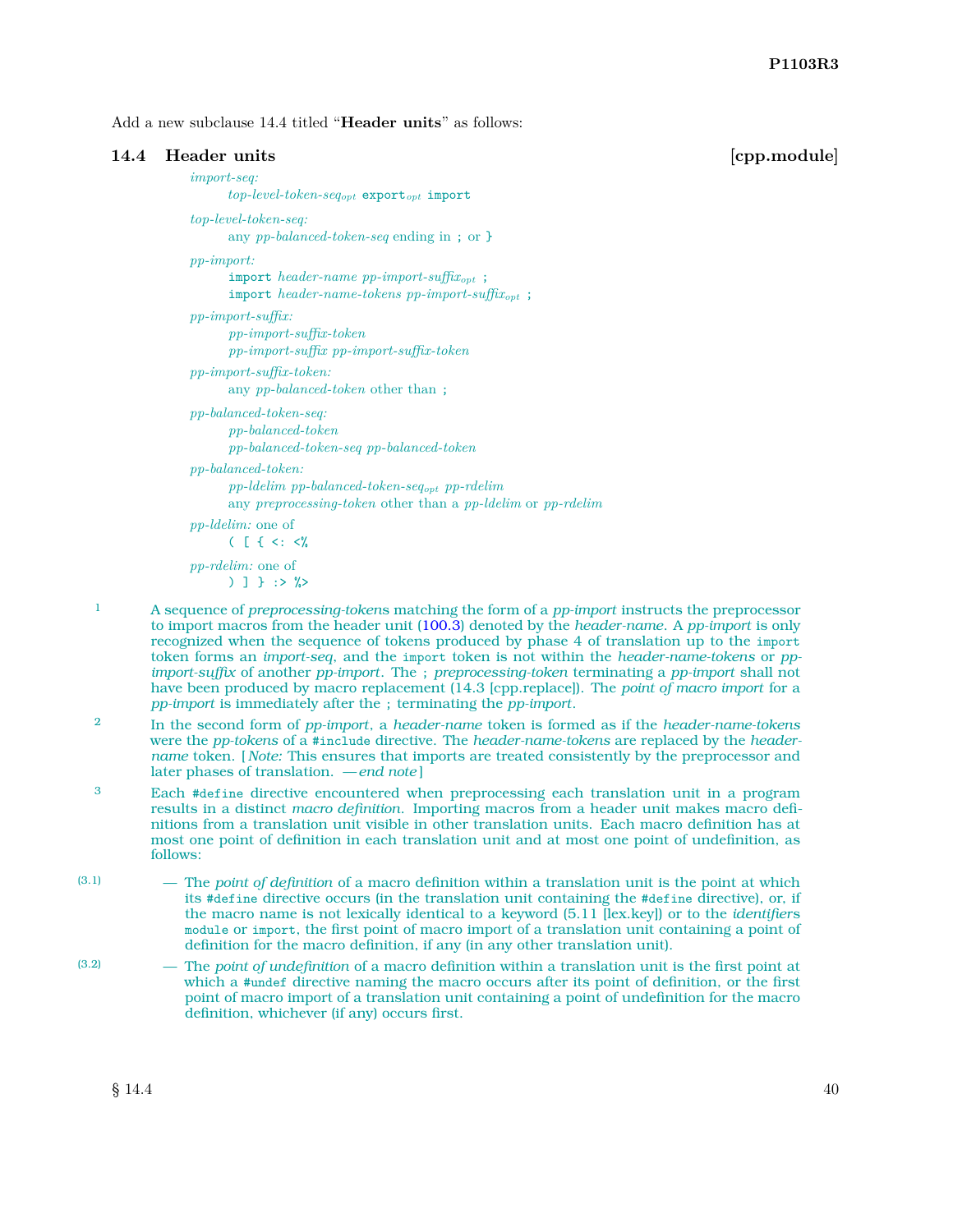- 4 A macro directive is *active* at a source location if it has a point of definition in that translation unit preceding the location, and does not have a point of undefinition in that translation unit preceding the location.
- 5 If a macro would be replaced or redefined, and multiple macro definitions are active for that macro name, the active macro definitions shall all be valid redefinitions of the same macro (14.3 [cpp.replace]). [ *Note:* The relative order of *pp-import*s has no bearing on whether a particular macro definition is active. *— end note* ]
- 6 [*Example:*

*// translation unit a.h* #define X 123 *// #1* #define Y 45 *// #2* #define Z a *// #3* #undef X *// point of undefinition of #1 in* a.h

*// translation unit b.h* import "a.h"; *// point of definition of #1, #2, and #3, point of undefinition of #1 in* b.h #define X 456 *// OK, #1 is not active* #define Y 6 *// error: #2 is active*

```
// translation unit c.h
#define Y 45 // #4
#define Z c // #5
```

```
// translation unit d.h
import "a.h"; // point of definition of #1, #2, and #3, point of undefinition of #1 in d.h
import "c.h"; // point of definition of #4 and #5 in d.h
int a = Y; // OK, active macro definitions #2 and #3 are valid redefinitions
int c = Z; // error: active macro definitions #2 and #3 are not valid redefinitions of Z
```
*— end example* ]